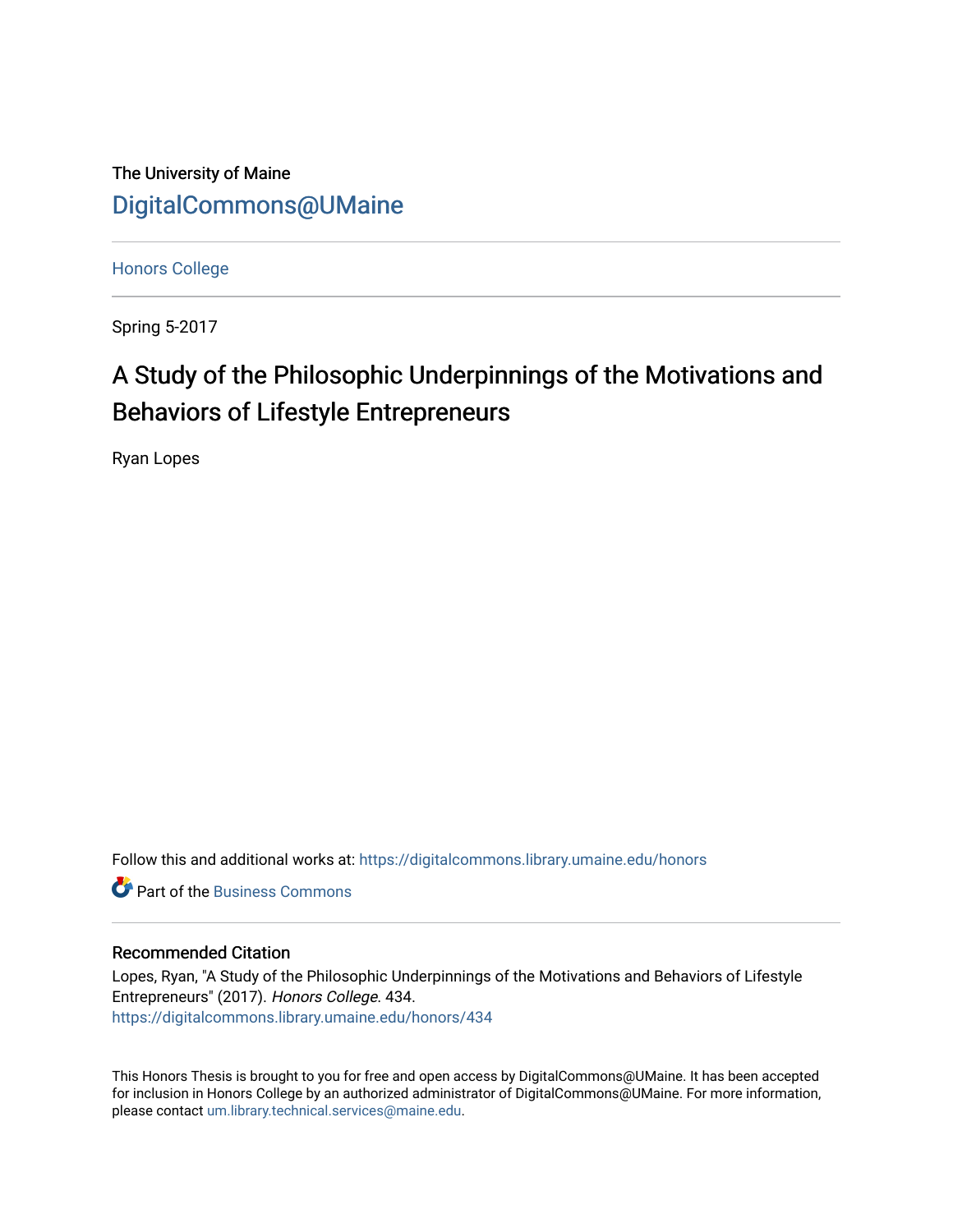# A STUDY OF THE PHILOSOPHIC UNDERPINNINGS OF THE MOTIVATIONS

## AND BEHAVIORS OF LIFESTYLE ENTREPRENEURS

by

Ryan Lopes

## A Thesis Submitted in Partial Fulfillment of the Requirements for a Degree with Honors (Business)

The Honors College

University of Maine

May 2017

Advisory Committee Jason Harkins, Associate Professor of Management, Chair Clint Relyea, Lecturer in Management Grant Miles, Associate Professor of Management Stefano Tijerina, Adjunct Assistant Professor, Honors Colleg Abe Furth, Business Owner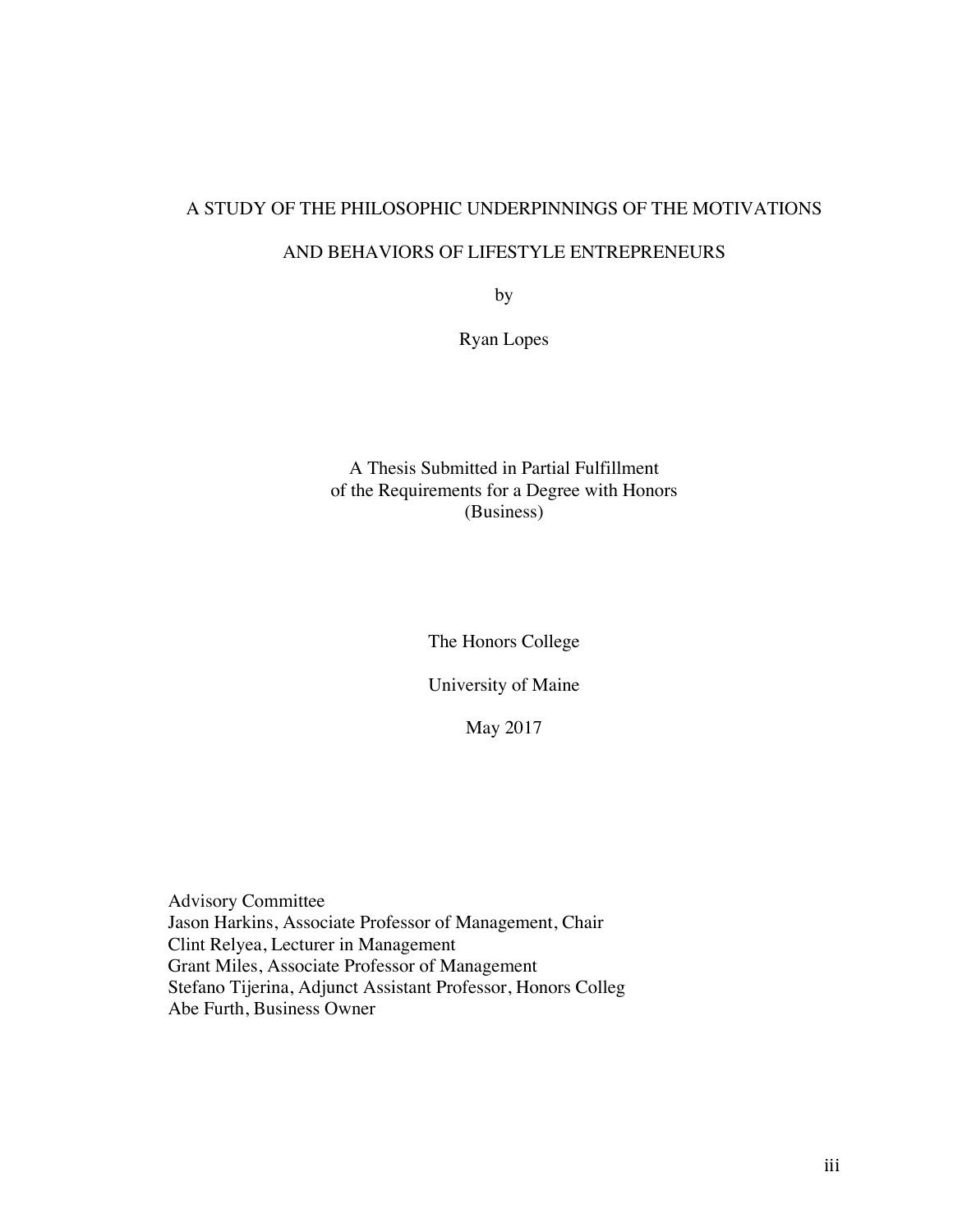#### **Abstract**

It appears that there is a fundamental difference in the attitudes of large business owners/operators and lifestyle entrepreneurs. This claim rests on an assumption that those owners and operators of large corporate firms generally comply with Milton Friedman's ideas as presented in his 1970 op-ed in the New York Times titled "The Social Responsibility of Business is to Increase its Profits." Friedman wrote that business owners are concerned with making "as much money as possible while conforming to the basic rules of the society." It seems that corporations in the United States and abroad do comply with Friedman's attitude. Every time a company resists a minimum wage increase, replaces human beings with automated processes, outsources jobs to cheaper work forces, or generally commoditizes its workers, that company is complying with Freidman's idea. Our research suggests that lifestyle entrepreneurs deviate from this paradigm, although this study is not a comparison. It is instead an exploration of a number of lifestyle entrepreneurs' attitudes towards their human capital, work-life balance, expansion, and independence. Simply showing that lifestyle entrepreneurs value certain things is insufficient in understanding them as a demographic. We have identified common qualities and have examined some philosophic principles of David Hume, Plato, Xenophon, and Jean Jacques Rousseau. In so doing, we hope to more clearly define lifestyle entrepreneurship.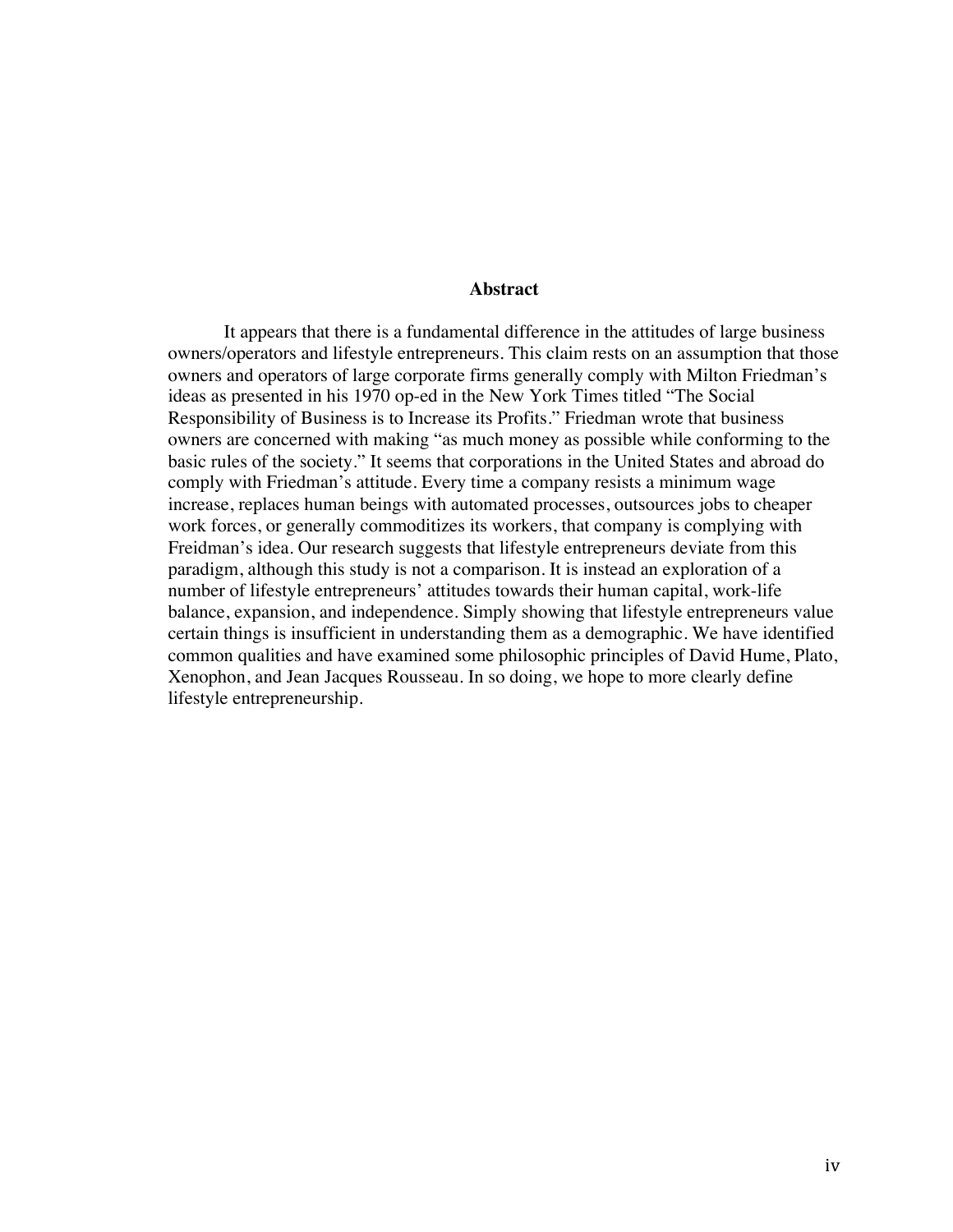## **DEDICATION**

This thesis is dedicated to Dr. Michael Palmer. His influence on my education has been second to none.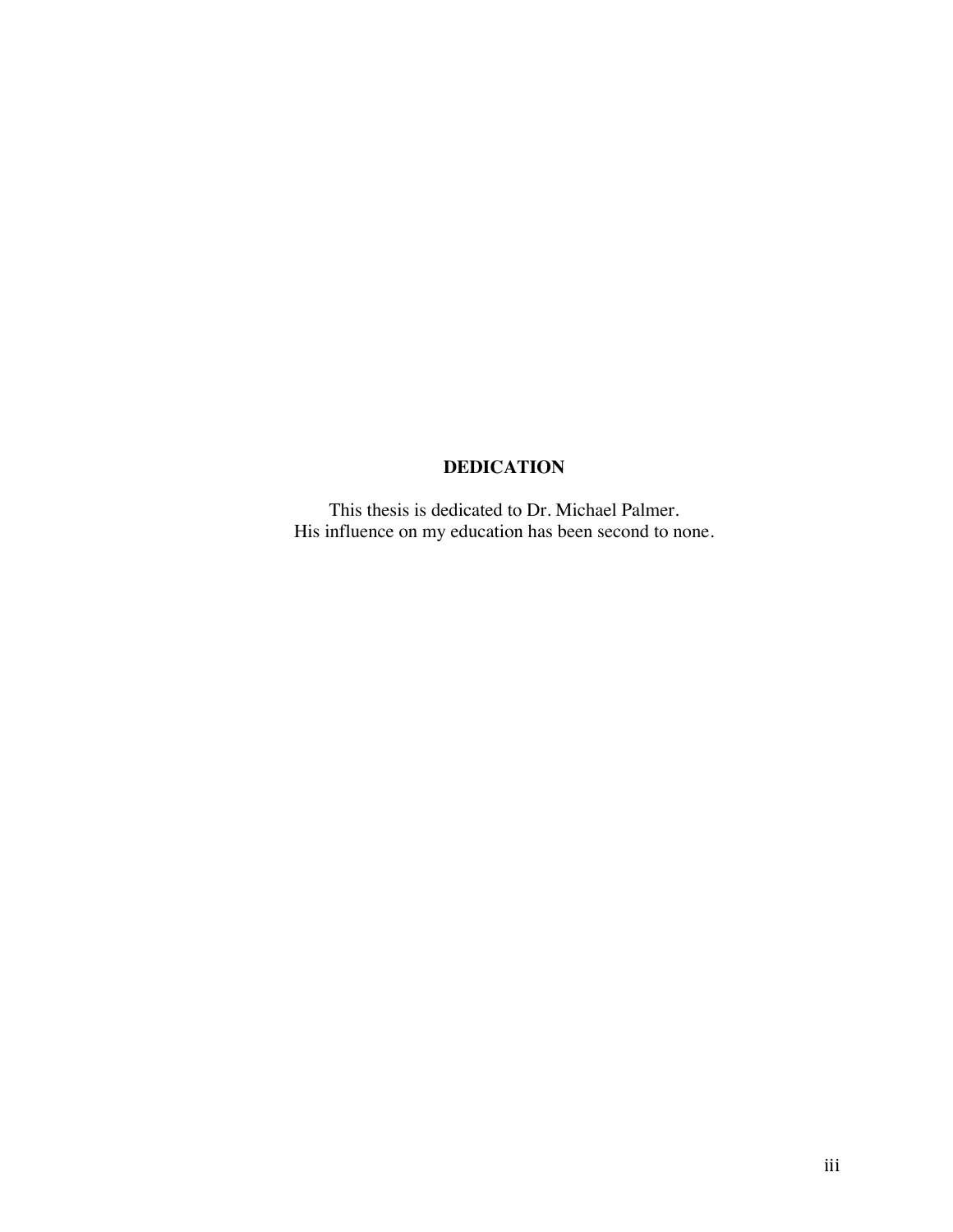# **Table of Contents**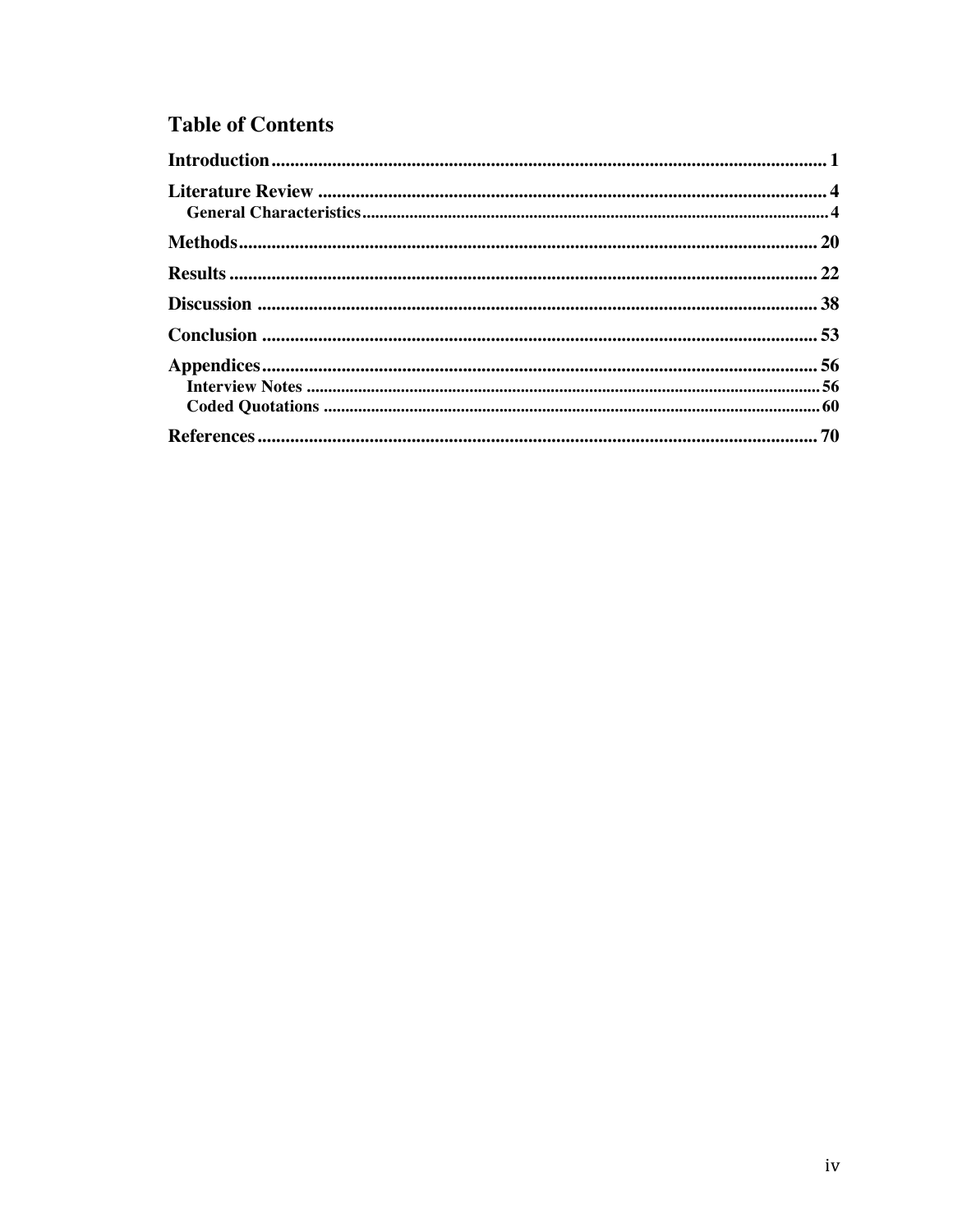## **Introduction**

Lifestyle entrepreneurs are those business owners "who are likely to be concerned with survival and maintaining sufficient income to ensure that the business provides them and their family with a satisfactory level of funds to enable enjoyment of their chosen lifestyle" (Rimmington and Morrison, 1999, p.13). Their actions and attitudes appear to contradict the ideas of Milton Friedman, and the observations of Karl Marx. Lifestyle entrepreneurs remain a relatively un-researched demographic. While there are works suggesting motivation to start a company, and works differentiating lifestyle entrepreneurs from conventional entrepreneurs, there has been little research exploring the philosophic underpinnings of the ideas at play in lifestyle entrepreneurship. The largest idea at play is growth and how attitudes toward a number of things influence whether or not the firm grows. The answers on the surface have to do with lack of interest, focus on work-life balance, etc., but in the "free-enterprise, private-property system" within which we live and operate, it seems as though business owners would strive to grow their personal wealth as much as they can. While the financial bottom line is naturally relevant to the business owners that we interviewed, there was general consensus that money is not the primary motivator in engaging in their respective business practices.

With the lack of research in underlying philosophic principles there is an opportunity to explore the theoretical aspects of business ownership. A business owner may not want to take on more employees because he or she believes that the brand represented would become diluted. Another might opt to pay employees more than is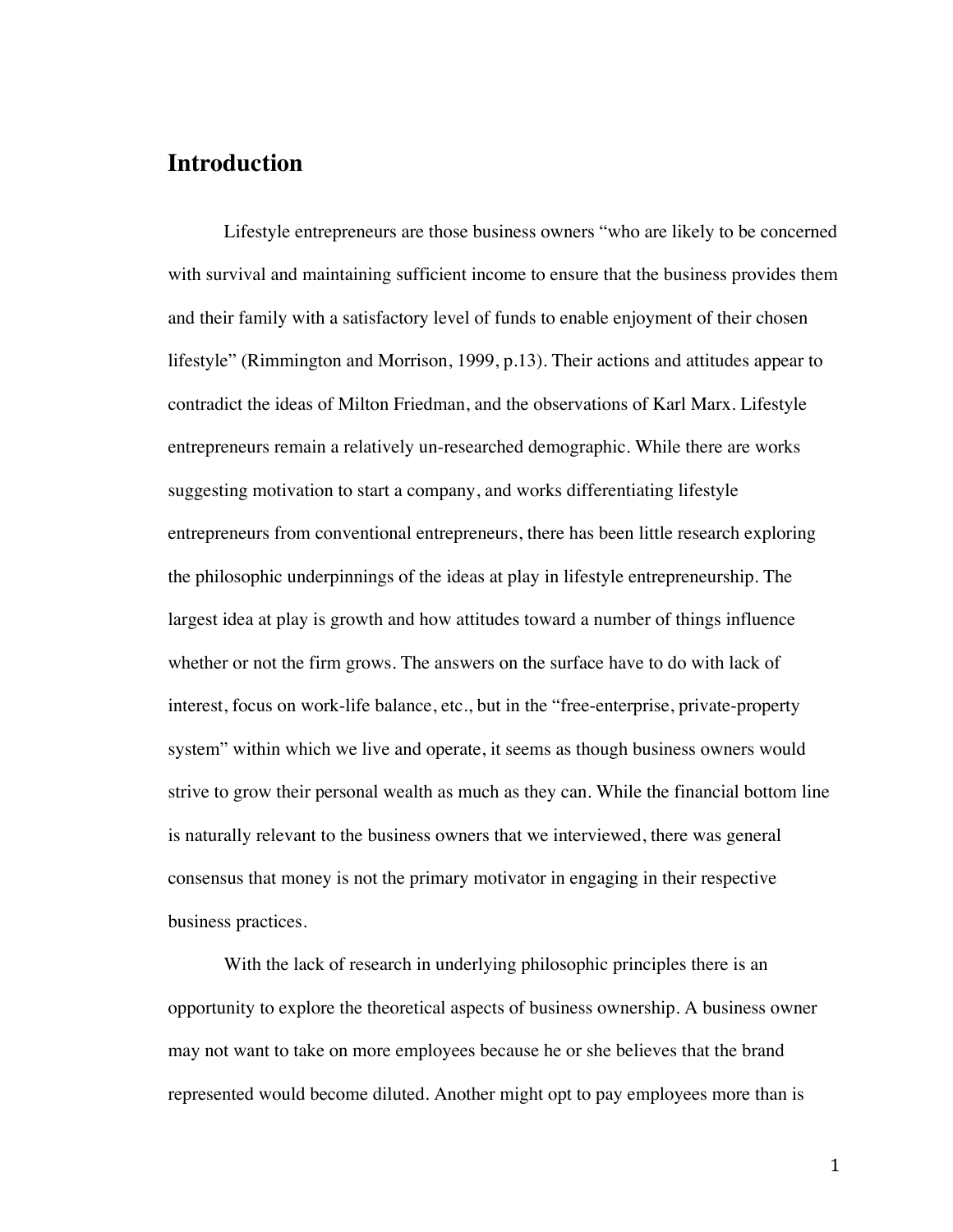legally required or even necessary due to feelings of personal responsibility. Lifestyle entrepreneurs engage in activities that large corporations seem to try and avoid at every turn. Clearly, personal lifestyle is an important motivator in owning one's own business, but there seems to be more at play regarding how one operates that business. The actions of lifestyle entrepreneurs seem to clearly demonstrate a more ethical form of capitalism. That is, human beings are far less likely to become commoditized, and social responsibility is much more of a direct focus in the day-to-day operations.

In Karl Marx's 1844 essay *Estranged Labour*, he described the political economy that leads to the worker becoming nothing more than a commodity for the capitalist to use as another mode of production. He wrote that, "we have shown that the worker sinks to the level of a commodity and becomes indeed the most wretched of commodities; that the wretchedness of the worker is in inverse proportion to the power and magnitude of his production; that the necessary result of competition is the accumulation of capital in a few hands, and thus the restoration of monopoly in a more terrible form" (Marx 69). In this passage Marx is acknowledging that in the competitive political-economic system, as the worker produces more and more, he becomes less compensated, thus becoming a less valuable asset in the hands of the capitalist. This would necessarily lead the capitalist to treat the worker with less regard as a human being. This environment of economic competition perpetuates poor treatment of humans as workers.

Frederick Taylor, the mind behind scientific management and a contemporary of Marx, wrote extensively on how to maximize the potential of a human being in a business setting in his 1911 work *The Principles of Scientific Management*. He wrote that, "The principle object of management should be to secure the maximum prosperity for the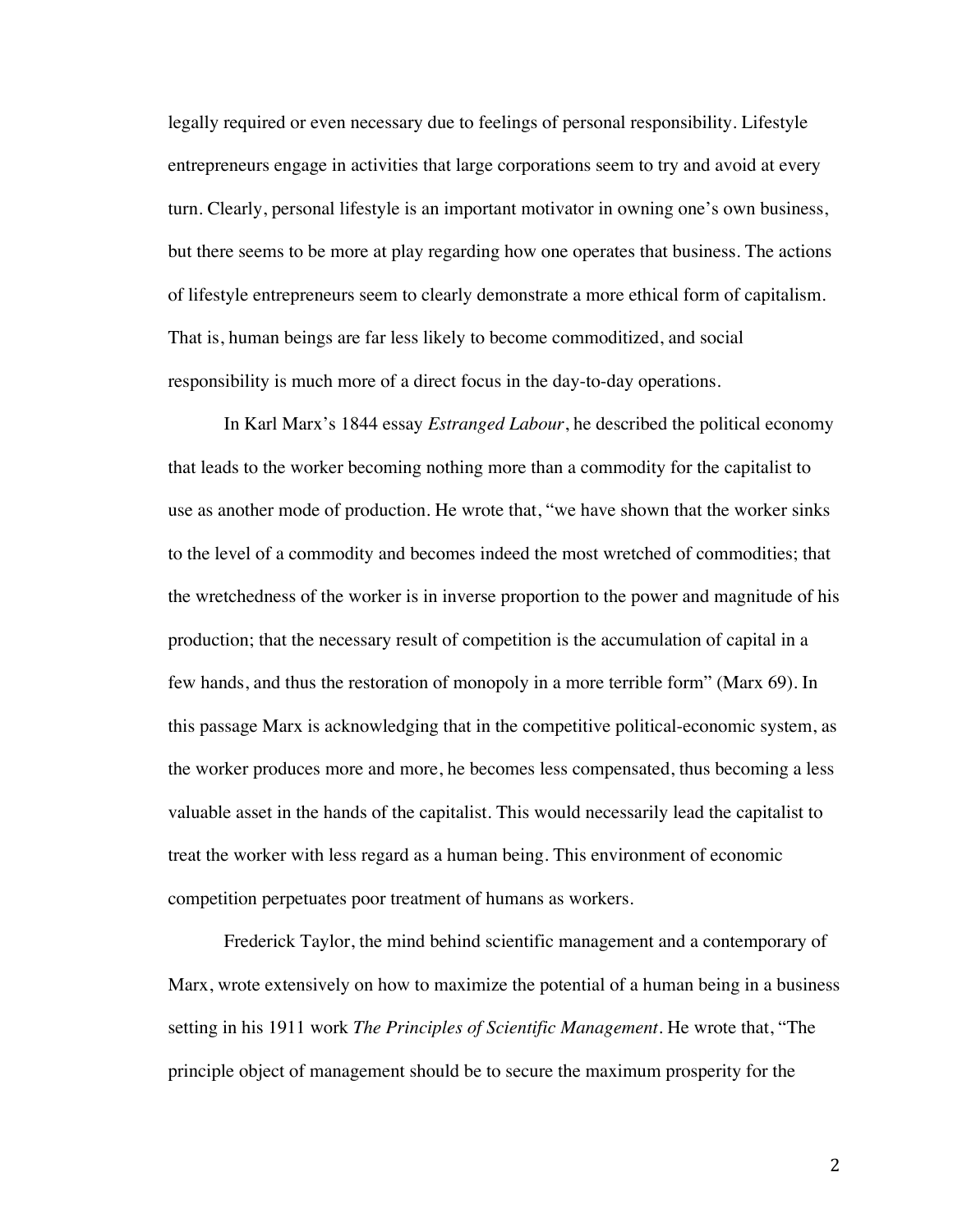employer, coupled with the maximum prosperity for each employee" (Taylor, 9) and that "No one can be found who will deny that in the case of any single individual the greatest prosperity can exist only when that individual has reached his highest state of efficiency; that is, when he is turning out his largest daily output" (Taylor 11). While he had a more equitable vision of business than Marx's observation, the effectual truth of scientific management has been quite different. He made the argument that,

If you and your workman have become so skillful that you and he together are making two pairs of shoes in a day, while your competitor and his workman are making only one pair, it is clear that after selling your two pairs of shoes you can pay your workman much higher wages than your competitor who produces only one pair of shoes is able to pay his man, and that there will still be enough money left over for you to have a larger profit than your competitor. (Taylor, 11)

Taylor's call for maximum efficiency was heard, but his idea of maximum prosperity for the employee seems to have been ignored. When McDonald's is looking to replace human workers with mechanical kiosks, it is clearly only the prosperity of the owner that is being maximized.

The actions of lifestyle entrepreneurs appear to contradict Marx's observations, and in some cases exemplify Taylor's ideal image of scientific management, in which they truly focus on the prosperity of their workers. These business owners tend to work closely with those they employ and subsequently value them as human beings more than as production equipment. In researching this demographic, we sought out to ask why this is. Why in this world of private property, do these business owners consciously not squeeze every ounce of productivity from people for as little pay as possible? Why do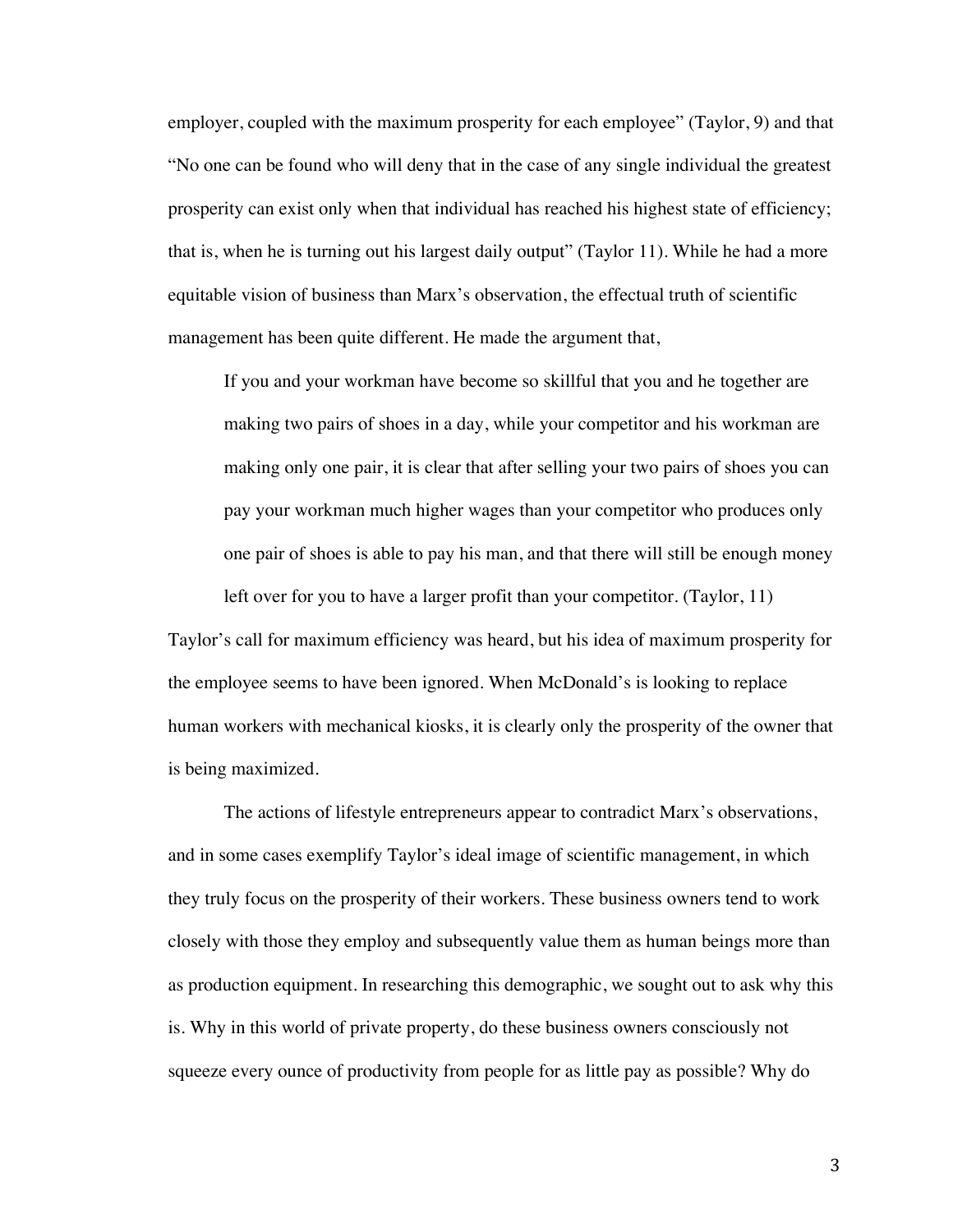they not expand so as to produce and sell more of a product? Again, the answers on the surface may seem simple and straight forward, but we want to investigate the theories underpinning the ideas of private property and profit maximization among others.

## **Literature Review**

The current literature regarding lifestyle entrepreneurship revolves primarily around distinctions between lifestyle and conventional entrepreneurs, specific business sectors that attract lifestyle entrepreneurs, and general characteristics and motivations of conventional entrepreneurs with nods to lifestyle entrepreneurship. The definition of "lifestyle entrepreneur" used in the introduction comes from a 1999 book titled *Entrepreneurship in the Hospitality, Tourism, and Leisure Industries* by Alison Morrison, Mike Rimmington, & Claire Williams. The text focuses on teaching the process of entrepreneurship in general, and does not illuminate any specific ideologies or motivations of entrepreneurs to become lifestyle entrepreneurs. The literature on lifestyle entrepreneurship is dominated by research into small firms in the tourism, hospitality, and leisure industries. The focus on those industries is reflected on some level even in the literature not specifically focused on those industries, as is shown in the general literature below.

## **General Characteristics**

Alison Morrison and Rivanda Teixeira wrote a paper exploring motivations beyond the generalized and popular ideas that are applied to small business owners. Their aim was to provide a framework for policy makers and other academics to use to better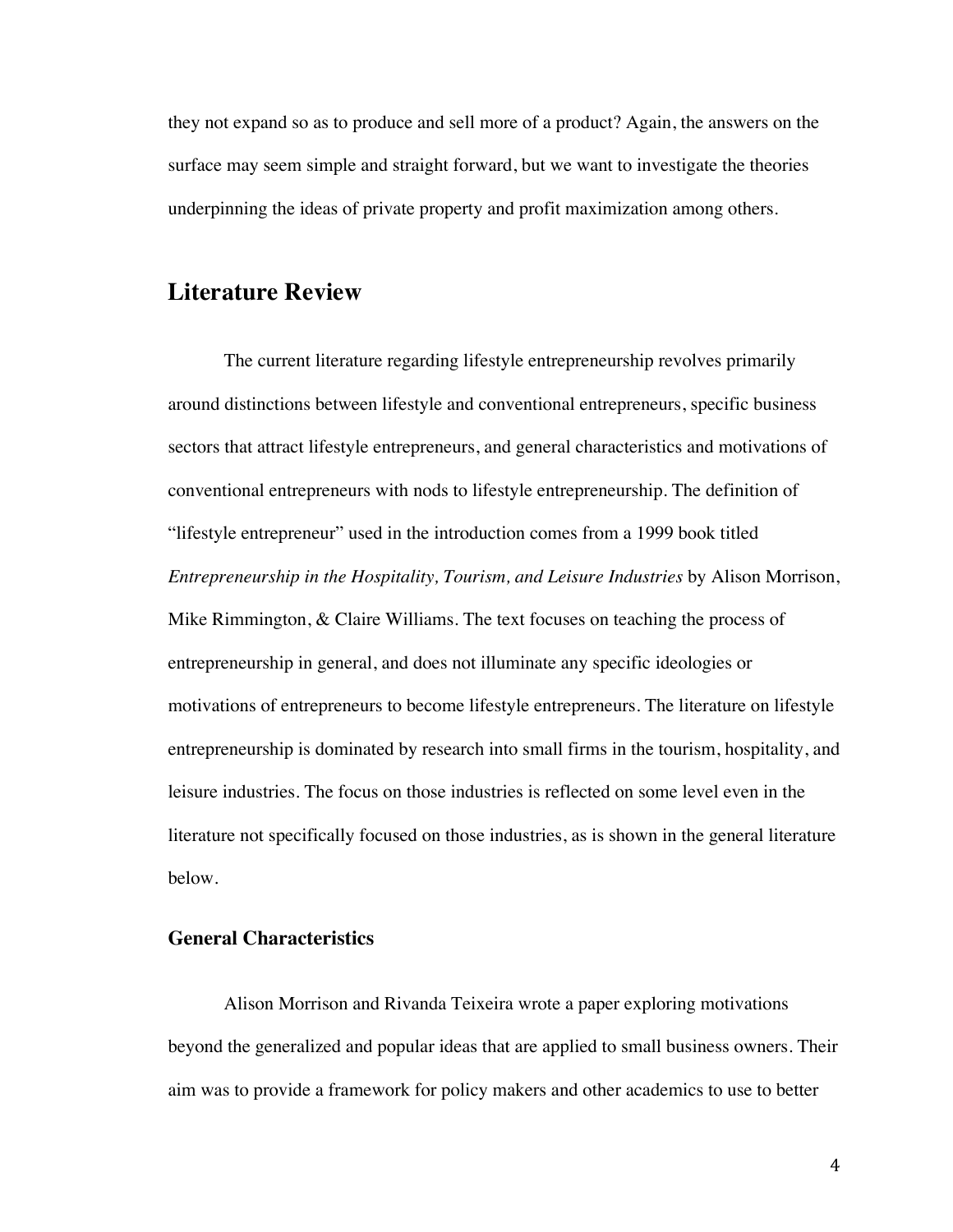understand small tourism businesses in Glasgow (Morrison & Teixeira, 2004). They address the idea that small businesses suffer from "resource poverty" and that they are managerially inefficient and under-capitalized. They argue that that is an oversimplification of small businesses. Small business performance is an incredibly complex thing to analyze. They argue that one needs to take into account, "owner-manager motivations, goals and capabilities; internal organizational factors; region specific resources and infrastructure; and external relationships" to be able to contextualize firm performance. They found that many obstacles to business performance were self-inflicted based on the owner or manager's background. They also found that "good performance" varies substantially from owner to owner based on that person's socio-economic frame of reference. Ultimately, they found that lifestyle motivations are still very prominent in contemporary tourism businesses.

Lynnette Claire researched entrepreneurs in Generation Y to demonstrate the departure from the norms of entrepreneurship set up by the previous generation. The conventional idea of entrepreneurship glorifies the creation of business empires, but Claire argues that this is the view of the Baby Boomers, more so than the generation that followed them (Claire, 2012). The subjects were all nascent entrepreneurs because the aim of the study was to define initial conceptions of success before much experience. Data was collected through phone and mail surveys with ranking questions that placed profit and family at opposing ends. Claire found that lifestyle motivations were very prominent in nascent entrepreneurs, and that their ideas of success were, "inconsistent with our current media images." 58.6% of those surveyed reported their largest indicator of success as, "doing something enjoyable," and 71.7% identified with, "I know my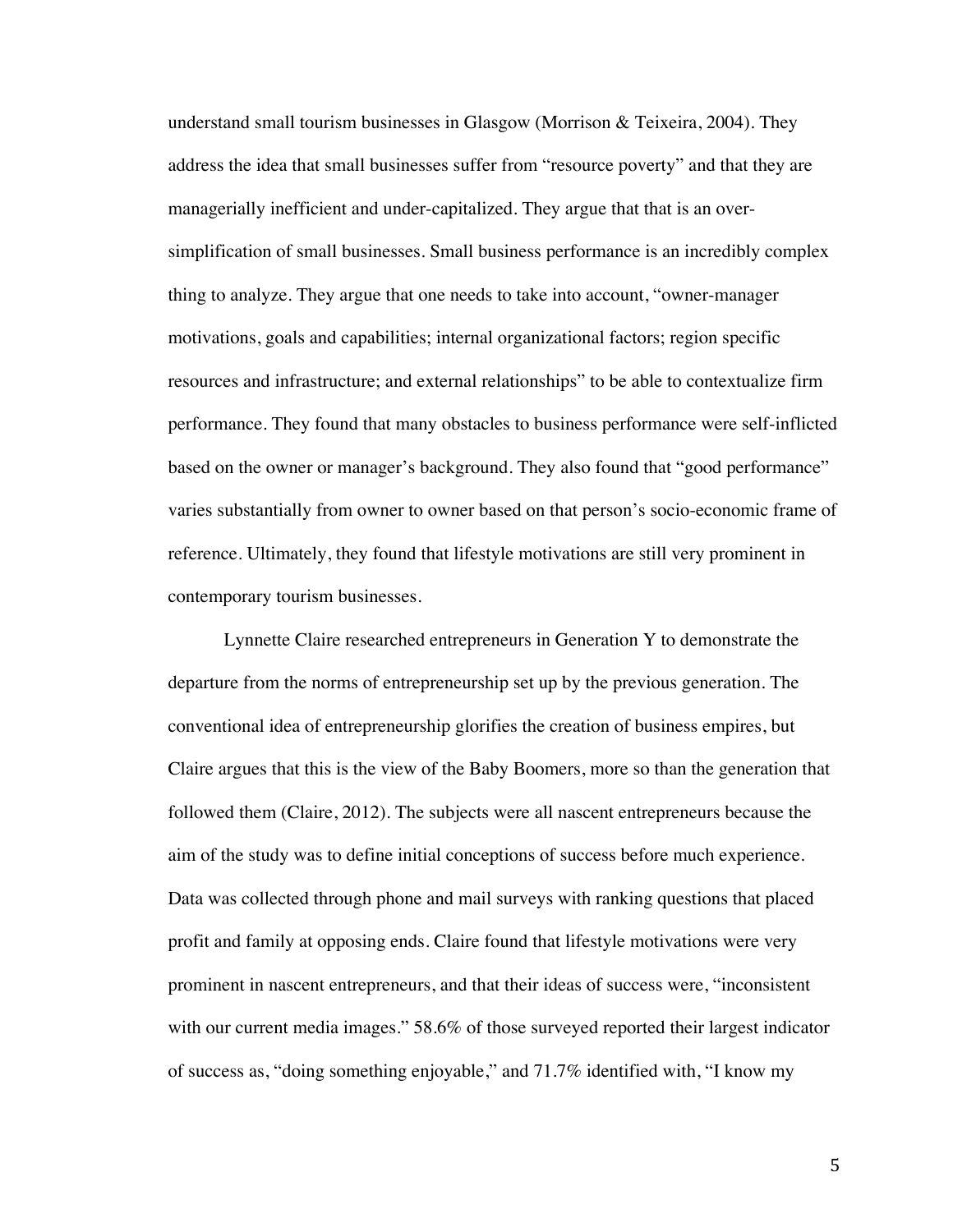organization is successful when I find time to go to junior's soccer match" over, "I know my organization is successful when its stock price climbs." Claire argues that this data is significant in the way conceptions of success exist in the education system, how those conceptions affect personal relationships, and in issues of public policy regarding attitudes toward healthcare and welfare.

Daniel McGinn wrote an article on how the New Zealand government is not very pleased with the prevalence of lifestyle entrepreneurship. McGinn also makes the distinction between American entrepreneurs and New Zealand entrepreneurs. At the time that the article was published, Helen Clark was the head of government and advocated heavily for lifestyle entrepreneurs to expand. McGinn wrote that countries would traditionally tinker with their tax codes and "reduce red tape" (McGinn, 2005). The issue in the case of New Zealand is that it already has a very business-friendly structure. McGinn cited Howard Frederick, a man who tracks small businesses at a New Zealand university as saying, "We despise the growth mania that we hear Americans talk about, the compulsion to get more customers. Here it's 'More customers? That's a bother." On the flip side, McGinn wrote that many American entrepreneurs are having trouble getting out of their offices at all. American entrepreneurs envy the work/life balances of their New Zealand counterparts. McGinn referenced the tall poppy syndrome as an answer to the lack of motivation in New Zealand entrepreneurs. The tall poppy syndrome manifests in in people cloaking their success if they think they have become too successful.

An article from the Daily Mirror newspaper in Sri Lanka described lifestyle entrepreneurship as a way to empower women to work and simultaneously maintain a household. The author of the article wrote that many women who pursue lifestyle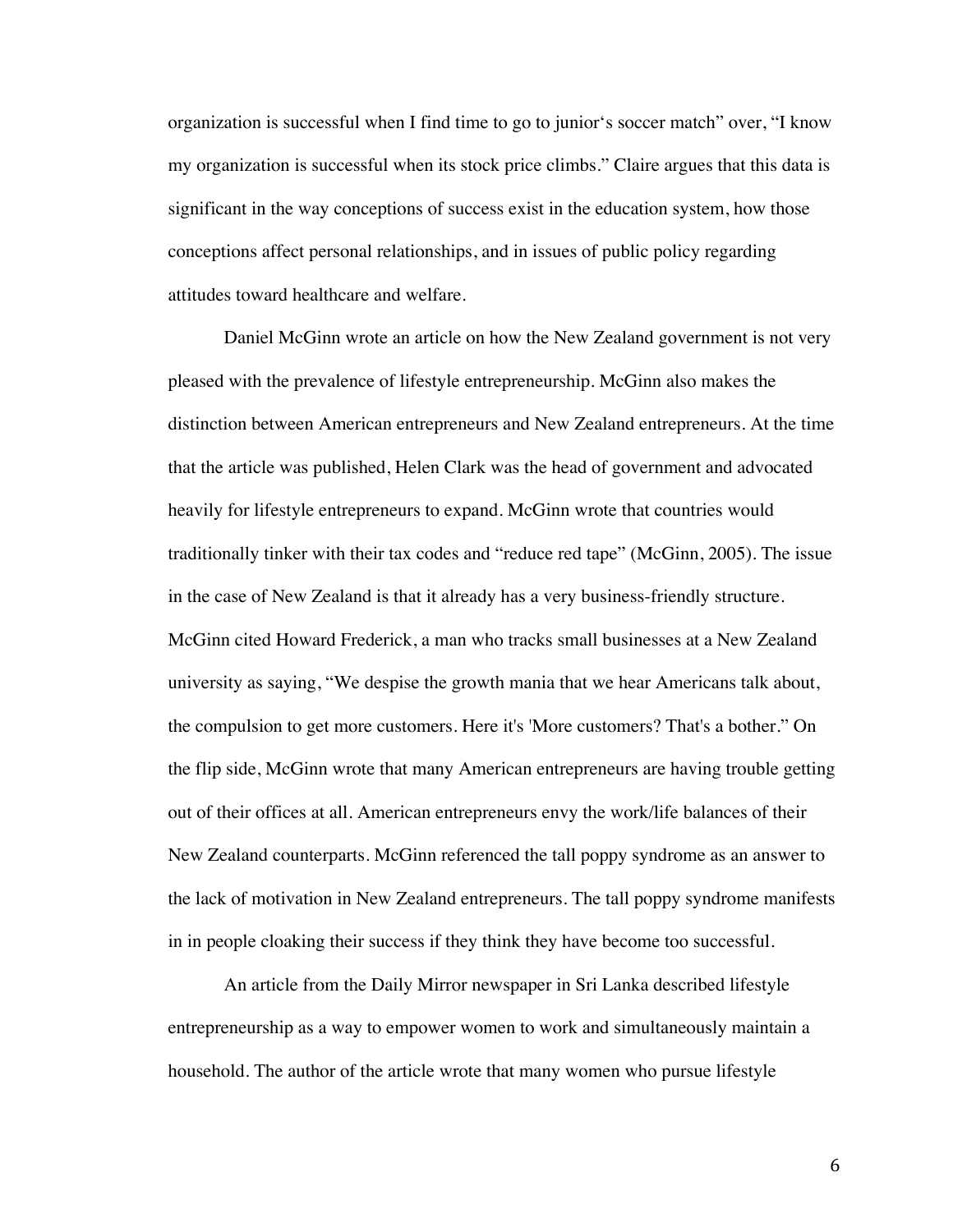entrepreneurship aspire to take their companies public or become powerhouses (Daily Mirror Sri Lanka, 2005). Women who pursue lifestyle entrepreneurship "are comfortable and happy with the level of success that still allows them to earn a decent income and manage their homes and be on hand to participate actively in the growing up of their kids." The author wrote that fewer and fewer women believe that working long hours automatically translates to success. A solid work/life balance between home and office is considered a more important factor in defining success. The author references Martha Stewart, Ivanka Trump, and Gwyneth Paltrow as prominent examples of women that went the lifestyle entrepreneur route. The article is less a commentary on lifestyle entrepreneurship itself, and more of an endorsement of it for modern women.

Alex Maritz researched indigenous New Zealand lifestyle entrepreneurs to study the proposition of work-life balance (Maritz, 2006). He sent out two tiers of surveys to entrepreneurs that were designed to identify character traits. Maritz found that indigenous lifestyle entrepreneurs in New Zealand identified themselves as being independent. Independence was a very common identifier of this demographic. Maritz also found that they did not appear to have large egos or have desires to lead or change the world. Only one in ten indigenous New Zealand entrepreneurs represent "high-growth entrepreneurs," or "those start-up businesses that will employ more than 20 employees in the next 5 years" (MAZARZ, 2005). Maritz tentatively attributes some of that to a cultural convention about not wanting to be perceived as wealthy as one is. He referred to this as the "tall-poppy syndrome." He says that the implication of his findings is that lifestyle entrepreneurs should be more motivated to generate wealth with the end goal being the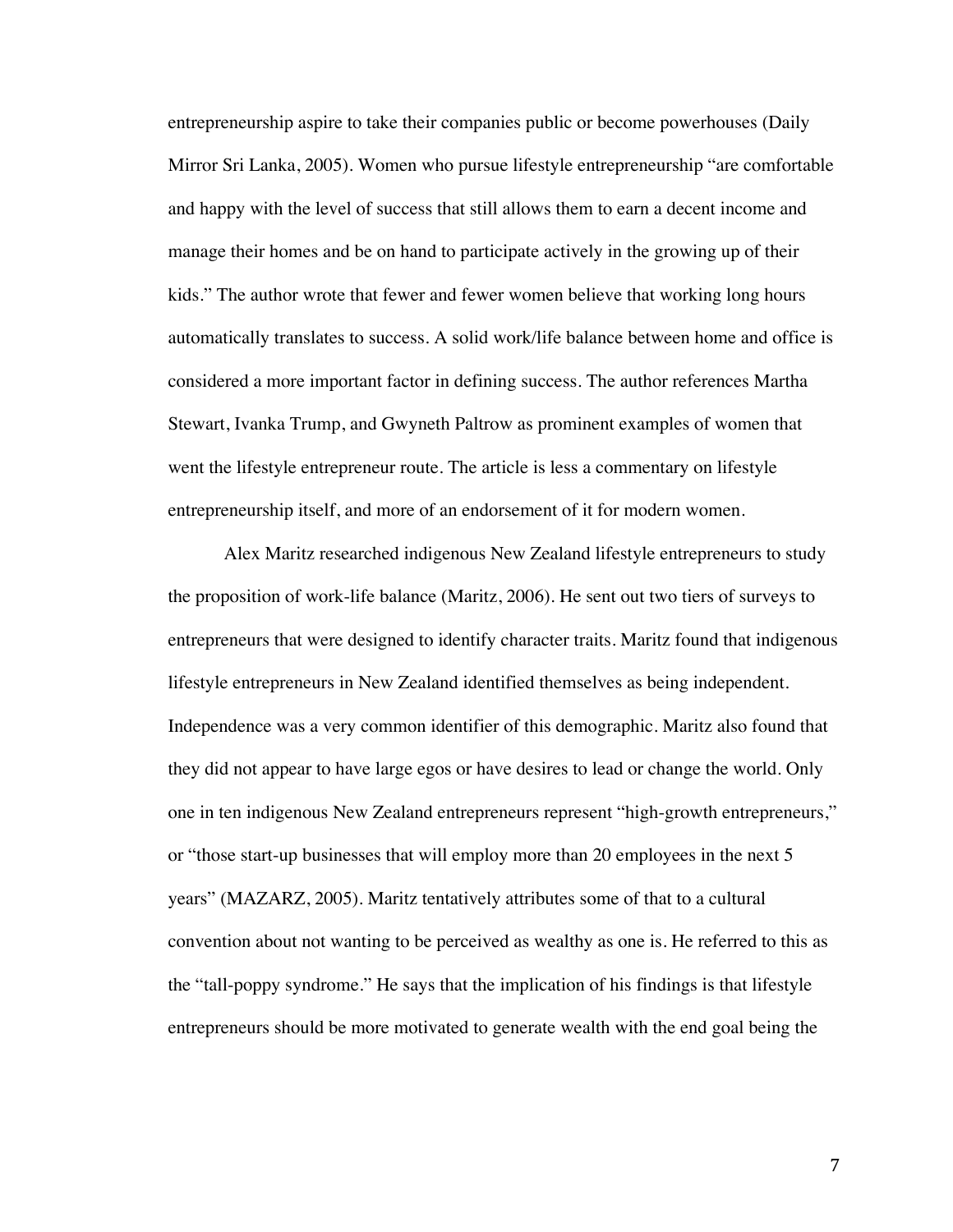improvement of the greater community. He advocates for synergizing the two poles of life and profit, and "integrating independence and wealth creation."

V. Balachandran and M. Sree Sakthivelan wrote a paper on the impact of technology on entrepreneurship. Balachandran and Sakthivelan included a brief section on lifestyle entrepreneurs. The section served only to define characteristics of lifestyle entrepreneurs. Balachandran and Sakthivelan wrote that "Common goals held by the lifestyle entrepreneur include earning a living doing something that they love, earning a living in a way that facilitates self- employment, achieving a good work/life balance and owning a business without shareholders" (Balachandran & Sakthivelan, 2013). The substantive part of Balachandran and Sakthivelan's paper is about various technologies and how entrepreneurs interact with and adapt to them to continue doing business as entrepreneurs. Balachandran and Sakthivelan identify "netpreneurs" as a new demographic of entrepreneurs. "Netpreneurship" is defined as, "is the ability to run a business on the Internet." Netpreneurship is particularly important in India where this not a lot of financial capital, but quite a lot of intellectual capital. Netpreneurship can allow for aggregation of individual resources necessary to grow a business. Balachandran and Sakthivelan conclude that prosperity "springs" when an environment is created where netpreneurship is fostered and mutually beneficial partnerships are easily accessible.

Amar Bhide wrote an article an article on entrepreneurship that explored various attitudes and approaches taken by different entrepreneurs. According to Bhide, lifestyle entrepreneurs choose the easiest path. They do not need or want to build something that will outlive them. If they were to grow too much, their involvement in the business could compromise the lifestyle that they set out to live by starting the business in the first place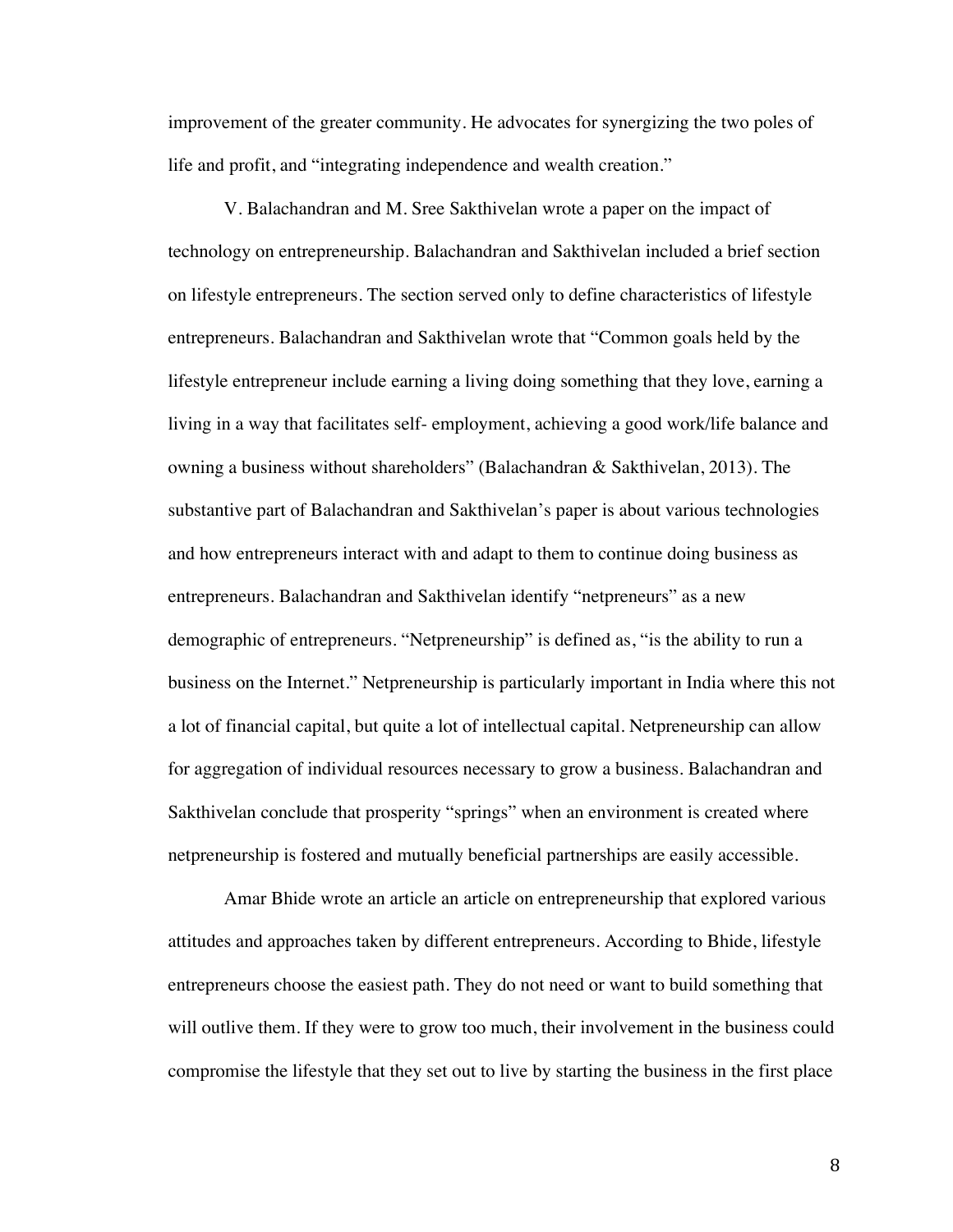(Bhide, 1996). Bhide contrasts this with the entrepreneurs that build something to the point that it can continue on without them. Bhide wrote that some entrepreneurial ventures such as laundries or tax preparation services do not require lots of capital to start operating, but the very nature of those businesses limits the entrepreneur from a certain level of financial success. Bhide wrote that, "the factors that make it easy for entrepreneurs to launch such businesses often prevent them from attaining their long-term goals. "Bhide's article addresses many questions regarding entrepreneurship as a whole, including motivations, goals, and strategies. It is a very broad look at many aspects of entrepreneurship, rather than a close look at one aspect.

Ziene Mottiar wrote on the dynamic of lifestyle entrepreneurs in their chosen locations in a paper investigating "how lifestyle entrepreneurs interact with other entrepreneurs in the destination in which they operate (Mottiar, 2007). Mottiar shifted focus away from the lifestyle business itself, to how that business interacts with other firms in the area. Mottiar recognized the importance of social capital and embeddedness for lifestyle entrepreneurs. "Embeddedness" refers to the extent to which an entrepreneur can access social capital in her or his area. Networking as a competitive advantage was a key point of interest. Mottiar performed in-depth interviews with business owners and other personnel in the tourism industry in the west of Ireland to explore the level of cooperation and community involvement lifestyle entrepreneurs exhibit. Mottiar's findings confirm existing characterizations of lifestyle entrepreneurs in that they are motivated to live in certain locations, they are not motivated by money, and they do engage in informal cooperation with other lifestyle entrepreneurs. This is especially true of lifestyle entrepreneurs in the tourism and hospitality industries (Getz  $\&$  Petersen,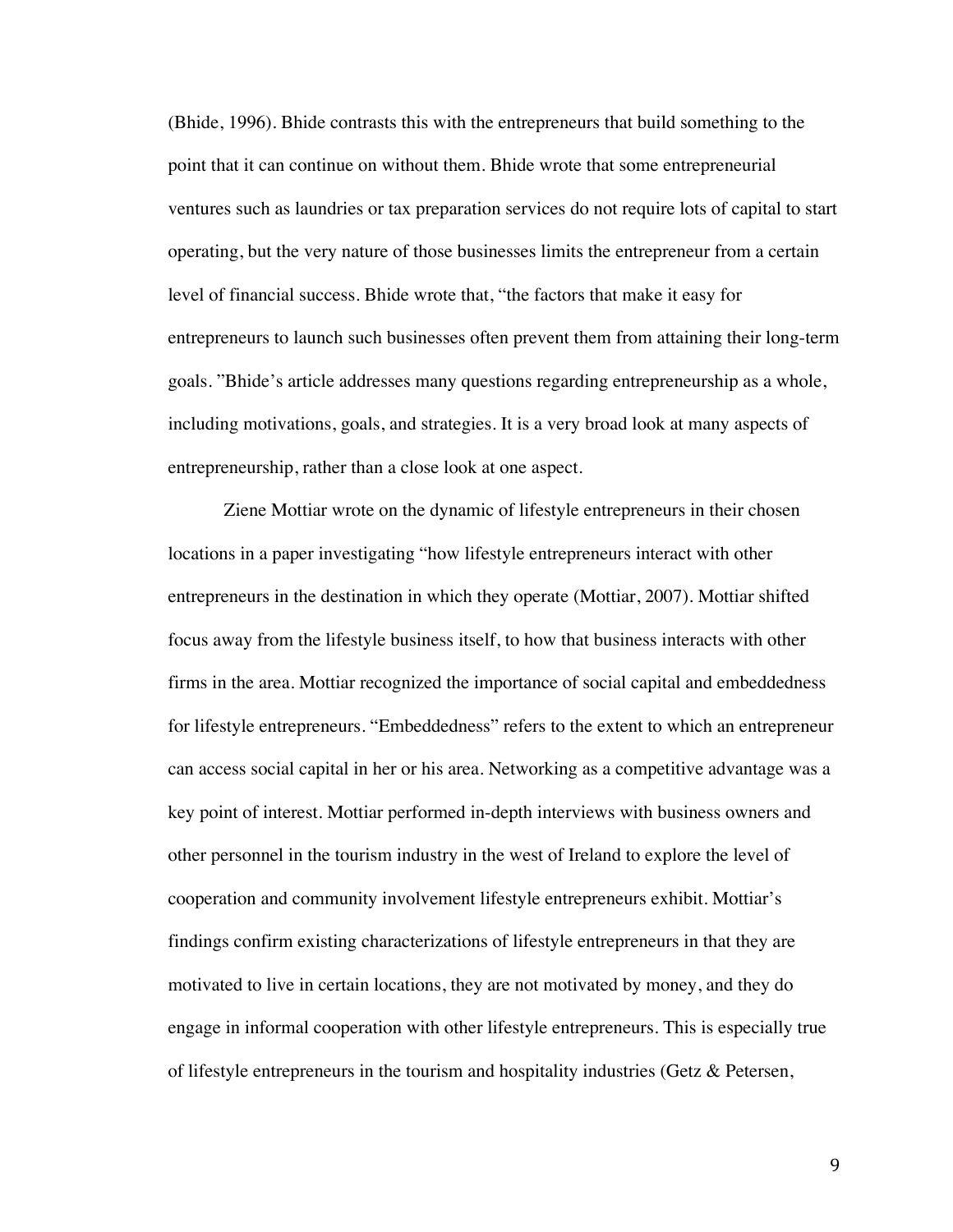2005). Mottiar's findings contributed to the debate about whether or not lifestyle entrepreneurs are beneficial in helping develop the industry of a given destination.

Kate Lewis wrote on the various characteristics of lifestyle entrepreneurs, citing many previous iterations of the definition, and ultimately finding that a firm's growth depends on the attitudes of the owner (Lewis, 2008). Lewis posited that if an owner is more focused on his or her lifestyle than making money, that owner might be more inclined not to grow. Lewis recognized that, "there is fundamental neo-classical economic assumptions which ignore the reality of small business management" (Gray, 1993) and that only a "tiny minority of small firms ever grow to the size where internal functional divisions and professional top management teams are in any way feasible." Lewis's research team interviewed owners of 50 small New Zealand businesses mainly about their intentions and thoughts toward firm growth. Many expressed interest in growing, "but within certain limits." Of the 50 interviewed, 25 specifically talked about how their lifestyles were factors when considering growth. Lewis found that small business owners in New Zealand act in ways that are contradictory to growth strategies and development models that are defined in literature. Lewis suggests that assistance policy-makers should understand the reality of these situations before legislating.

Paula J. Haynes wrote on circumstances that might drive individuals to pursue entrepreneurship, writing about "dissatisfaction with prior employment as a motivating factor for entrepreneurial activity" (Haynes, 2003). Haynes created a questionnaire to be administered to business owners over the phone. Haynes collected responses to questions on demographic information, different types of experiences, and prior job satisfaction or dissatisfaction. Haynes found that prior dissatisfaction in a job was a motivator for both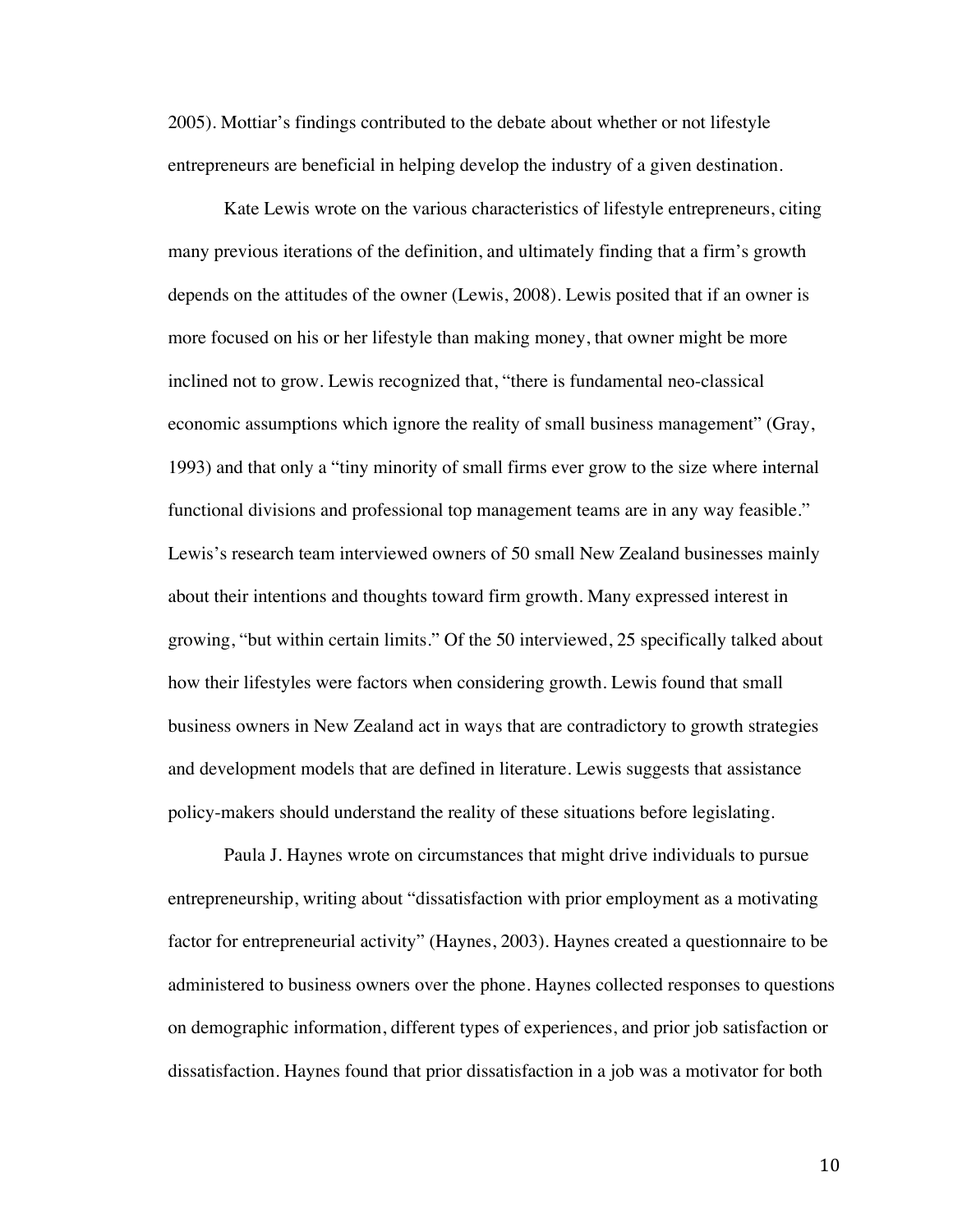experienced and recent entrepreneurs. Haynes also found that when a person left a job to start a venture that would involve building on the knowledge of the sector of the job that the person left, that person would produce 80% higher revenues than those who started from scratch in a new sector. Lifestyle entrepreneurs, or "craftsmen" as defined by Ronstadt, identified control as being paramount to a business venture (Ronstadt, 1985). Prior sector experience was particularly common among lifestyle entrepreneurs. Ultimately, Haynes determined that actions speak louder than words in identifying motivations.

Alina Badulescu and Daniel Badulescu examined firms registered in a Eurostat database under the data set "Enterprises managed by the founder." Badulescu and Badulescu looked at start-up motivation, start-up difficulties, and education among other thing of these business owners (Badulescu & Badulescu, 2014). In using the data from the database, they claim to be studying entrepreneurs empirically. Badulescu, and Badulescu took the data regarding motivation to start a company in the industry and services sector, and motivations to start a company in the hotels and restaurants sector from Romania and held it up to the same categories for the entire European Union. Badulescu and Badulescu were looking for lifestyle characteristics as well. The description used was that, "Lifestyle firms are businesses set up primarily either to undertake an activity the owner manager enjoys or to achieve a level of activity that provides adequate income" (Burns, 2001). Recognizing limitations in the data they had access to, they found that entrepreneurs in Romania somewhat reflect the existing literature on lifestyle entrepreneurs. They found that entrepreneurs in tourism much more closely reflect the literature than entrepreneurs in other sectors.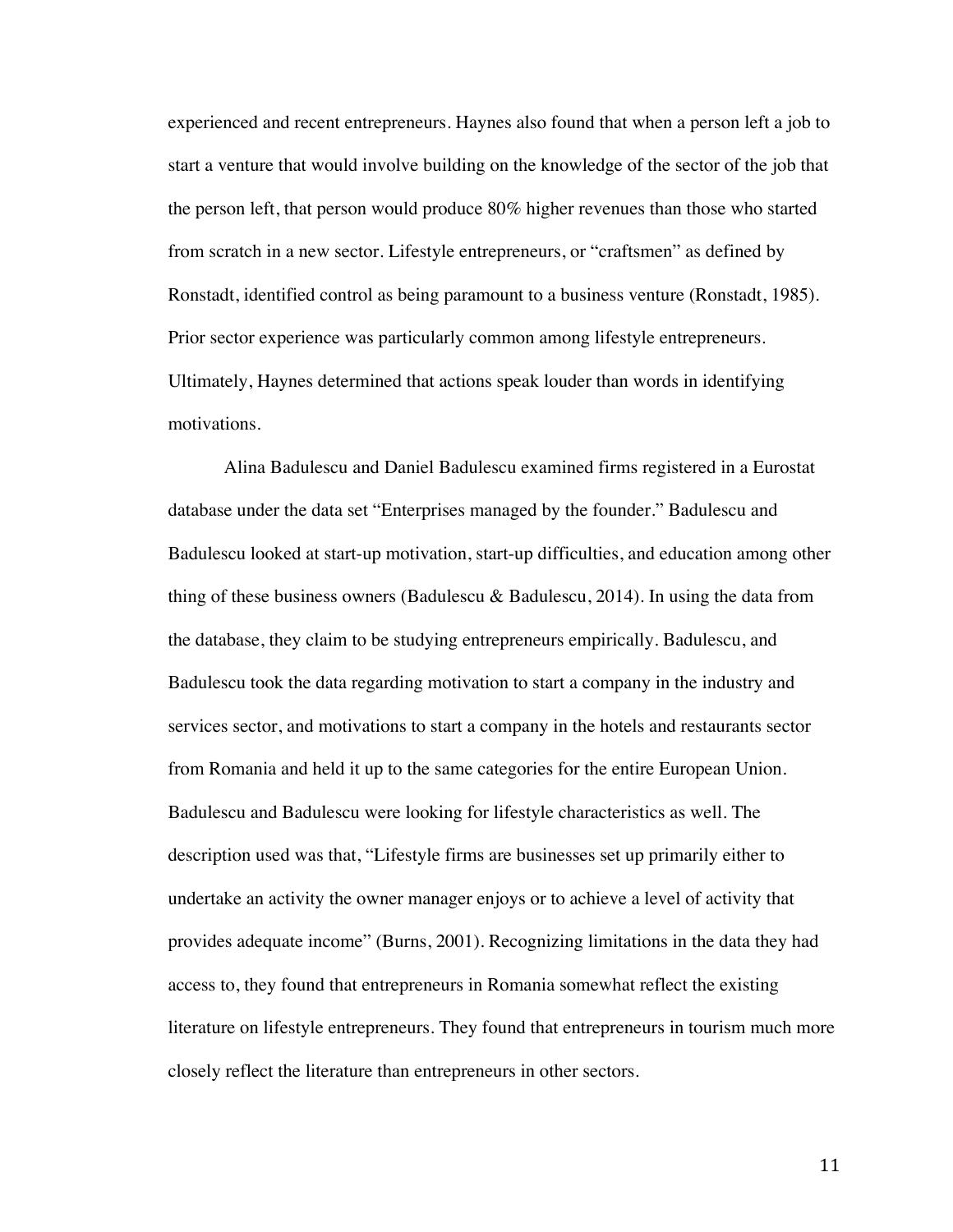Marie Gomez-Velasco and Severine Saleilles wrote on the use of social capital in influencing local embeddedness (Gomez-Velasco & Saleilles, 2007). "Local embeddedness" is defined as the extent to which an entrepreneur has access to social capital in her or his area. Gomez-Velasco and Saleilles' research was an "exploratory examination of lifestyle entrepreneur behaviors in order to identify if the locations chosen comply with local embeddedness theory or if they have a specific relationship with territory concept." Gomez-Velasco and Saleilles differentiate "between the classical and lifestyle entrepreneurship by the degree of calculative (economic) and social (existential) commitment of the individual" based on Johanisson's definition (Johanisson, 2004). Gomez-Velasco and Saleilles wrote that many lifestyle entrepreneurs start doing business from their homes, and that they rely on "local information and resources" once they have set up. Social cohesion plays a large part in the success of a lifestyle entrepreneur in a community. They perceived that the greater access an entrepreneur has, the more locally embedded (s)he is. Gomez-Velasco and Saleilles interviewed business owners that identified quality of life as a primary motivator in choosing their locations. Gomez-Velasco and Saleilles found a mixture of embeddedness in the entrepreneurs interviewed. The entrepreneurs mobilized social capital by an accumulated capital of networks and contacts, which is the result of their distinct life trajectories."

These articles paint a general picture of a lifestyle entrepreneur. Each author focuses on surface characteristics or motivations in describing the demographic. All of the information is fairly surface level. The authors present findings suggesting motivations, but the ideas underneath the motivations are not explored. For example, Kate Lewis found that entrepreneurs were growth averse for a number of reasons, but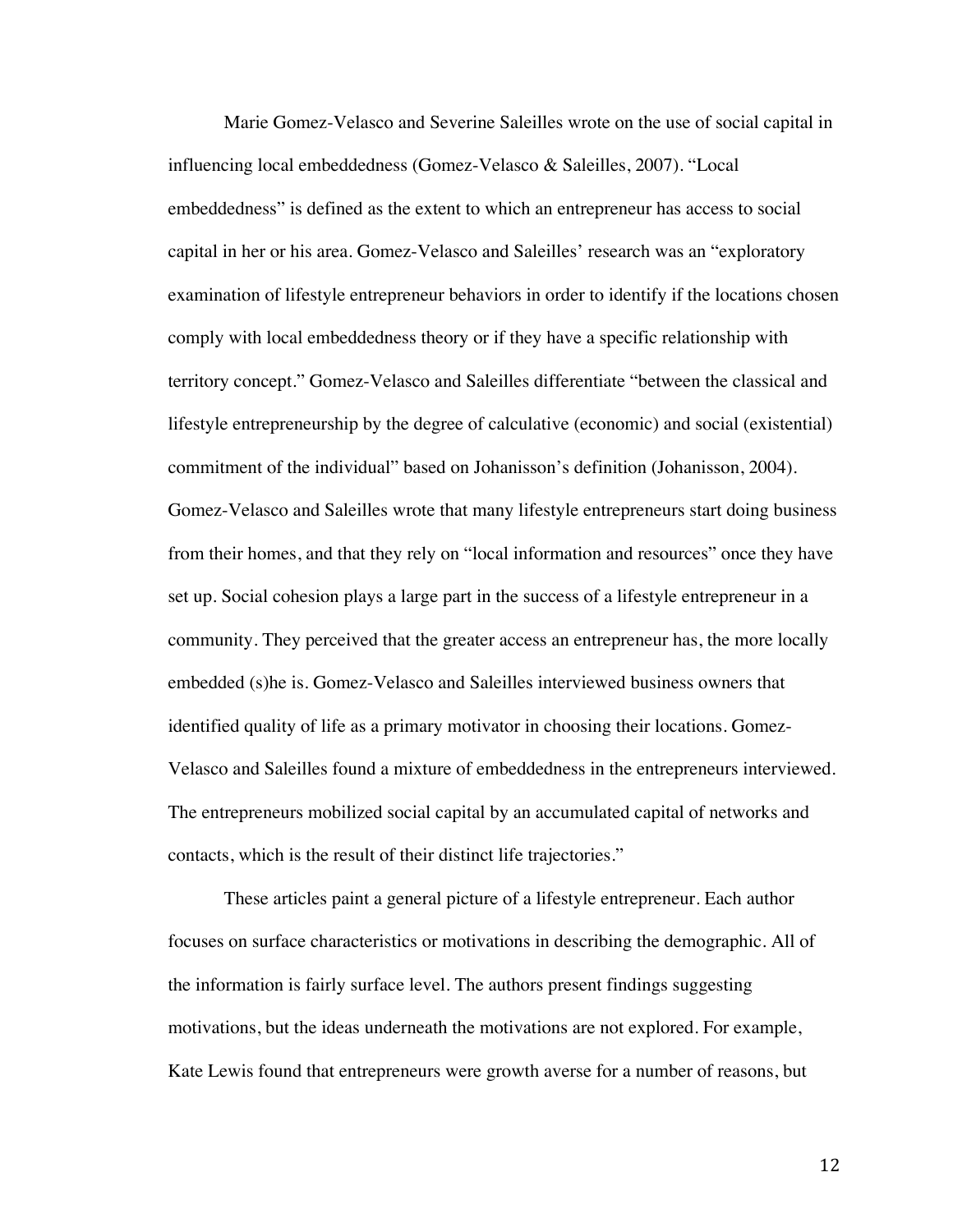Lewis does not explore the intellectual or philosophic underpinning of what it means to be growth averse. In understanding human behaviors, we believe that it is necessary to have a grasp on what is going on at the root of that behavior.

### *Tourism, Hospitality, and Leisure*

Rhodri Thomas, Gareth Shaw, and Stephen J. Page compiled existing research of small firms in the tourism industry into a comprehensive summary designed to draw attention to areas where more research can be done. Thomas, Shaw, and Page claim that interest in small tourism firms has grown significantly in the past twenty years (Thomas, Shaw, & Page, 2011). The research done on small firms in the past has led people to opposite conclusions with some claiming that small firms are vital to the sector, and others saying that they prevent innovation and growth. Thomas, Shaw, and Page wrote that the existing research is incomplete or inadequate in theorizing aspects of small firm "genesis, growth or their articulation with the wider socio-economic environment that they inhabit." The article is organized into ten sections in which the authors discuss research in various areas regarding small tourism firms. For example, Thomas, Shaw, and Page wrote on the impact that small firms have on the development of destinations, specifically noting contradictions in the research. Some claim that small operators are harmful to the areas because the lifestyle goals of the owners are not always in tune with the needs of the economy (Hall and Rusher, 2004). On the other hand, studies have demonstrated positive impacts made by small firms, arguing that they act as agents of economic development (McGehee & Kim, 2004). Thomas, Shaw, and Page synthesize a lot of the research done on destination development and suggest, "that there is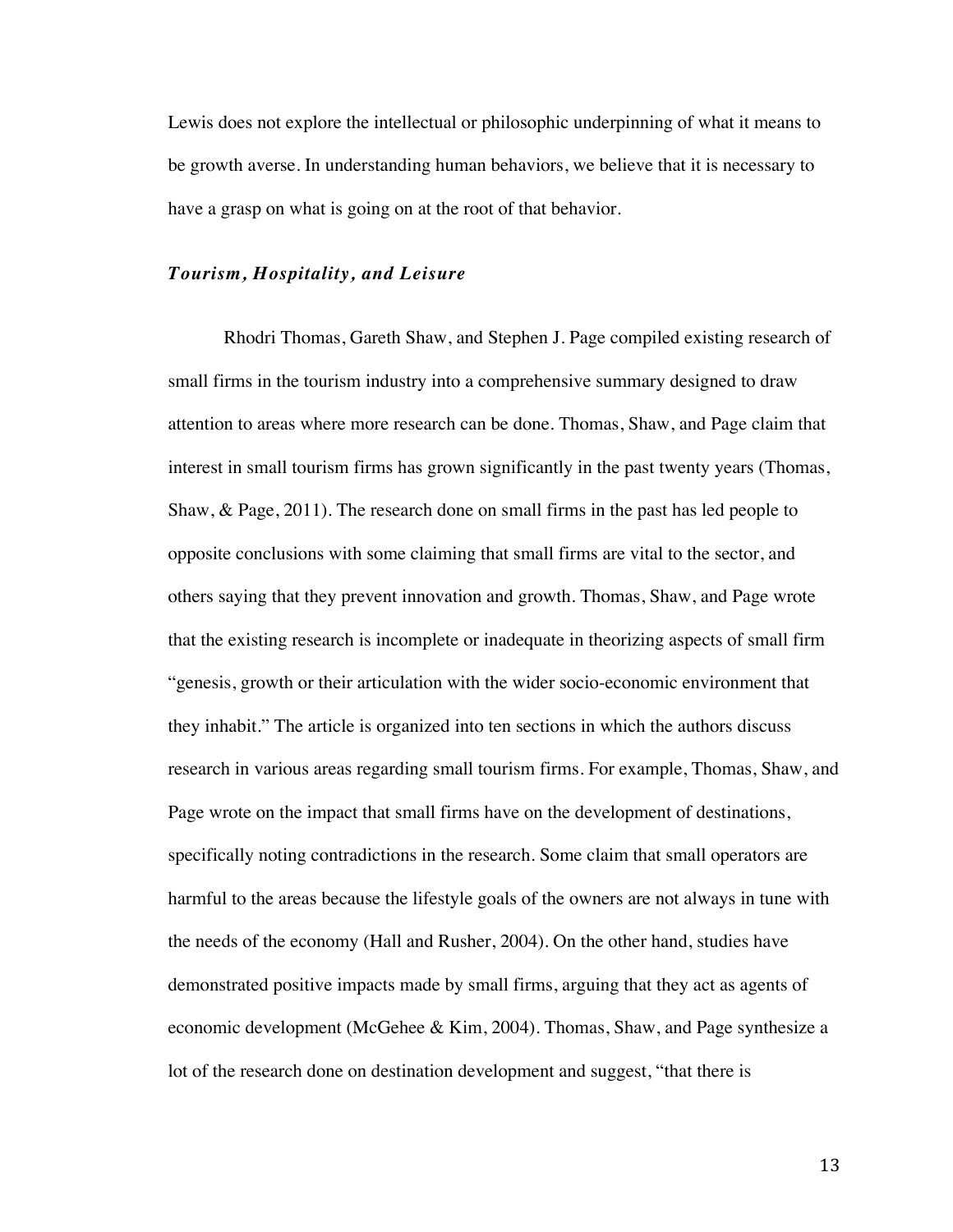considerable scope to explore small business networks of all types across a range of tourism destinations." Instead of offering direct research into small firms, the authors offer other primary sources to create a better sense of the gaps in that research and opportunities to improve it.

Vlatka Skokic and Alison Morrison wrote on lifestyle entrepreneurship in the tourism industry, specifically focusing on Croatia (Skokic & Morrison, 2011). Skokic and Morrison argued that the behaviors of lifestyle entrepreneurs should be observed in the context of their respective nations, taking into account the ideological backgrounds of those countries regarding business. Skokic and Morrison used a " drilling down" technique that stated that, "the phenomenon [lifestyle entrepreneurship] should be investigated by encompassing the impact of culture, industry setting and organizational context" (Morrison, 2006). They were interested in Croatia because of its socialist history and whether or not it has an affect on the economic motivations of business owners. Skokic and Morrison surveyed business owners in a province in Croatia that has many lifestyle entrepreneurs in the tourism industry. The conclusion that they presented is that lifestyle label is very elusive and is often shaped by a society's cultural ideas and preexisting notions of entrepreneurship. Skokic and Morrison think that tourism entrepreneurship research must take into account the various cultural influences and not apply ideas of entrepreneurship that do not exist in the areas being studied.

Ben Marchant and Ziene Mottiar wrote about lifestyle surf-tourism companies in Ireland and explored motivations for why the owners set up the business, focusing on the characteristics and experiences of the owners. Marchant and Mottiar interviewed and observed 6 businesses in Ireland. They observed that every owner expressed that their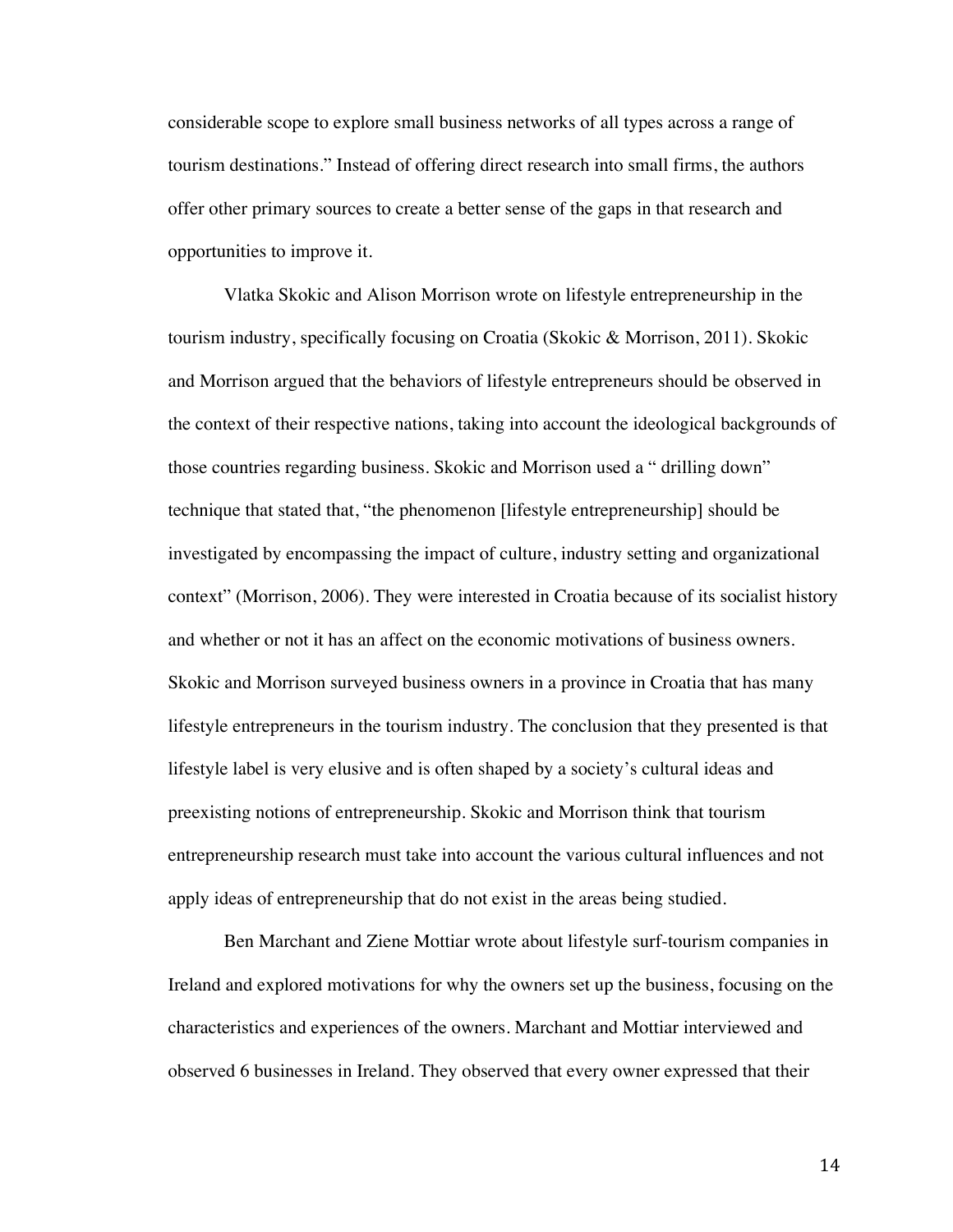location was a primary motivator in setting up their businesses (Marchant & Mottiar, 2011). Marchant and Mottiar found that past travel experience also affected location choice. Each of the entrepreneurs had traveled fairly extensively prior to setting up a business. Education was another common theme. Many of the business owners had professional backgrounds that were the results of university study. Marchant and Mottiar argue that their findings are important in informing policy makers of the specific factors that affect the motivations of lifestyle entrepreneurs. Their research confirms existing lifestyle entrepreneurial motivations, "such as living in the area, being their own boss and doing interesting work" (Thomas *et al.*, 1997). Marchant and Mottiar wrote that the key contribution of their paper is to provide discussion on entrepreneurs that leads to a better understanding of those entrepreneurs.

Mary Hollick and Patrice Braun wrote on tourism entrepreneurship and micro operators in Victoria, Australia with the aim of defining the demographic so that governing bodies can be better suited to regulate the largely unregulated sector. Hollick and Braun wrote that the tourism industry in Australia is comprised of a minority of large firms, and a majority of small to medium firms and micro-operators. In fact, the tourism industry is predominantly made up of SME and micro businesses, and that entrepreneurship is critical in tourism development globally, domestically and regionally" (Russell & Faulkner, 2004). Hollick and Braun conducted personal interviews with six "key stakeholders" in the Victorian tourism industry. Hollick and Braun identified lack of skill, lack of planning, and focus on lifestyle over profit as motivators for how tourism businesses are run. This finding was backed up by Barber, Metcalfe, and Porteous,1989, who also observed that intangible factors such as formal education play into motivations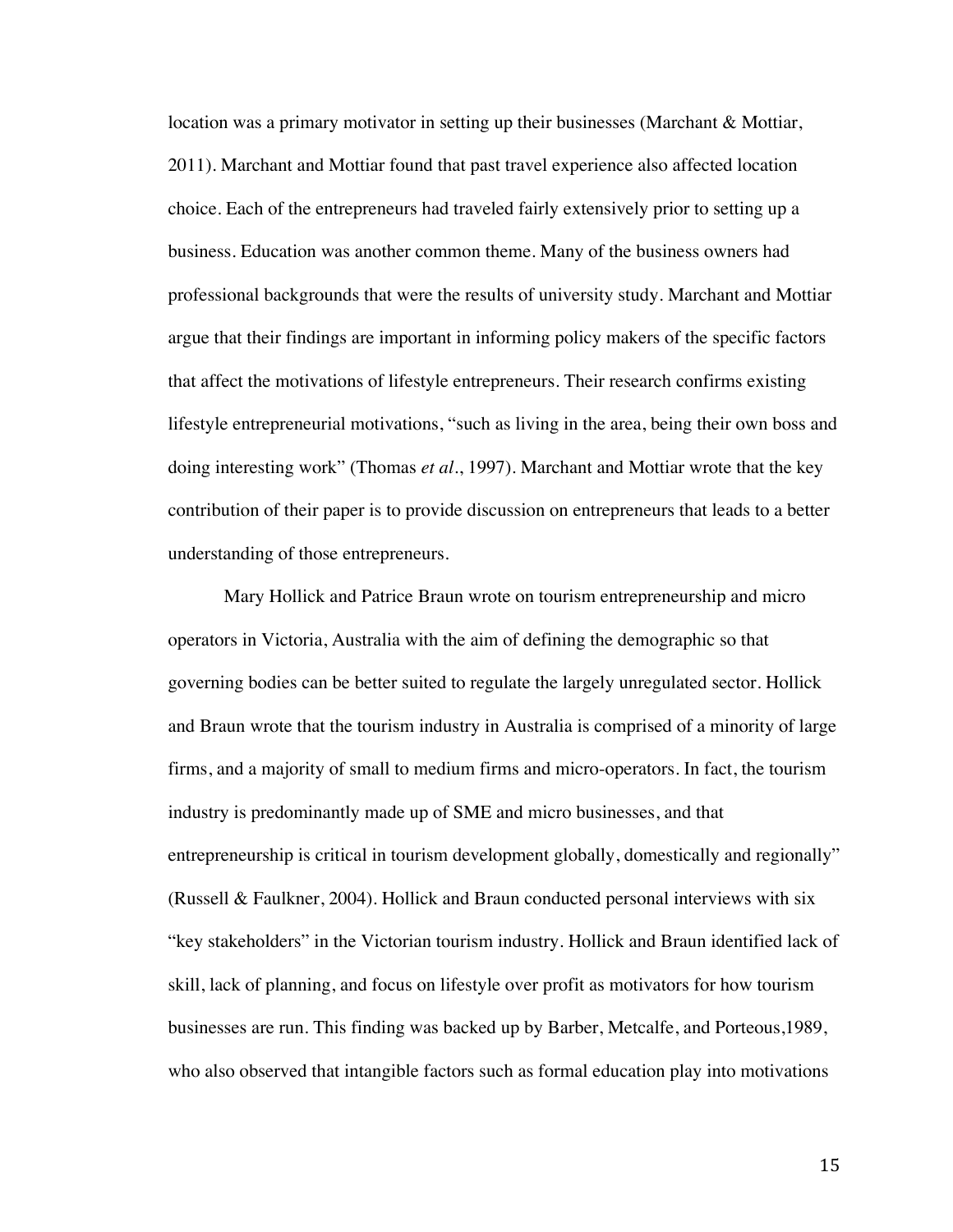for expansion. Hollick and Braun argue that those factors explain why business owners consciously reject opportunities for firm and economic growth.

Mike Peters, Joerg Frehse, and Dinitrios Buhalis wrote a paper discussing the emergence of lifestyle entrepreneurship in the tourism industry (Peters, Frehse,  $\&$ Buhalis, 2009). Tourism, leisure, and hospitality are all primarily based upon entrepreneurial ventures and small businesses Thomas, 1998, 2000, Morrison et al.., 1998, Getz, 2004, Buhalis and Main, 1998). Peters, Frehse, and Buhalis contextualize lifestyle entrepreneurship within the scope of entrepreneurship by asserting that lifestyle entrepreneurship is distinguished from typical Schumpeterian growth oriented entrepreneurship in that lifestyle firms "set up primarily either to undertake an activity the owner- manager enjoys or to achieve a level of activity that provides adequate income" (Burns, 2001). The traditional entrepreneurial venture is set up to make money for the owner either through sales, or by selling the business all together. Peters, Frehse, and Buhalis provided a list of characteristics of lifestyle firms that includes points on motivations toward growth and lifestyle, and utilization (or rather underutilization) of capital and resources. Peters, Frehse, and Buhalis found that lifestyle entrepreneurs in the tourism industry tend not to force radical innovations onto that industry, but rather explore new leisure activities for themselves that may eventually translate into new business practices in the industry.

Sierdjan Koster, Marianna Markantoni, and Dirk Strijker published a paper on the shift away from agricultural jobs in rural European communities towards jobs in tourism, recreation, nature development, and other services (Strijker, 2000; Van Depoele, 2000). Their research shows that while agriculture remains the main driver in rural economies,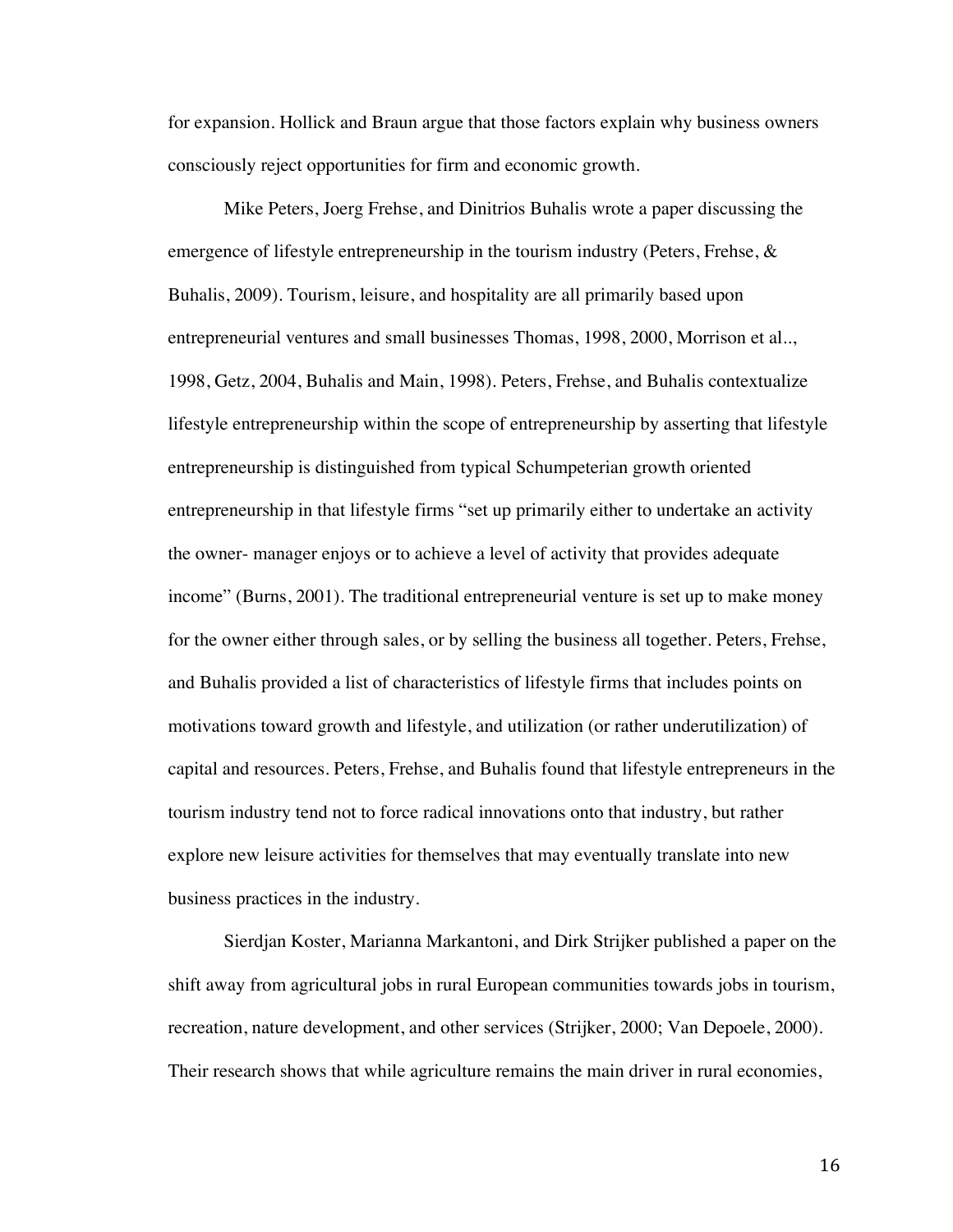"rural employment is no longer dominated only by agricultural activities" (Koster, Markantoni, & Strijker, 2004). This trend manifests in people taking up "side activities," which they define as, "activities that provide a side income and take place in a rural household." In researching the new opportunities that rural Europeans are considering, they made the distinction between conventional entrepreneurs and lifestyle entrepreneurs. Conventional entrepreneurs tend to be opportunists and economically oriented, while lifestyle entrepreneurs tend to be craftsmen and lifestyle oriented. In studying both kinds of entrepreneur, they found that when people engage in a side activity, the motivation to do so is more in line with those of the lifestyle entrepreneur. Side activities are mainly motivated by lifestyle, rather than purely economic factors. This research is significant in that the side activities that people are beginning to engage in are often small scale and unregistered. A profile of the people who are likely to engage in side activities is important in informing policy makers who may be interested in stimulating or inhibiting such behaviors.

Paul Lynch wrote on the tourism and hospitality industries in the United Kingdom. Lynch identified three approaches to examining small enterprises: looking at size, looking at families and relationships, and looking at lifestyle motivations. Lynch wrote that the third approach "is helpful in moving away from a problematical assumption of the profit- making imperative as prime motivation and recognizes the significance of personal values in determining firms' economic performances" (Lynch, 2005). Lynch goes on to present his own more specialized approach that is influenced by the previous three, but is tailored specifically to look at the hospitality industry. Lynch called this fourth approach the "commercial home enterprise" approach or CHE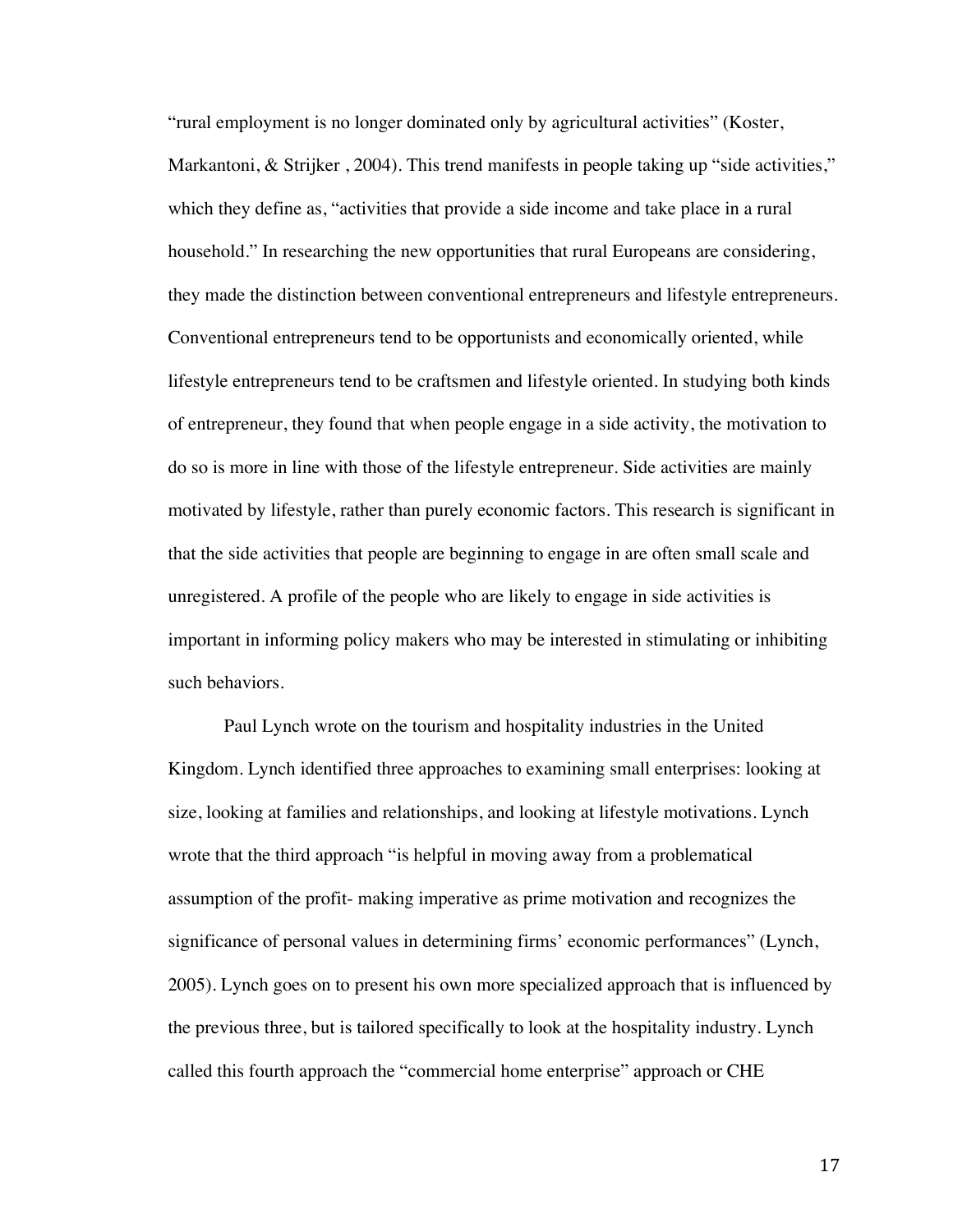approach. CHE's are, "types of accommodation where visitors or guests pay to stay in private homes, where interaction takes place with a host and/or family usually living upon the premises and with whom public space is, to a degree, shared." CHE's represent a fusion of concepts such as family, home, host/guest relationship, and issues of family ownership, among others. While CHE's are largely un-researched, they contribute significantly to local economies (Ferguson and Gregory, 1999; Morrison, 2002). Lynch's contribution to the field of hospitality research is the development of the CHE approach. Lynch argues that the CHE is a distinct type of business and should be differentiated from other generic types of businesses in the hospitality industry.

Erika Andersson Cederholm and Johan Hultman wrote on small tourism and hospitality businesses with the aim of "reconsidering lifestyle values in relation to economic rationality" (Cederholm & Hultman, 2010). Cederholm and Hultman's research is based on previously gathered data suggesting the importance of lifestyle factors such as family, leisure, and location (Andersson, Carlsen, & Getz, 2002; Ateljevic & Doorne, 2000; Getz, Carlsen, & Morrison, 2004; Getz & Carlsen, 2000, 2005; Shaw & Williams, 1987). Cederholm and Hultman identified intimacy as an emerging commercial value in small tourism and hospitality operations. Cederholm and Hultman claim that intimacy in the context of such operations is closely connected to authenticity, and that this is a competitive advantage for a small operator as it is "an important dimension of the tourist experience" (Andersson & Cederholm, 2009). Cederholm and Hultman gathered data through in-depth interviews of B&B owners in southern Sweden. Cederholm and Hultman identified "Lisa" as the ideal case to study. Lisa is a B&B operator and gallery owner. Lisa appears to simultaneously reject and accept the traditional market ethos. The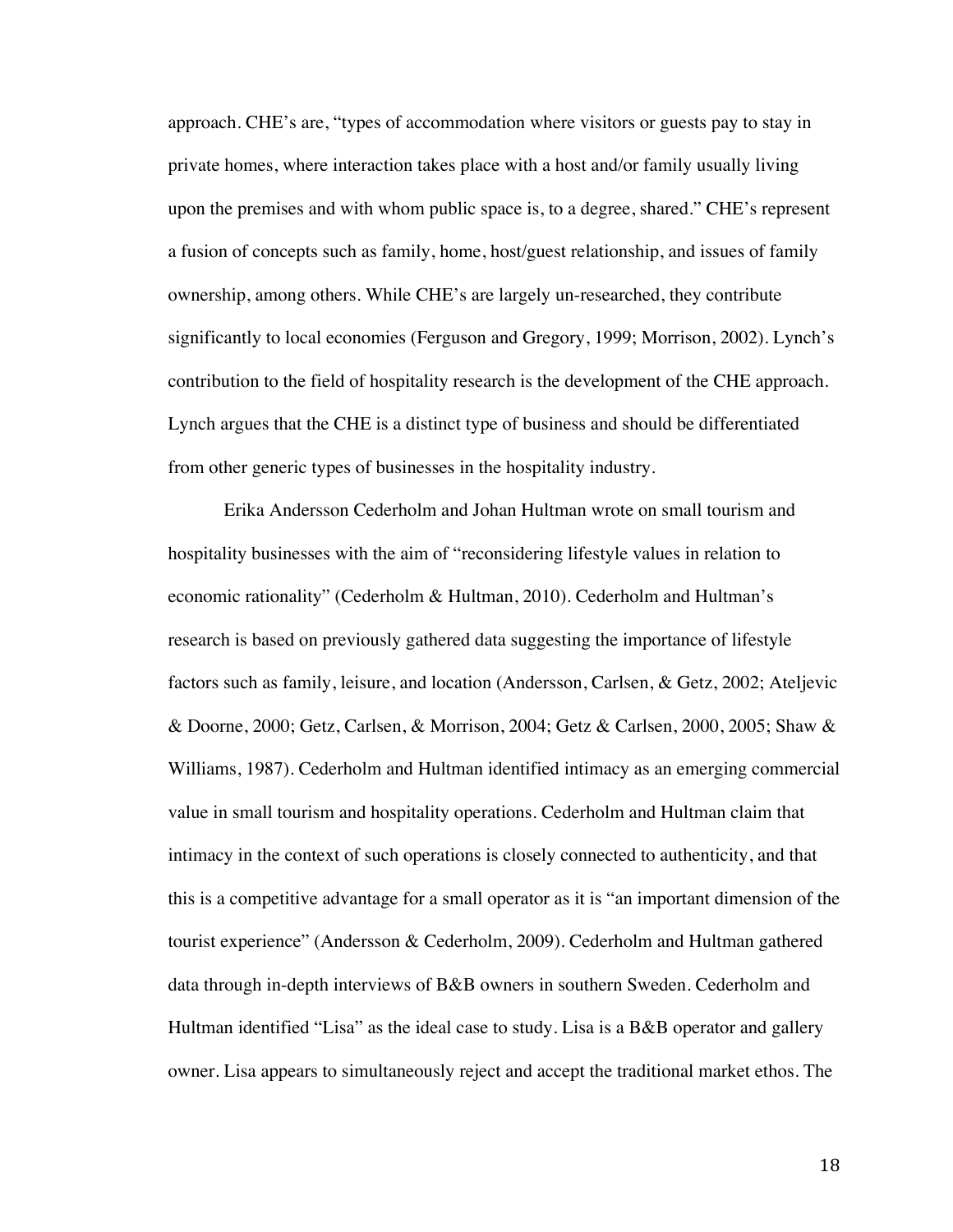traditional market ethos in this context suggests that business decisions should be made to maximize profits through the development of competitive advantages. Previous research of lifestyle entrepreneurs suggests that the traditional market ethos is "rejected in favor of personal values as motivating factors for doing business." Cederholm and Hultman found that Lisa turned the lifestyle-motivated concept of intimacy into a marketable commodity that allows her to fuse elements of lifestyle entrepreneurship with economic rationality. It is a more complex market ethos that is crucial to take into account when examining small firms in the hospitality industry.

These pieces are very similar to those in the first section. The authors here took a closer look at lifestyle firms in specific industries. The findings are similar and presented similarly to those in the previous section. Authors tend not to get into underlying ideas that explain motivators or behaviors, but rather simply present them at face value. Again, we think that this leads to an incomplete understanding of the behavior of lifestyle entrepreneurs, and that study into the philosophic underpinnings would shed more light onto this demographic. Many of the authors wrote that the purpose of studying lifestyle entrepreneurs was to provide policy makers with information so as to make the best policy decisions. While this is of course a worthwhile purpose, without understanding the motivations, the information will be incomplete. It is one thing to state what the motivations of a lifestyle entrepreneur may be, but it is another thing to examine the theoretical bases for such motivations. As we will demonstrate later on in the paper, even when specific motivations are different, the outcome of those motivations manifests in similar behaviors among the owners. We will examine those behaviors in the context of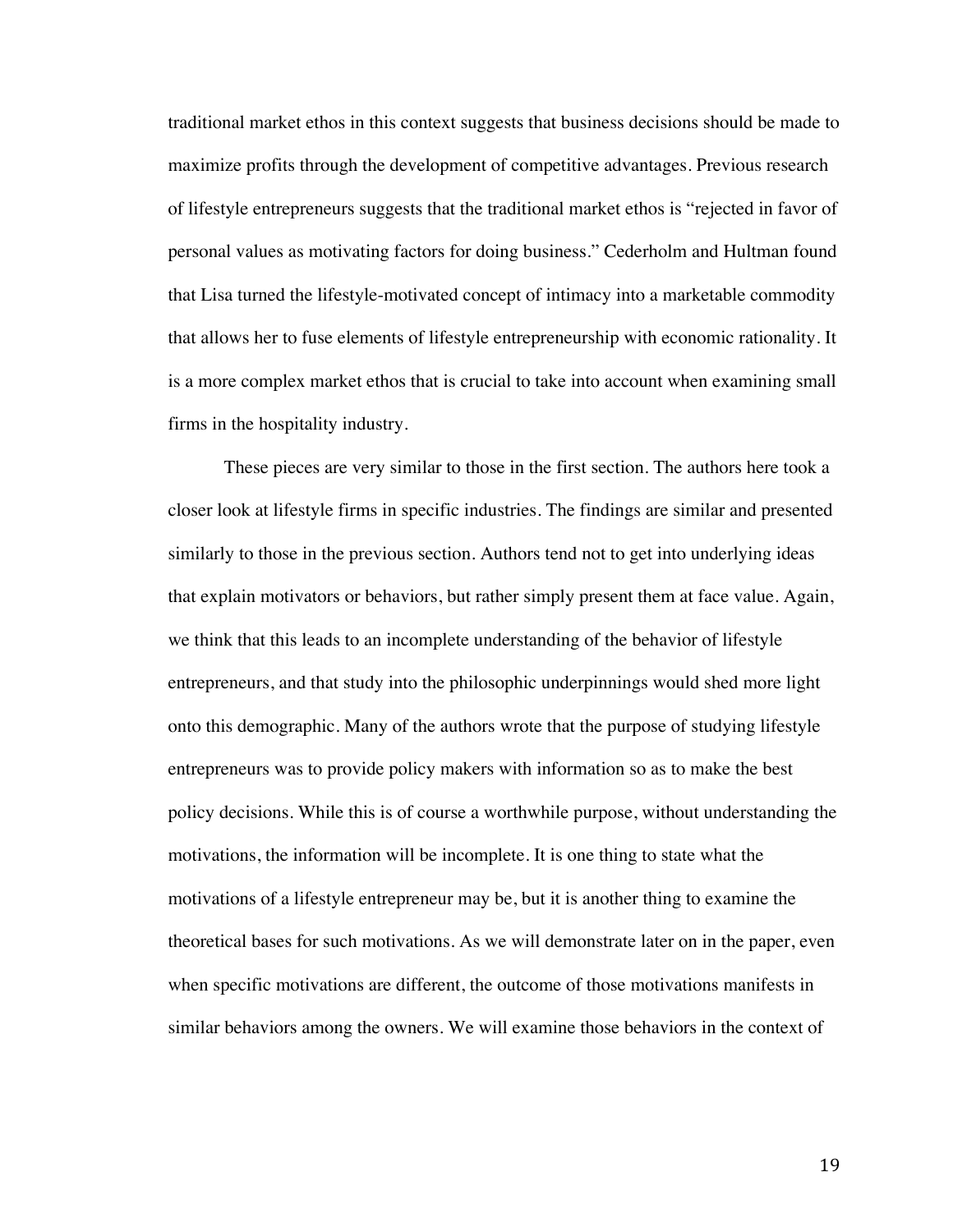relevant philosophic texts to attempt to link the behaviors to their underlying theoretical explanations.

## **Methods**

Our data was collected through semi-structured interviews with owners of businesses operating in a Northeast state of the United States. Business owners were contacted directly by the PI after being referred by faculty and associates of a major research institute. Owners were suggested using "criterion sampling" (Rudestam & Newton, 2001) as opposed to randomly selecting business owners from the surrounding area. Those faculty members were given a working definition of "lifestyle entrepreneur" and asked to refer the PI to any business owners that fit the description. The business owners were initially contacted with a recruitment email featuring details about the nature of the project and the interview. 30 business owners were contacted and 14 responded agreeing to participate. Of those 14 business owners interviewed, 13 fit the description of the demographic in question.

The interviews conducted were in depth semi-structured conversations. They lasted between 20 minutes and 2 hours in length. They were recorded on the PI's laptop and transcribed by the PI. There was a set list of questions used to prompt the discussion, but the list was not strictly adhered to if things that came up organically answered questions out of order. The interview protocol is as follows:

- To begin, please tell me a little about the company and how it came to be.
- How long have you been in business?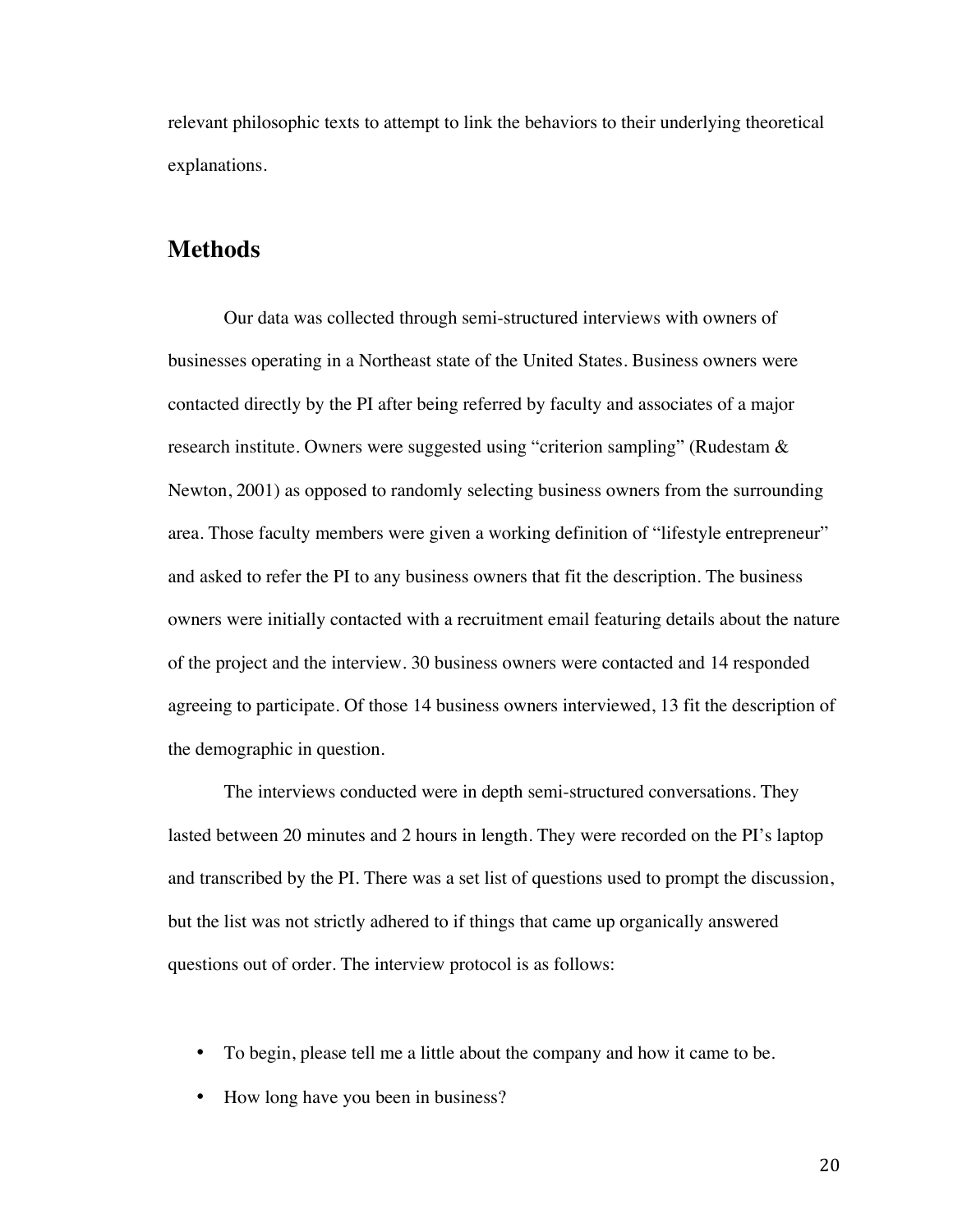- What were the primary motivators for you to start this business?
- What was your plan when you started the business (aspirations)?
- How happy are you with the business as it currently stands?
- Do you aspire to grow or scale this business?
- What keeps you motivated to continue to run the business?
- What do you think the business will look like in 5 years?
- What will it take to get it there?
- What constitutes a successful outcome when you are no longer affiliated with this business?
- Are you familiar with the term "lifestyle entrepreneur"?
- Do you consider yourself one?

9 of the interviews were conducted at the owner's place of business, and 4 were conducted in public spaces at the owner's request. All interviews were conducted in person. The owners were informed of the voluntary nature of the interviews and assured of the confidentiality of the information shared prior to the interview beginning. All owners expressed verbal consent to the interviews prior to the interview beginning as well.

The interviews were coded by grouping statements that expressed like sentiments or ideas. Those sentiments or ideas include, but are not limited to, attitudes toward employees, firm growth, work/life balance, and independence. These themes became apparent after 4 interviews. At that point, the PI began to slightly tailor the interviews to attempt to maximize discussion on a theme. An example of this would be deviating from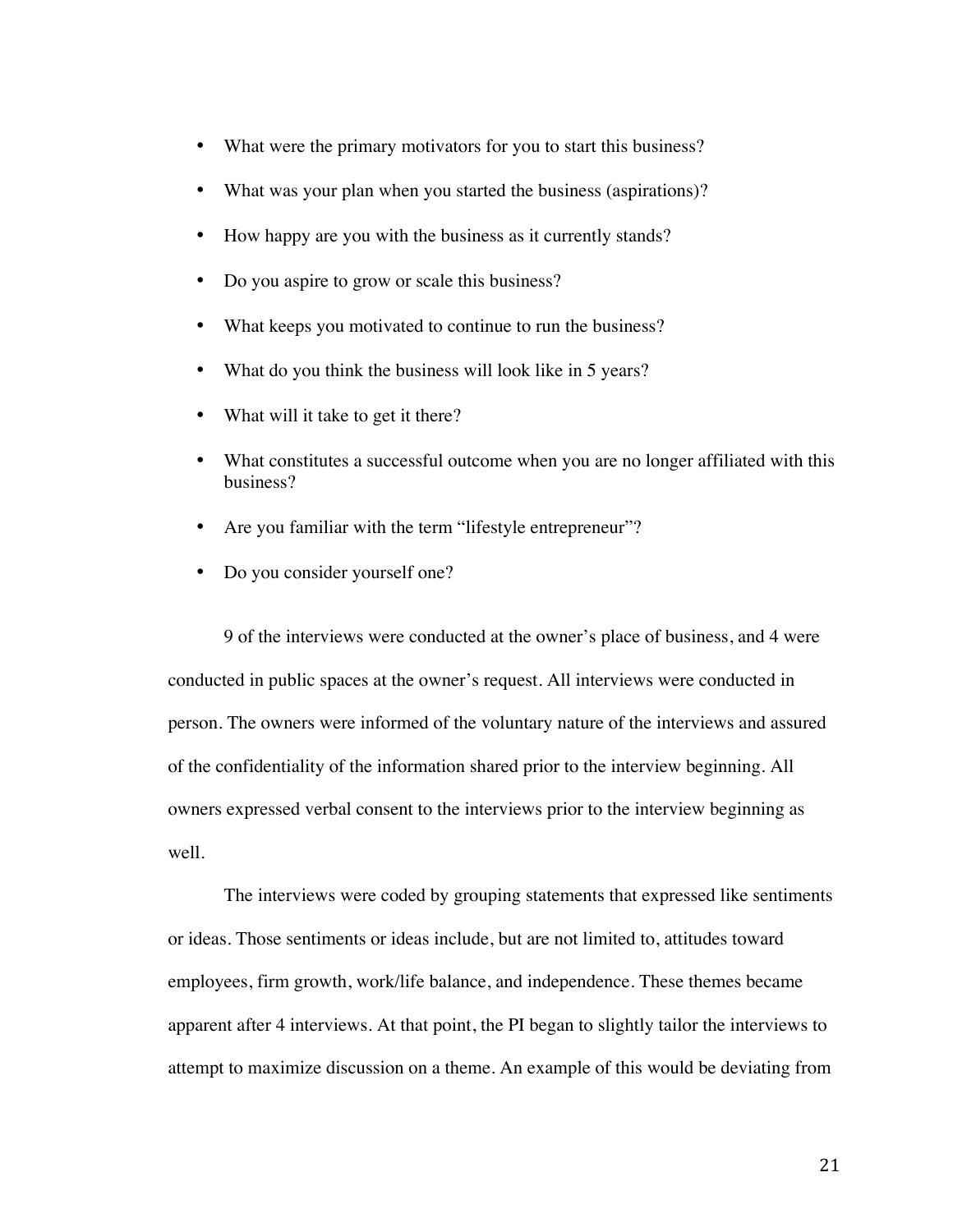the written order of questions so as to organically follow a thread in the discussion. The themes, as based in direct statements from the participants will be examined in the context of relevant philosophic texts that underpin the theoretical bases for them. Contextualizing statements made by participants with philosophic ideas and theories will lead to conclusions.

## **Results**

Of the 13 business owners interviewed, 9 were men and 4 were women. All were residents of a state in the Northeastern United States. Owners had been in business from one year, to upwards of 25 years. They ranged from LLC's to sole proprietorships. There was no consistency regarding employees. Some owners employ dozens of people, whereas others operate solely on their own. The data from the interviews has been organized around five themes: the importance and value of human capital, work/life balance, aversion to expansion, independence, and creativity.

### *Description and Lifestyle Categorization of Owners*

While the chosen definition of "lifestyle entrepreneur" is a business owner that is "likely to be concerned with survival and maintaining sufficient income to ensure that the business provides them and their family with a satisfactory level of funds to enable enjoyment of their chosen lifestyle," exhibiting non-economically motivated behaviors can identify lifestyle entrepreneurs as well. Non-economic motives have been widely accepted as a characteristic of lifestyle entrepreneurs in many industries.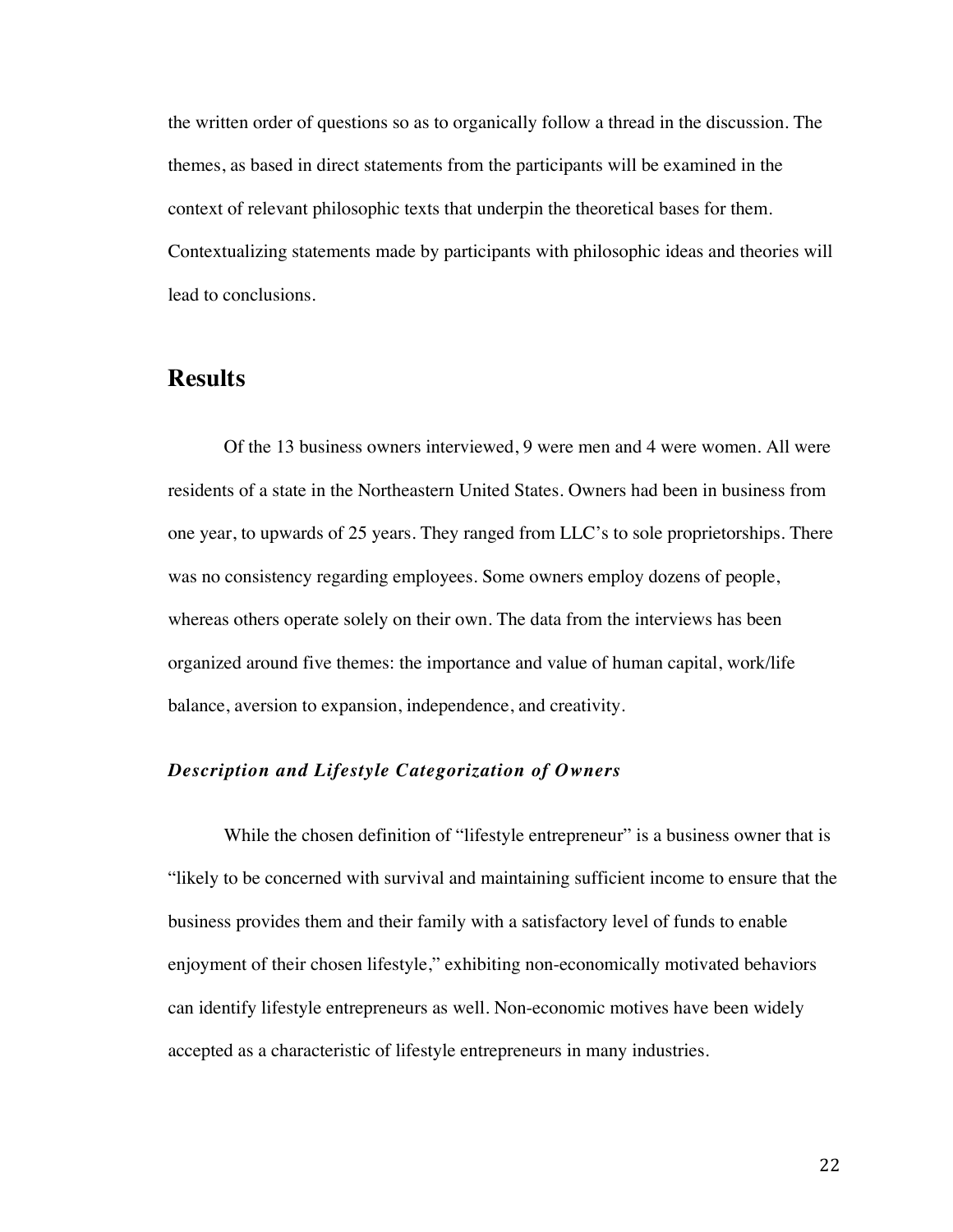Owner 1 owns and operates a small retail store with one full time employee and one part time employee. Owner 1 has operated the business for 8 years. Owner 1 opened the business after working in stores in the same industry, ultimately deciding that if those people could run their own stores, so could Owner 1. Owner 1 rejects possible expansion of retail options in favor of products that are designed and built by Owner 1.

Owner 2 owns and operates a small restaurant with one full time employee and one part time employee. Owner 2 has been in business for about one year. Owner 2 was motivated to create something from scratch that would solely belong to Owner 2. Owner 2 aspires to make a livable income from the business and not to have it scale to the level of other businesses in the industry.

Owner 3 operates a large segment of a family owned business that employs roughly 70 people. The business was started 42 years ago and Owner 3 has been officially part of it for 10 years. Owner 3 has a broad background in things unrelated to the business that Owner 3 is currently a part of. Owner 3 stated in the interview that work and life are on the same plane, rather than being "diametrically opposed." Owner 3 also expressed not wanting to sacrifice that state for greater success in the business.

Owner 4 owns and operates a retail store with 10 employees. Owner 4 has significant experience in retail operations having worked for a large business prior to owning the current one. The business began as a franchise of that organization in 1996, but the franchise agreement ended in 2002, and the business has been an independent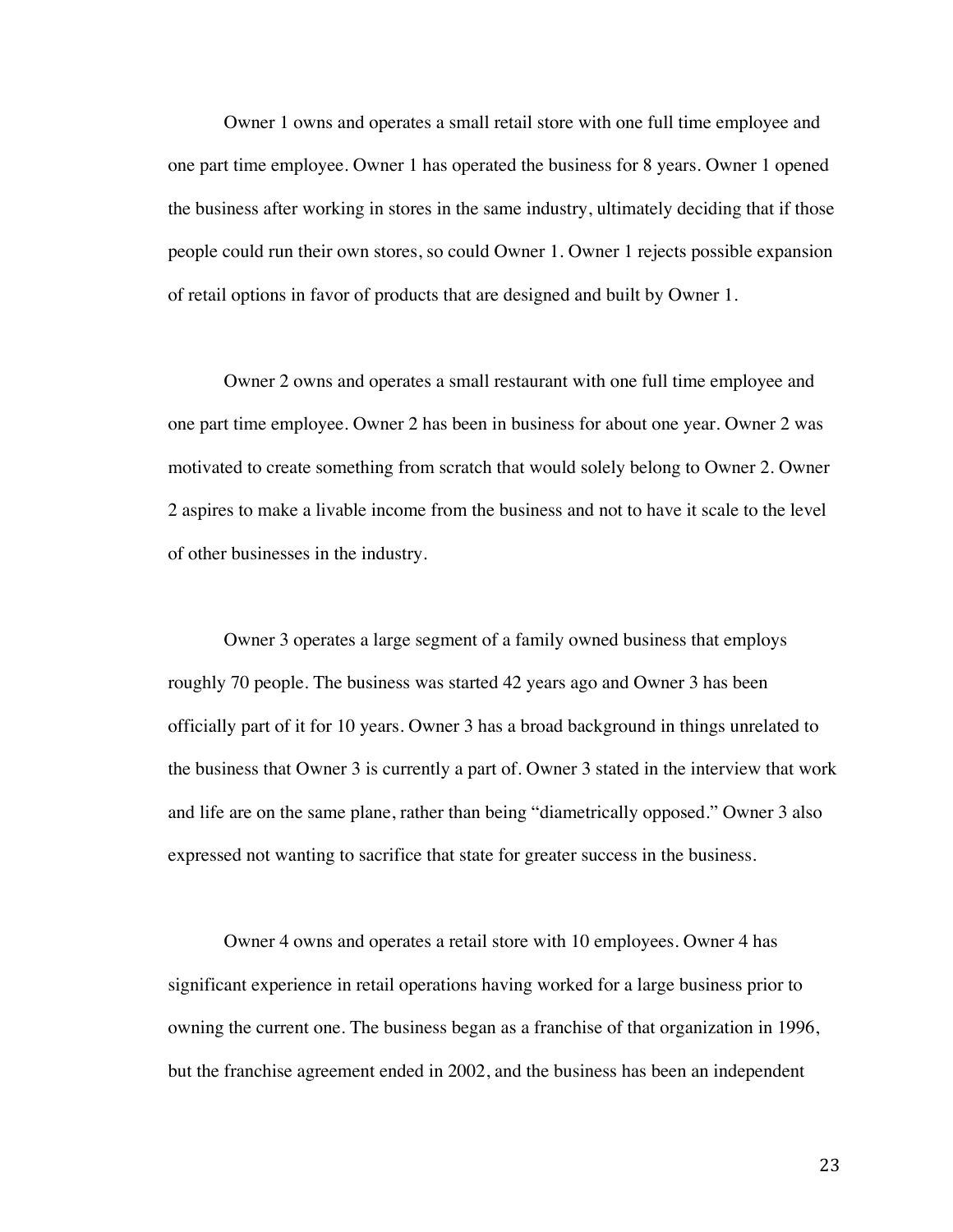operation since then. Owner 4 expressed a preference of being in the store to being at home. Owner 4 also expressed an aversion to expansion.

Owner 5 is the sole proprietor of a small manufacturing and retail operation. Owner 5 has been building and selling products for nearly two decades. Owner 5 does not employ any other workers and is solely responsible for the design and fabrication of all products. Owner 5 is not interested in expanding the operation even if it would correspond to financial gain.

Owner 6 owns and operates a small restaurant employing 9 people. Owner 6 worked in an unrelated industry before opening the current business. The business is nearly 5 years old. Owner 6 was motivated to start the business out of a desire for independence, control, and enjoyment of life.

Owners 7 and 8 are co-owners of a manufacturing business. The business existed prior to Owners 7 and 8 purchasing it. They have owned the business for 11 years and they employ 11 people. Both owners have professional backgrounds in fields unrelated to manufacturing. Owners 7 and 8 expressed a desire to be able to have balanced work and family lives.

Owner 9 owns and operates a fitness center. The business is 5 years old and hosts a number of independent trainers. Owner 9 has done work in the personal training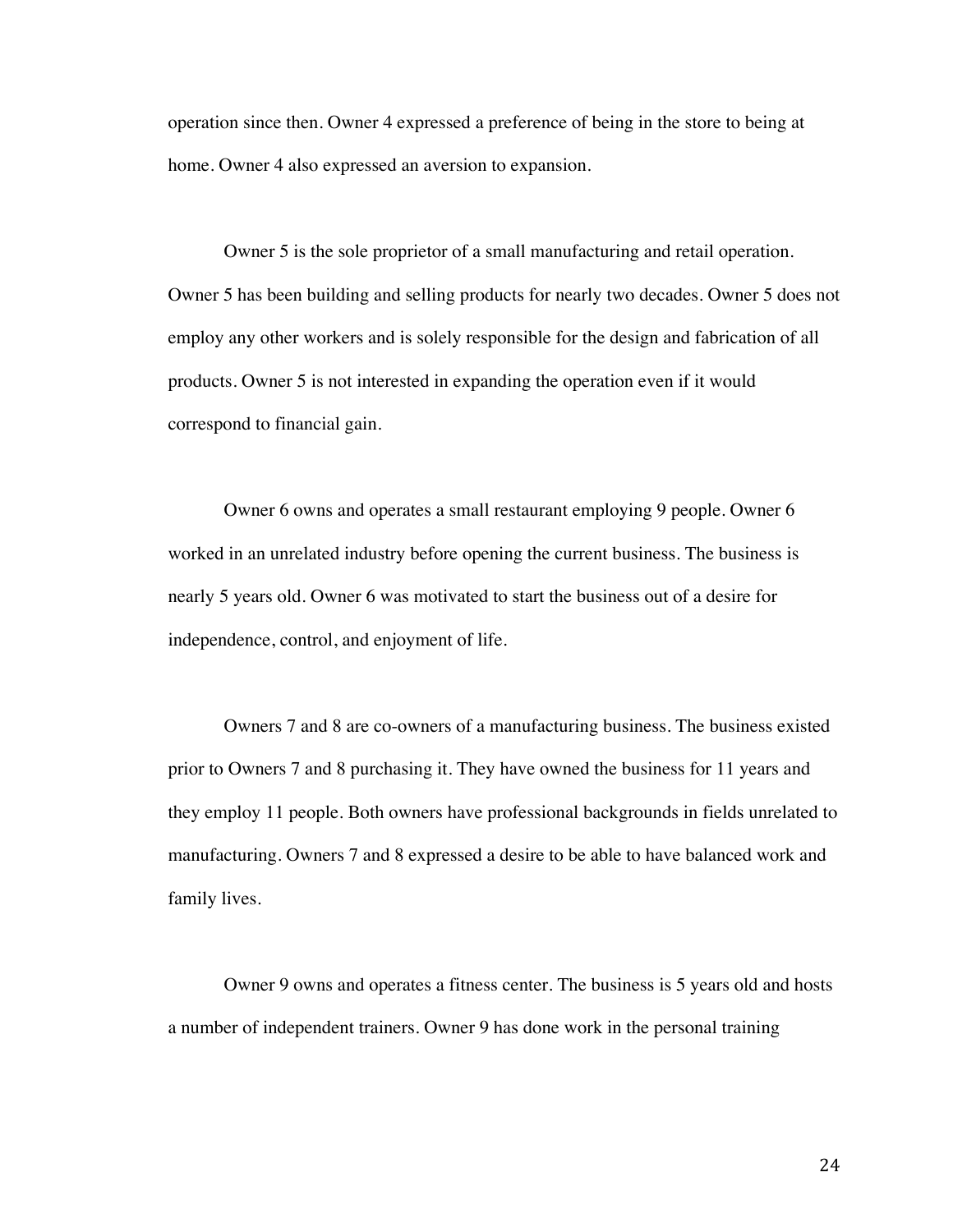industry for the majority of Owner 9's working life. Owner 9 was motivated to be independent and continues to work out of a genuine love for conducting the business.

Owner 10 owns and operates an adventure tourism business. Owner 10 has operated the current business for one year, but has previously owned and operated a successful adventure tourism business in another state. Owner 10 employs two people part time. Owner 10 explicitly stated that engagement in the business practice facilitates a chosen lifestyle.

Owners 11 and 12 own and operate retail store. Both owners have backgrounds in unrelated fields. They have owned the business for 6 years and employ 9 people. Owners 11 and 12 were drawn towards self-employment so as to create a balance between work and family.

Owner 13 is a general contractor. Owner 13 has been doing contracting work professionally since 2009 and employs several people. Owner 13 is motivated by an enjoyment of the work done, and averse to expanding due to an aversion to becoming a manager. Owner 13 prefers doing work to managing people who are doing work. *Themes*

The following categories were identified after analyzing the interviews. Statements made by the owners have been grouped together under the 4 headings.

#### *Importance and Value of Human Capital*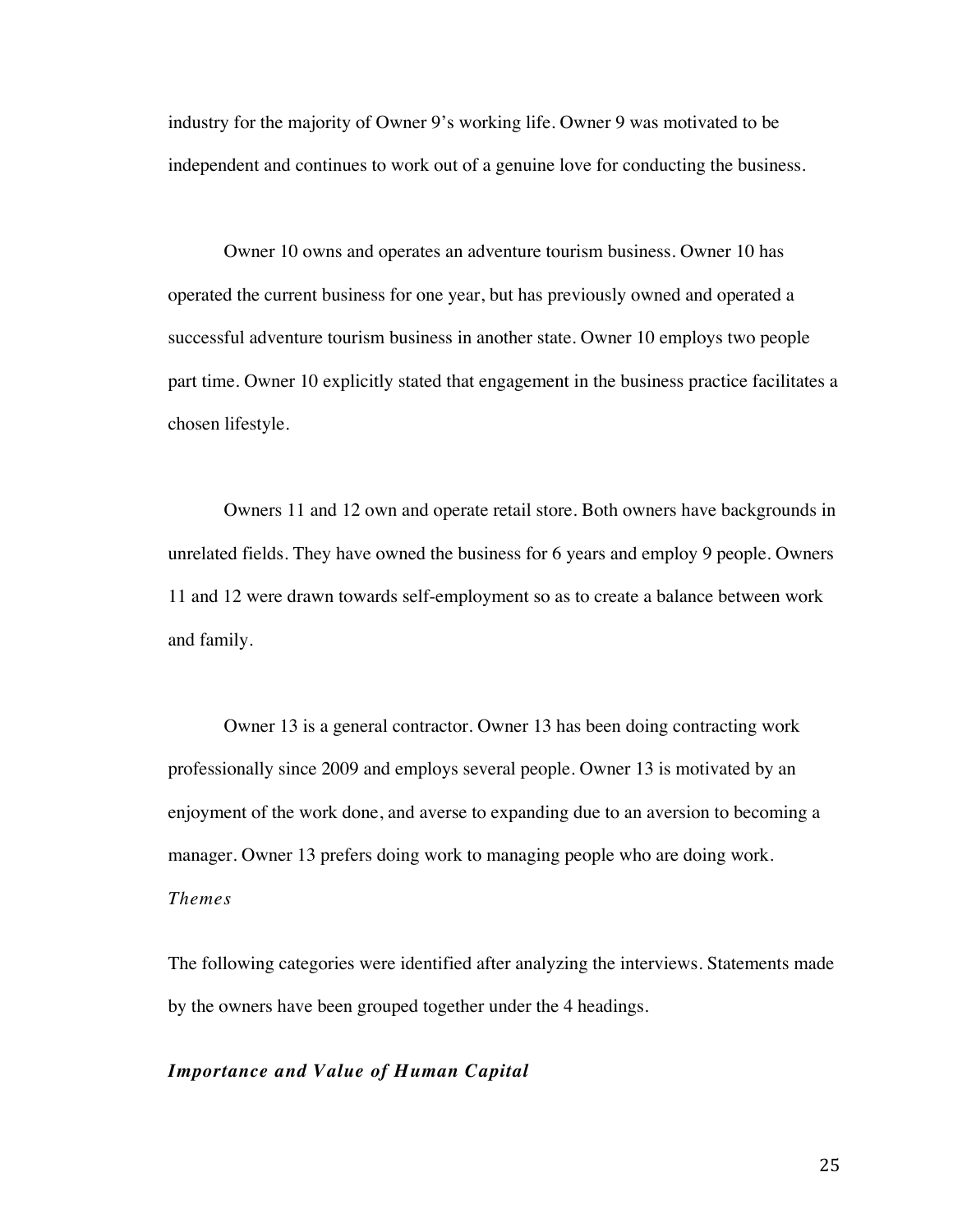The contemporary literature on lifestyle entrepreneurs has not appeared to recognize the value placed on human capital. Our research found that it was nearly a universal concern among the owners that were interviewed. The very first sentence of chapter 1 of *The Principles of Scientific Management* is, "The principal object of management should be to secure the maximum prosperity for the employer coupled with the maximum prosperity for the employee." The owners that were interviewed expressed similar sentiments regarding human capital, but we identified two distinct attitudes within that category.

4 owners expressed sentiments that we have labeled "paternalistic" in nature. The owners seem to feel a sense of responsibility to their employees. These owners reported that they derive motivation to work hard in order to keep providing for their workers. The quotations that reflect this are as follows:

Owner 2- Regarding motivation to keep working- "I think of my employees too, especially the one I have now. She's full time and I've had her since the beginning. This is her life and this is her dream job. If I quit, she's out. She'll have to go back to working somewhere she doesn't care about."

Owner 6- "It's not just my own life on the line, it's everyone that works below me too. I know that these people rely on me just as much as I rely on them."

Owner 7- "Well it's [staff] probably the one thing I take more responsibility in than anything else. I know that my performance, like they don't say it but I know, and you can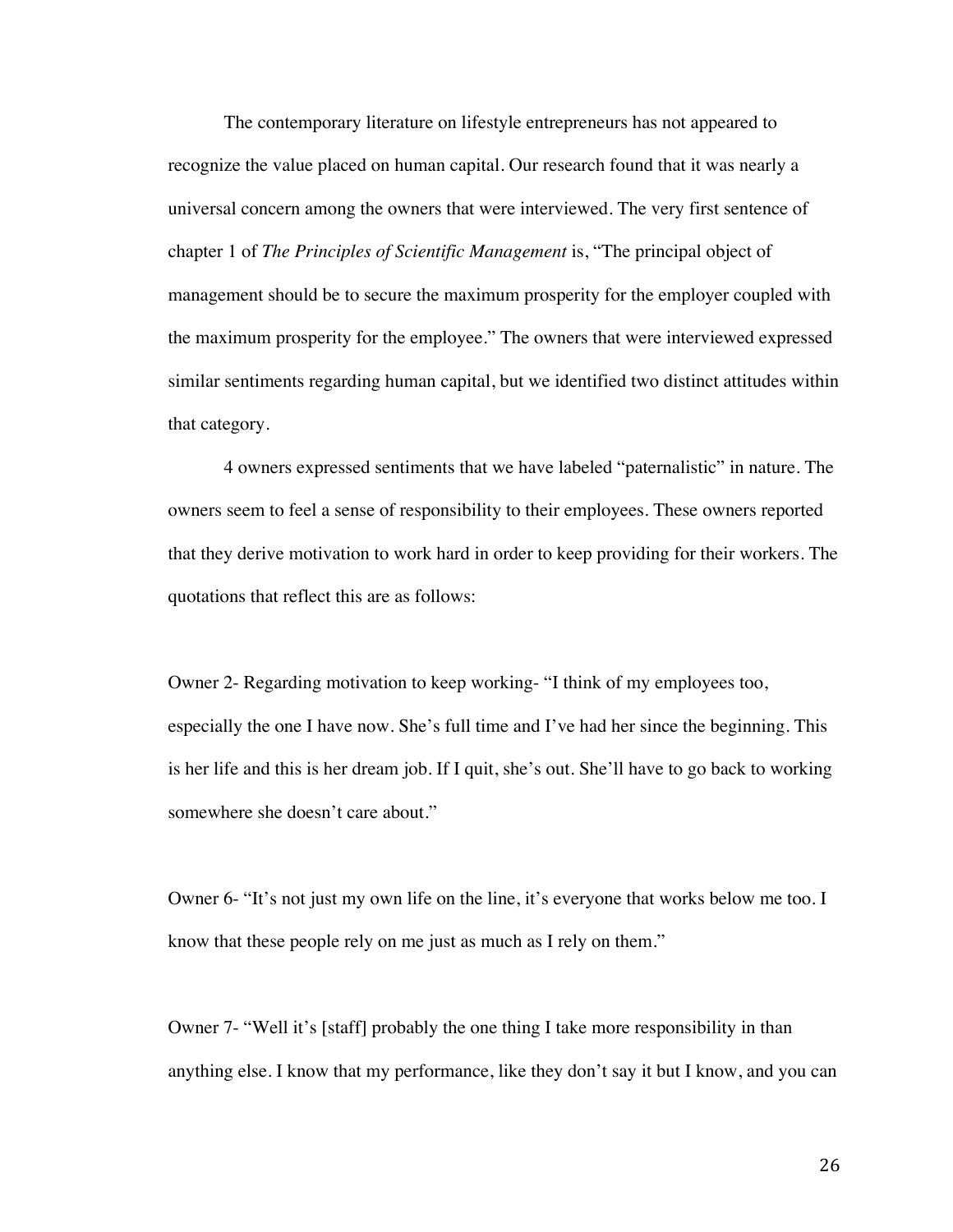see it. They *need* 40 hours of work a week. They *need* to have their paycheck there every Wednesday. And if you really intellectualize that, that can become a mental burden, but you've got to be on because like I said, it's not just my family that I'm taking care of, it's everybody's family who's here. And I directly impact that based on my ability to perform or not perform."

Owner 10- "It's rewarding to think that something I built is providing another family and other people in the community with jobs and income."

The other concept identified from the interviews was Frederick Taylor's idea of the function of management. 5 Owners expressed a desire to maximize the prosperity of their employees while maximizing prosperity for themselves as well. Those quotations are as follows:

Owner 1- "If you're happy at work or if you feel appreciated you're always going to do more than you are asked to do"

Owner 3- "I always want it to be mutually beneficial. I always hire with the intent of having this person go up through the company and develop and have future opportunities."

Owner 5- "If you have to look over somebody's shoulder, that takes out of your time that you could spend doing something else, and on the other hand, if they are capable of doing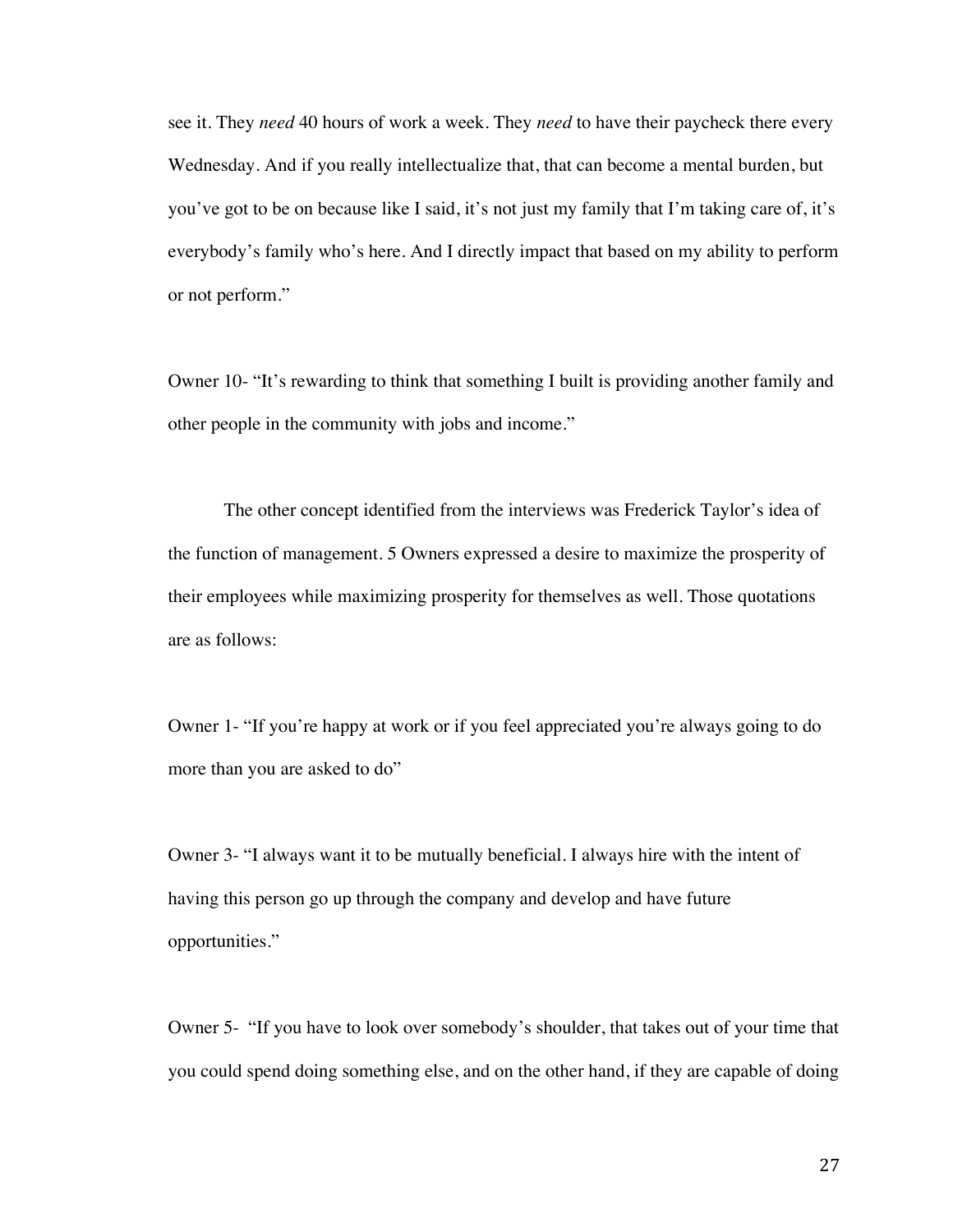what you can do, well why aren't they in business for themselves, and if you don't push them in that direction are you taking advantage of them?"

Owner 10- "I like to enable my employees, like 'Great, you got an idea? Show me how you're gonna run with it,' and give them the freedoms and the responsibilities. It's an hourly wage, so I think about what I can do to make it more rewarding so they're happier in the long run"

Owner 12- "We try to accommodate people's schedules so they can have their personal lives too."

"Most of the time we love it, especially when we can see that our employees get these benefits. And they're really loving it and we love that they're making it possible for us to do our personal things too."

### *Work-Life Balance*

In the literature, motivation for a work-life balance is a very common lifestyle entrepreneur identifier. Gomez-Velasco et al., Lewis, Lynch, Claire, McGinn, and Morisson all pointed to a desire for a healthy balance between work and life in their descriptions of lifestyle entrepreneurs. Work-life balance meant a different thing to each owner.

We identified three distinct categories regarding work-life balance. The first two are on the relationship between work and life. Some owners view work and life as diametrically opposed; when one is working, one is not living, and vice versa. There is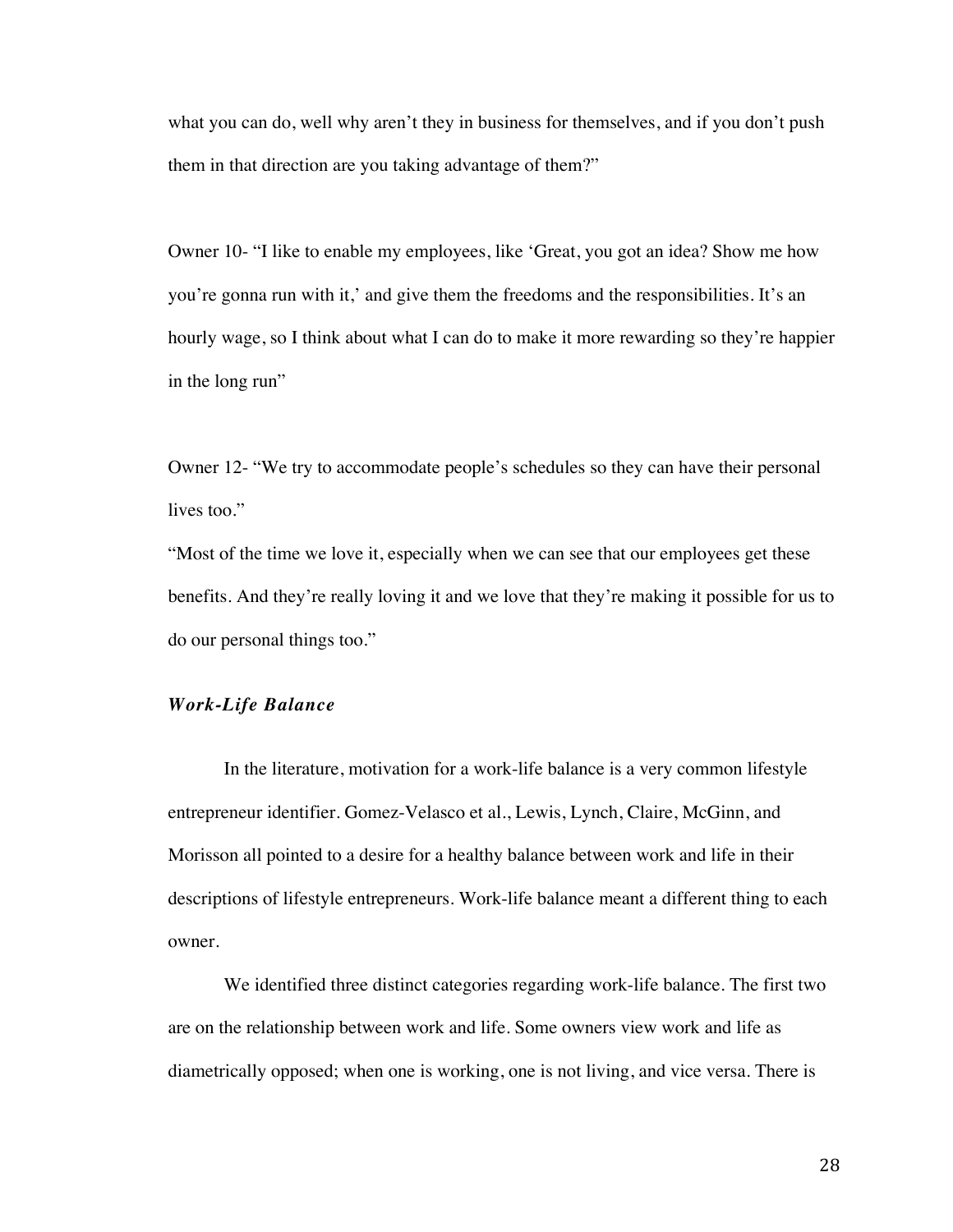some overlap in the use of the quotations. The quotations of those 5 owners expressing that work and life are opposed to each other are as follows:

Owner 1- "I would retire today if I could, just to spend time with my family." Owner 1 needs a couple solid employees, "So I don't have to miss a t-ball game or a basketball game."

Owner 2- "Long term it's [a healthy work/life balance] important. If in three years I'm working 70 to 80 hours a week for no pay, like no. People always say 'stick with it, don't quit, don't quit,' well I believe in quitting when your quality of life is that low. Life's too short to work this hard for that."

Owner 7- "At the time [that the owner worked in the corporate world] we left Portland, over \$22,000 of our after tax earnings was going just to have two kids in day care. We were seeing them one, two hours a day of quality time, if that. In our minds we're like 'Wow, we have to have these jobs so that we can pay \$25,000 for daycare, yet we don't get to see our kids.' It didn't make a lot of sense to us."

Owner 8- "In this day and age you can't have 2 people working 60 hours a week or more and make a family work. So my primary motivation wasn't that I didn't want to work, but that I wanted something flexible so I could be a part of something dynamic so that I could still be there for my kids."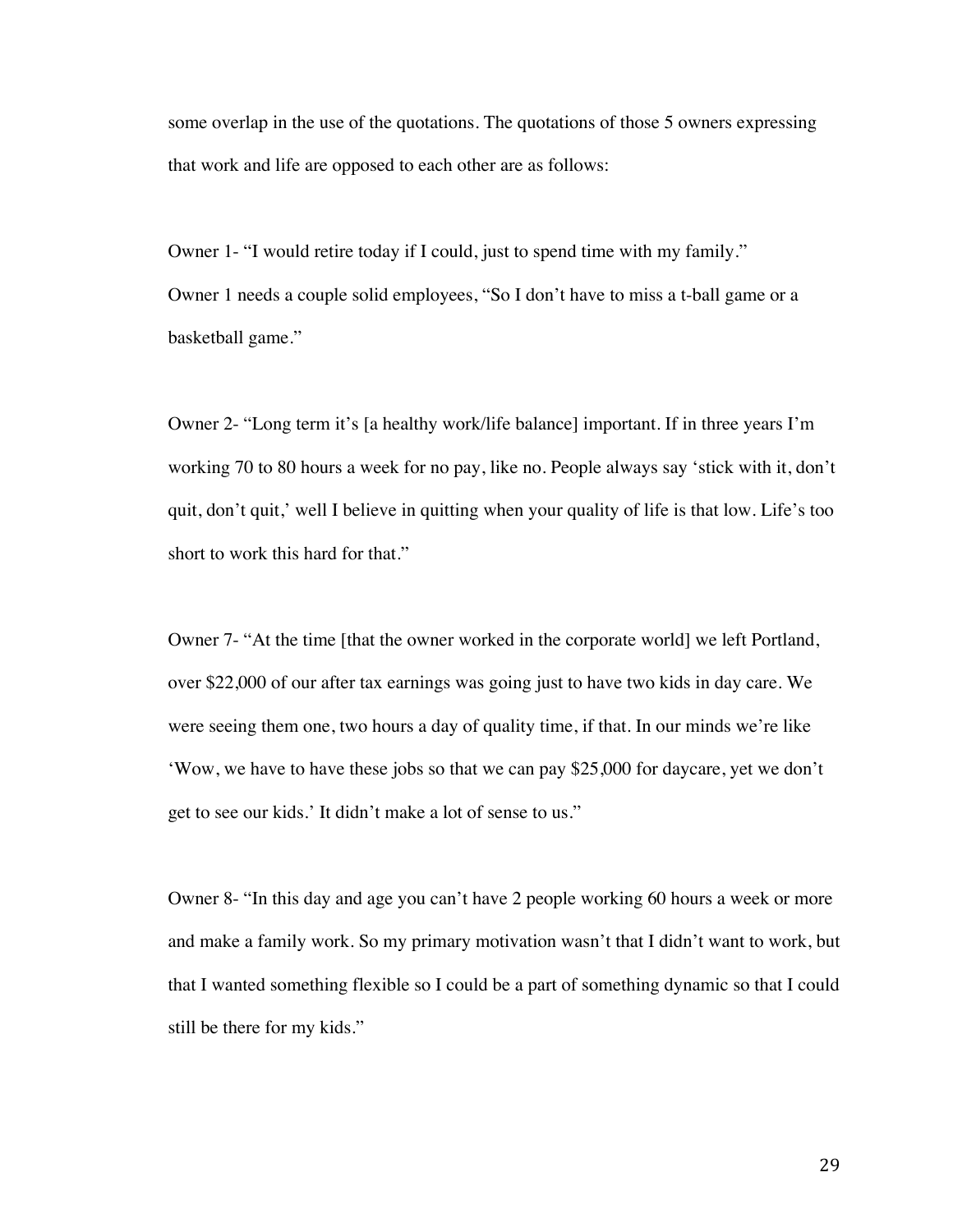Owner 12- "Being home with my kids to do homework with them and get dinner ready is for me super important even if it means I have to come back or do work after they go to bed."

On the other hand, some owners expressed not having a balance at all because work and life are integrated and exist on the same plane. The quotations from another 5 owners are as follows:

Owner 3- "It's sort of all on one plane. I don't look at work and life as diametrically opposed. It's kind of, work and life are united and when I'm gaining life from work, I'm *there*, and when I'm gaining life at home, I'm *there*."

Owner 4- "I could sit in here [back office], I could sit at home. You know, I've got some really really good people that could run the store without me. It might hurt my feelings a little bit, but they certainly could. I like to be part of the operation."

Owner 5- "My work is my life in a way."

"It's handy sometimes to say 'ok, I have an idea, I want to see this idea realized in three dimensions, to a point where I can actually use it,' and I think in many cases people can get as far as a sketch. And then it's a phone call, and then it's a credit card, and then it's a prototype that doesn't work, and then it's back to the drawing board again. I'm lucky enough to have amassed enough understanding and tools to usually be able to take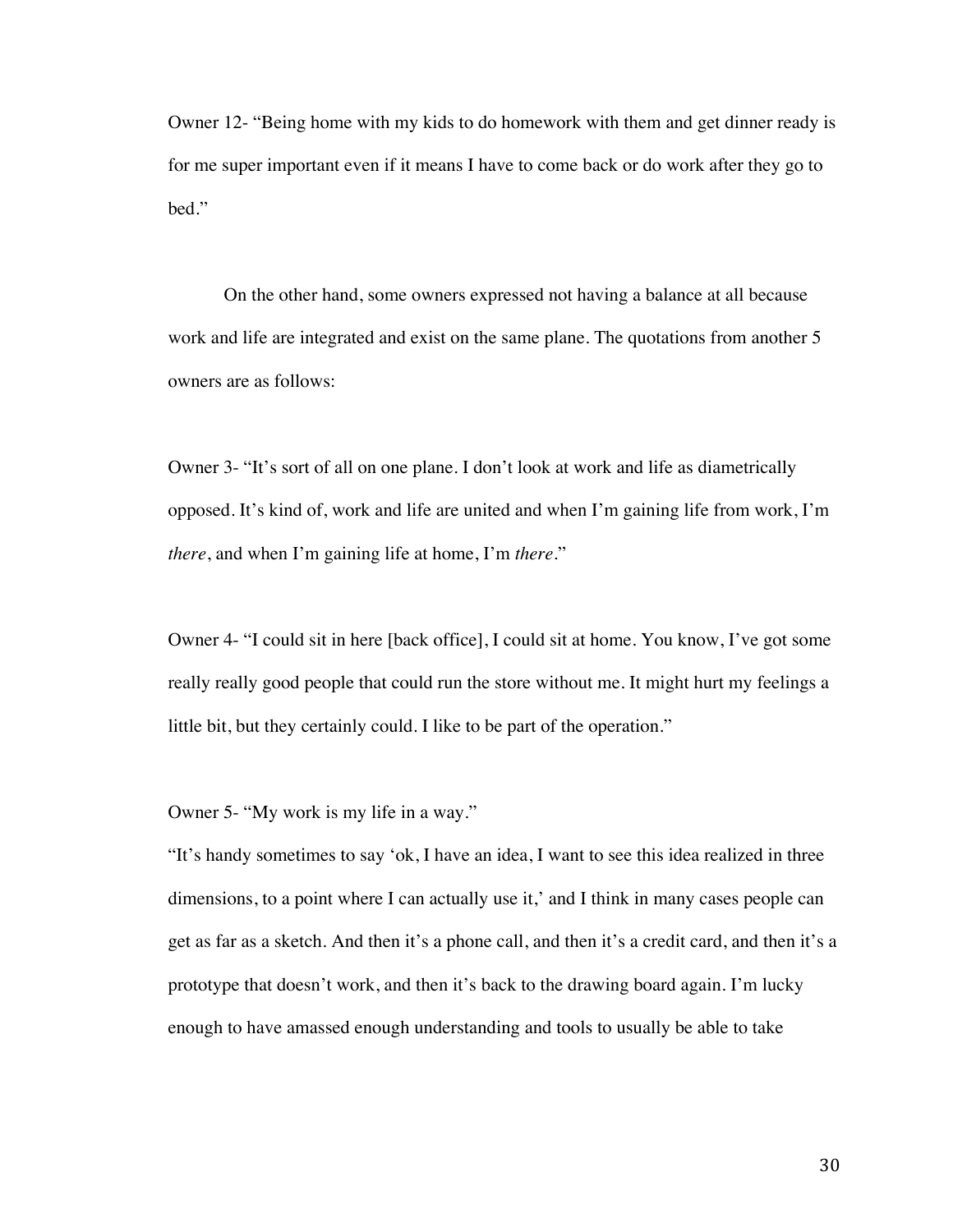something from my head and make a solid out of it, and then try it. So it's like my hobby is my work is my life.

Owner 9- "Everyday I wake up and I truly *love* to go to work. And not a lot of people can say that. I just got done with a 10-day paradise vacation in the Caribbean and the second I got up on Monday morning, I couldn't wait to get to work."

Owner 10- "If I wanted a corporate job making an awful lot of money, that could definitely be something that I pursue, and have pursued in the past. It's just not the lifestyle I want to lead."

"I basically set up my lifestyle so that I can afford to live the kind of life that I basically want to live."

The third is an expressed desire for flexibility. 7 owners indicated wanting the ability to put work aside if and when they want to. They work a lot, but know that in their self employed positions, they ultimately have the flexibility to come and go as they please.

Owner 1 needs a couple solid employees, "So I don't have to miss a t-ball game or a basketball game."

Owner 7- "It's [business ownership] given our family flexibility to do things. Yeah, the hours are still long, they're longer than they were in corporate America, but if I choose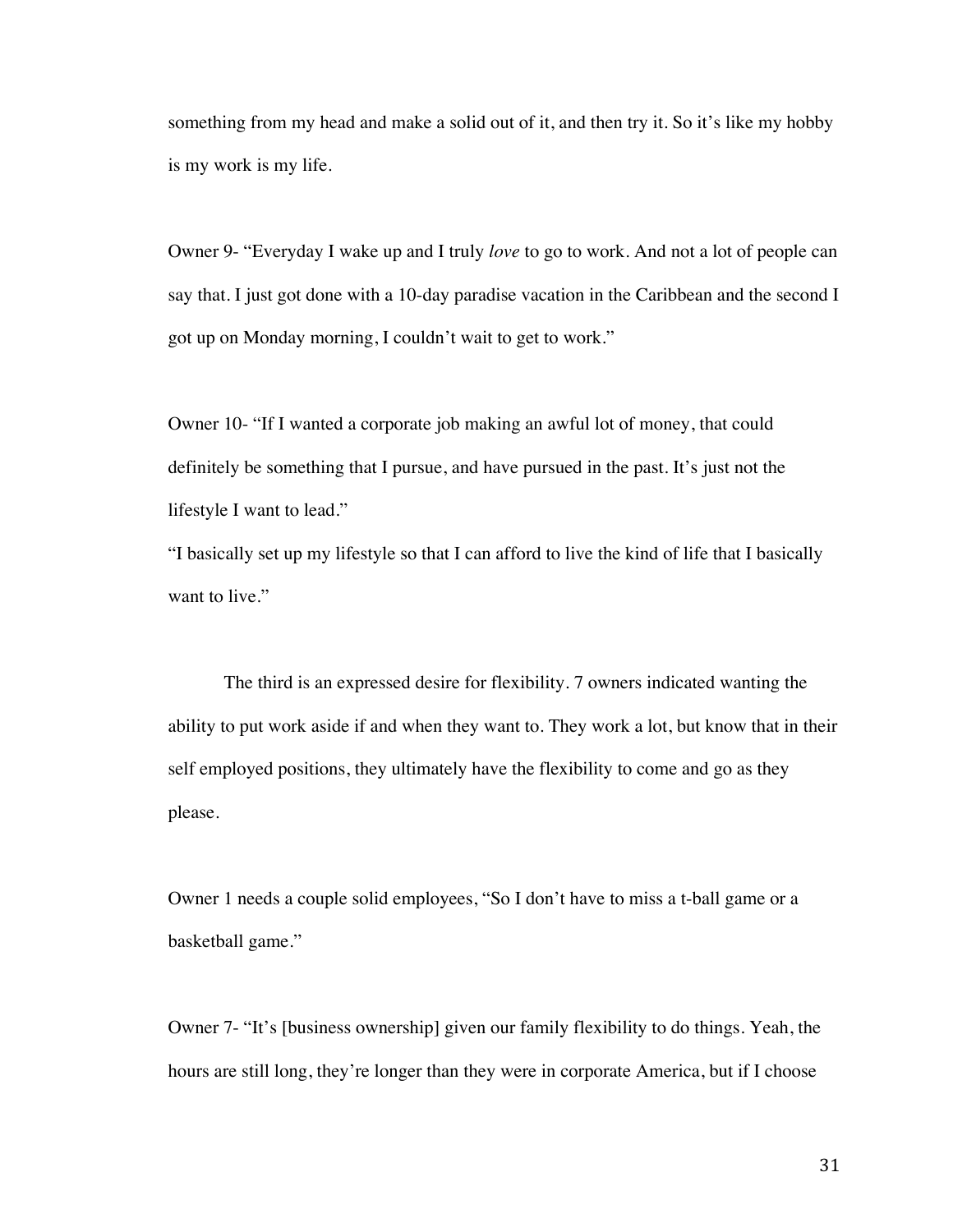not to work this weekend I just know that I have to make it up on some other end of some other day. But I have that opportunity."

"Genuinely, it's been a lifestyle choice. As opposed to 'Boy, we want to retire well so let's spend the next 20 years making sure we put this business in the best place possible to make sure we retire well.' We kind of want to live today."

Owner 8- "In this day and age you can't have 2 people working 60 hours a week or more and make a family work. So my primary motivation wasn't that I didn't want to work, but that I wanted something flexible so I could be a part of something dynamic so that I could still be there for my kids."

Owner 9- "I've got my career to the point where I can pretty much leave the facility at 5 and be home at the same time they [kids] are. I don't work weekends, Friday afternoons I take off. I haven't worked a weekend in 10 years.

Owner 11- "If we worked in the office setting like we used to, we *had* to be at work by 8 o'clock. There's no 'Hey, I'm gonna be an hour late,' you just have to figure it out and be at work on time. And you have to work 8 to 5 or 9 to 5 or whatever your job is, but here at least we have the flexibility."

Owner 12- "Being home with my kids to do homework with them and get dinner ready is for me super important even if it means I have to come back or do work after they go to bed."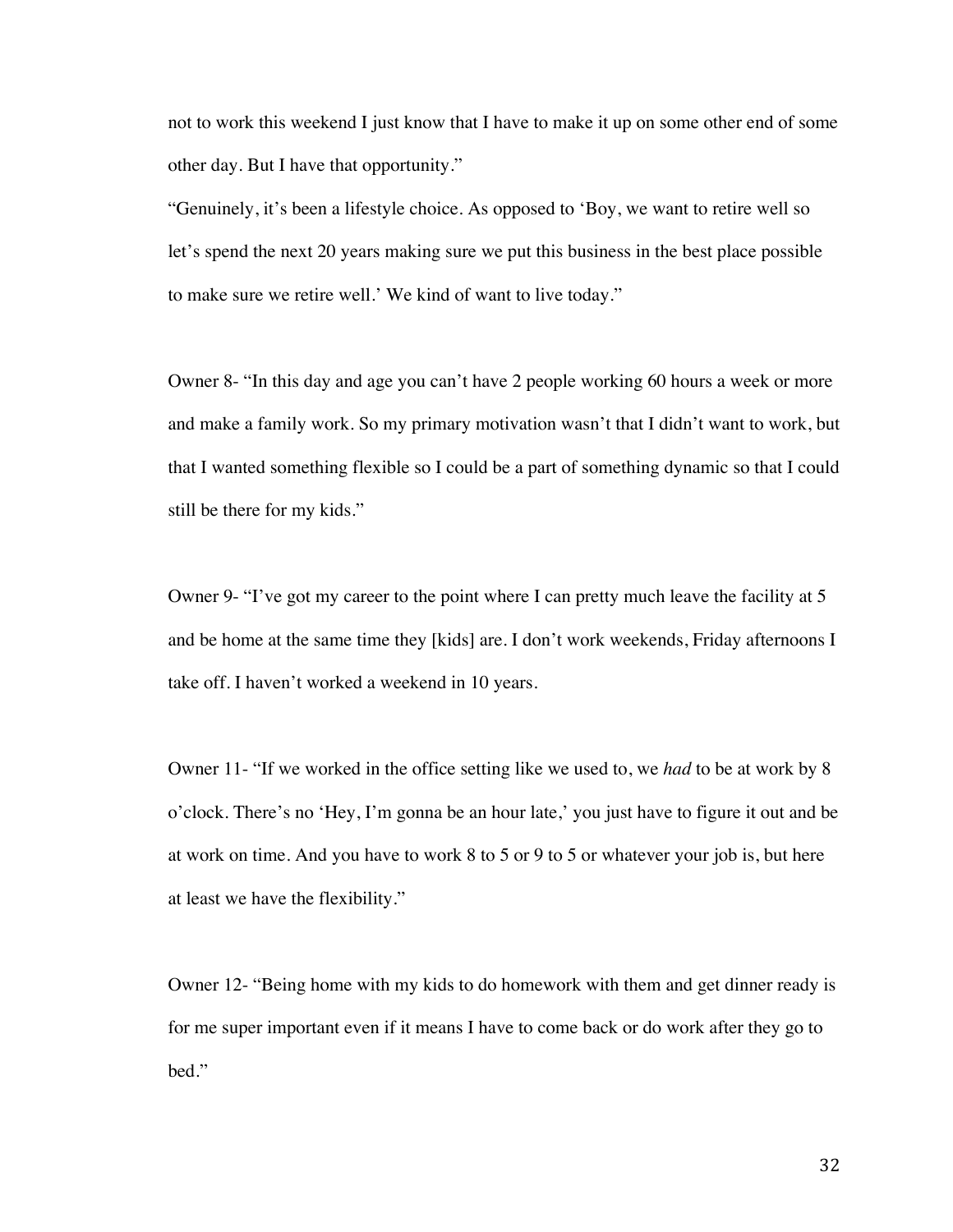Owner 13- "If I really need to step away and do something for my family, I can."

#### *Aversion to Expansion*

The literature suggests that a number of factors are at play regarding expansion. There is consensus in that lifestyle entrepreneurs are not highly motivated to scale up their businesses, but the reasons for that vary. Lewis wrote that the "conscious choice to operate as a lifestyle business is accompanied by a parallel de-emphasis on the process of growth or expansion". Skokic et al., Badulescu, and Hollick  $\&$  Braun, all suggest that a lack of skill in either the owner or the workforce that the owner has access to accounts for the inability to expand. Balachandran cited control as a reason for a lifestyle entrepreneur not wanting to expand. Gomez-Velasco et al. argued that their concept of "local embeddedness" was a factor that could limit expansion. Claire suggested that the predominating focus on expansion is a characteristic of the fading Baby Boomer generation, and that younger generations are measuring success materially.

We identified two main reasons why owners were averse to expanding their operations, both of which appear to contradict the literature. 3 owners want to maintain the highest possible standard in their work, and think that scaling up would compromise the ability to do that. The quotations supporting the first factor are as follows:

Owner 1- Regarding expanding to 2 locations- "What that did was it made two places mediocre instead of one place really good. So if I want to be in a niche jewelry store, I need to be here. I can't be spread too thin."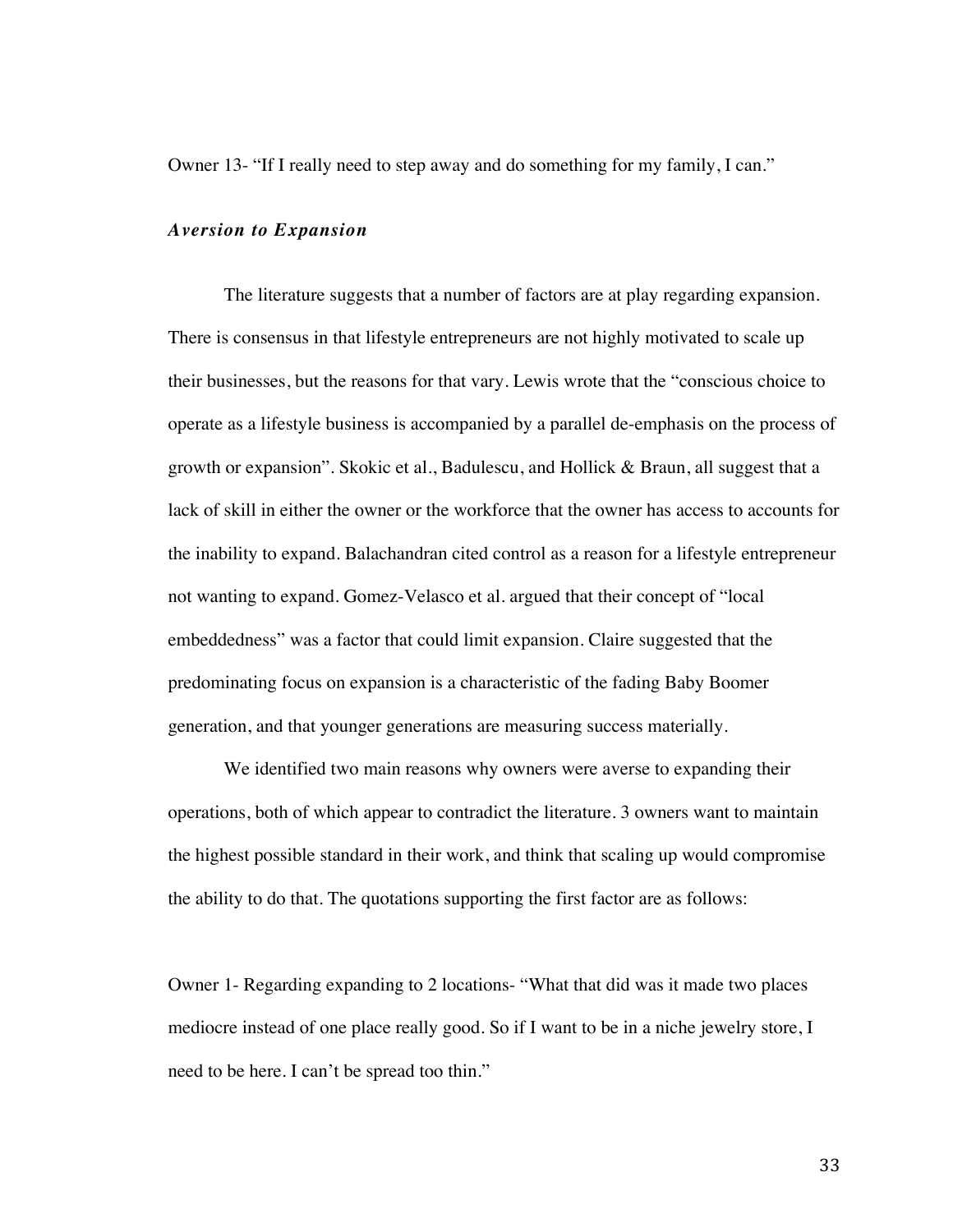Owner 4- "I'd rather do one thing really well than try to do two or three only so-so."

Owner 5- "If I had an employee, that employee would simply be diluting the brand. Yes, I might make more money, but it would no longer be me."

"If you structure your business for maximum efficiency from the get-go rather than saying, 'I will start making this product and then I will find cheap employees;' in my mind that's the wrong way to go, because that's a race to the bottom. You will always be limited by the quality and skill of your employees."

On product quality in a larger organization: "I had the opportunity to make changes to the program to offer a better product, but the problem with living in Aspen even in the late 90's was that it was expensive. So I thought, 'Well wait a minute. Where am I going to have the greatest impact and where am I going to be able to have the greatest freedom to do what I want, to explore this?'"

"One of the things I realized in business was that I can spend my time doing the work and figuring out how to do the work effectively based on setting something up as a one man shop. So, if it's like a task is difficult can I mechanize that task to make it less difficult and more effective? And over time that is exactly what I've done."

"Why do I need another employee? Why do I need to do more business? Is it because I'm leveraged and I have to pay for a facility? And if I have to do that, does that mean that I didn't really plan this whole thing out properly?"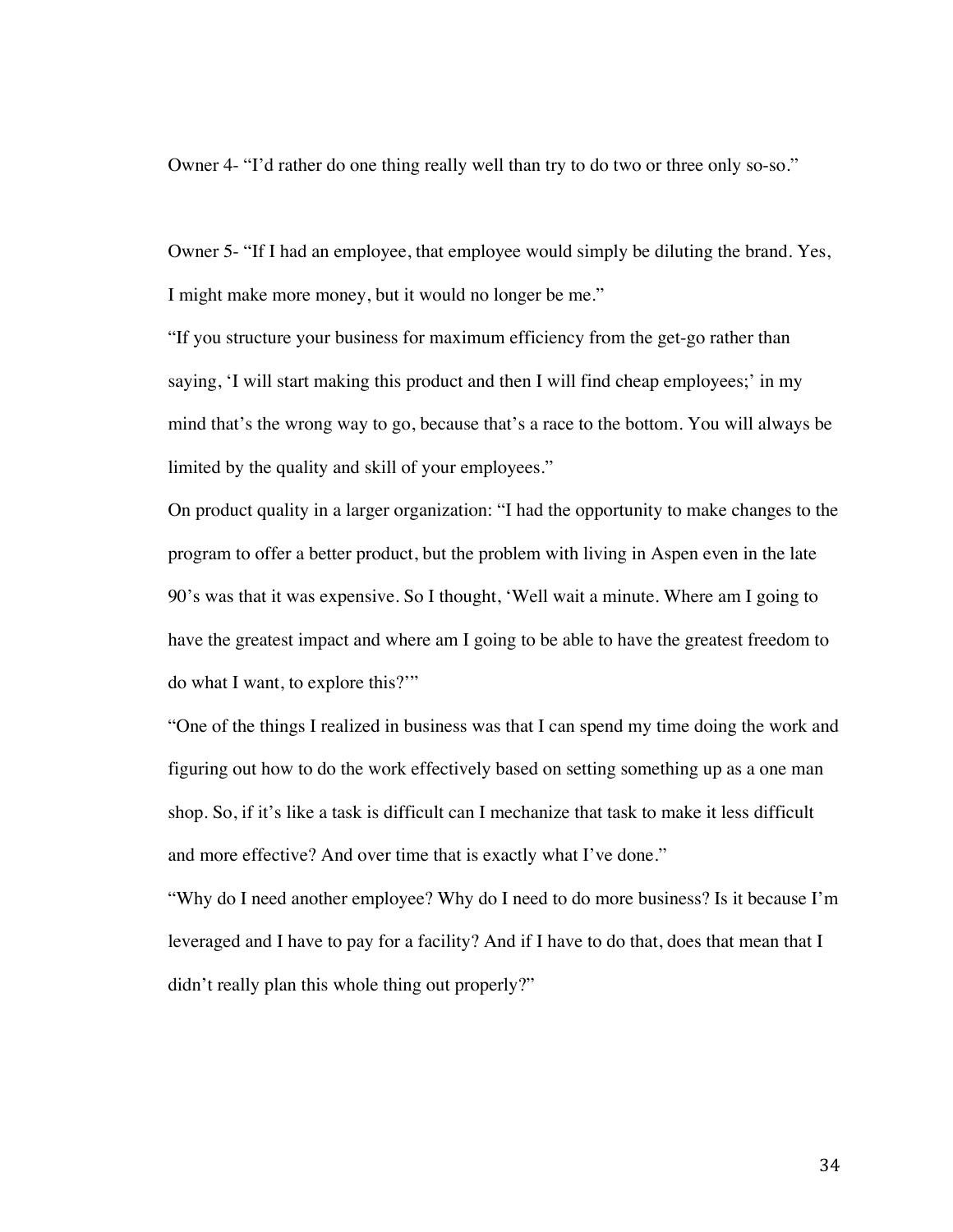Another 4 are more averse to expansion so as to preserve a healthy work-life balance.

Owner 2- "My big thing is that I don't need this place to be the next Dunkin Donuts. I don't see myself expanding location wise into having a franchise operation. I don't see that happening. I'd like to within the first three to five years to be able to just make an income. Like, have this be my job, maybe work like 40 hours a week and just make a decent income. Enough to live on."

Owner 3- "I don't really want to become a slave to our own success."

Owner 9- When asked whether or not the owner would compromise work/life balance to expand the current operation, Owner 9 responded, "Probably not. If I didn't the [other source of income] on the side, I might, because I'd always be looking for that financial stability."

Owner 13- "I get into the same problem of, 'Do I hire more people and then become more of a manager?' so I'm skirting that line right now. And I know a lot of big [other operators in the industry] that get to that point where they're not hands on, and they just drive around, and they become a manager."

## *Independence*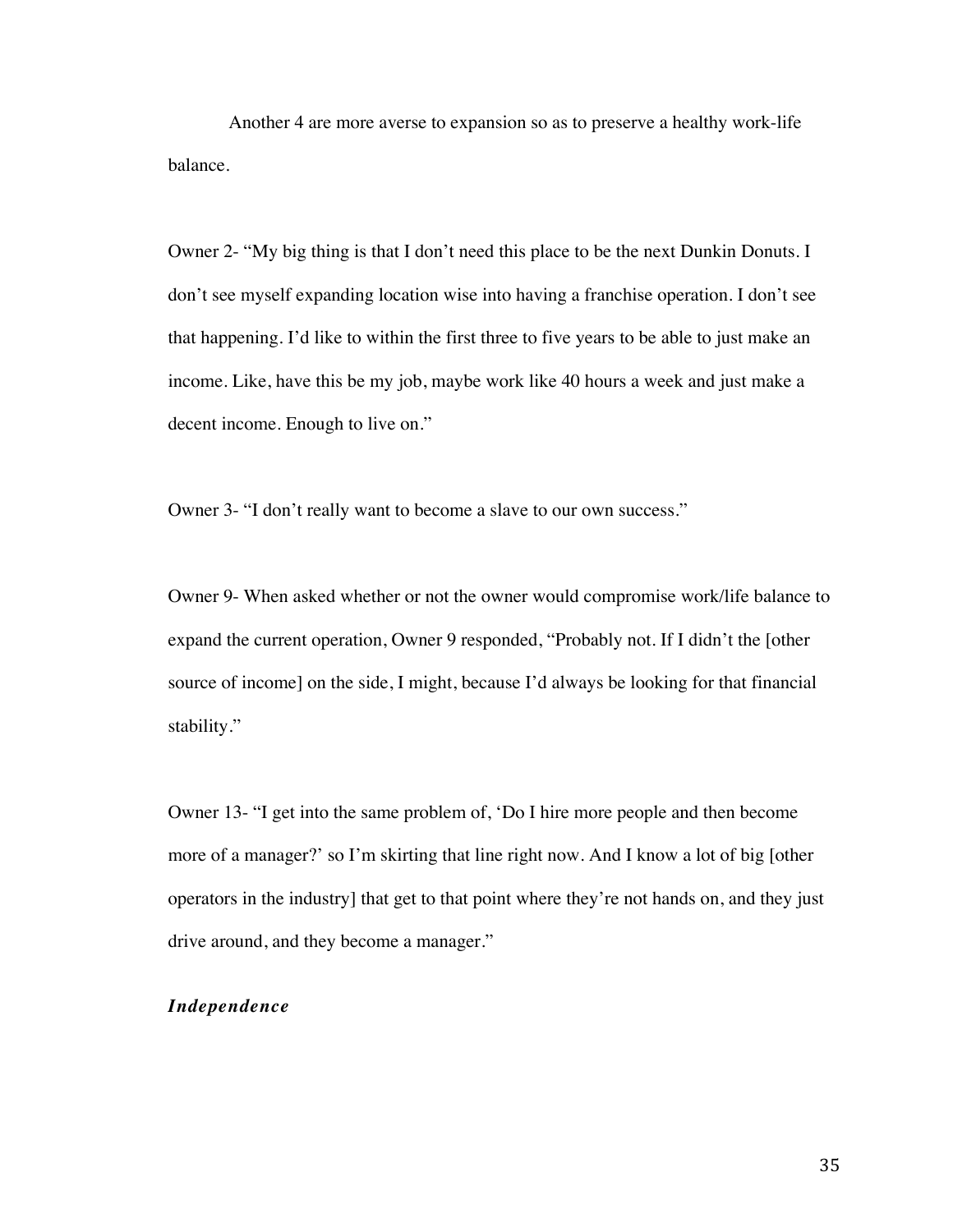Independence is another very common descriptor in the lifestyle entrepreneurship literature. While it is also surely a factor in entrepreneurship as a whole, we are only concerned with the "lifestyle" categorization for the time being. Maritz, Badulescu, Balachandran et al., Gomez-Velasco et al., Hollick and Braun, Lewis, Peters et al., Koster, and Mottiar et al. identified independence as being a motivator for a person to start a lifestyle business. The owners that we interviewed confirmed what has been written about lifestyle entrepreneurs in that many specifically expressed independence as a motivator for turning to self-employment.

We found the subject of independence to be cut and dry. There were no common categories within which to break up the owners. The literature suggests that independence is simply a common motivator of a person likely to pursue self-employment. The quotations expressing a desire for independence are as follows:

Owner 1- "I wanted to make the major decisions."

Owner 2- "I wanted to be able to do something that was totally my own, totally from scratch.

"Why do I need to prove to someone else that I'm qualified? Why can't I just do something on my own and show them?"

Owner 5- "Time is short and I want to deal with who I want to deal with." "I don't want to put my name on something that is not mine, because that is my assurance of quality."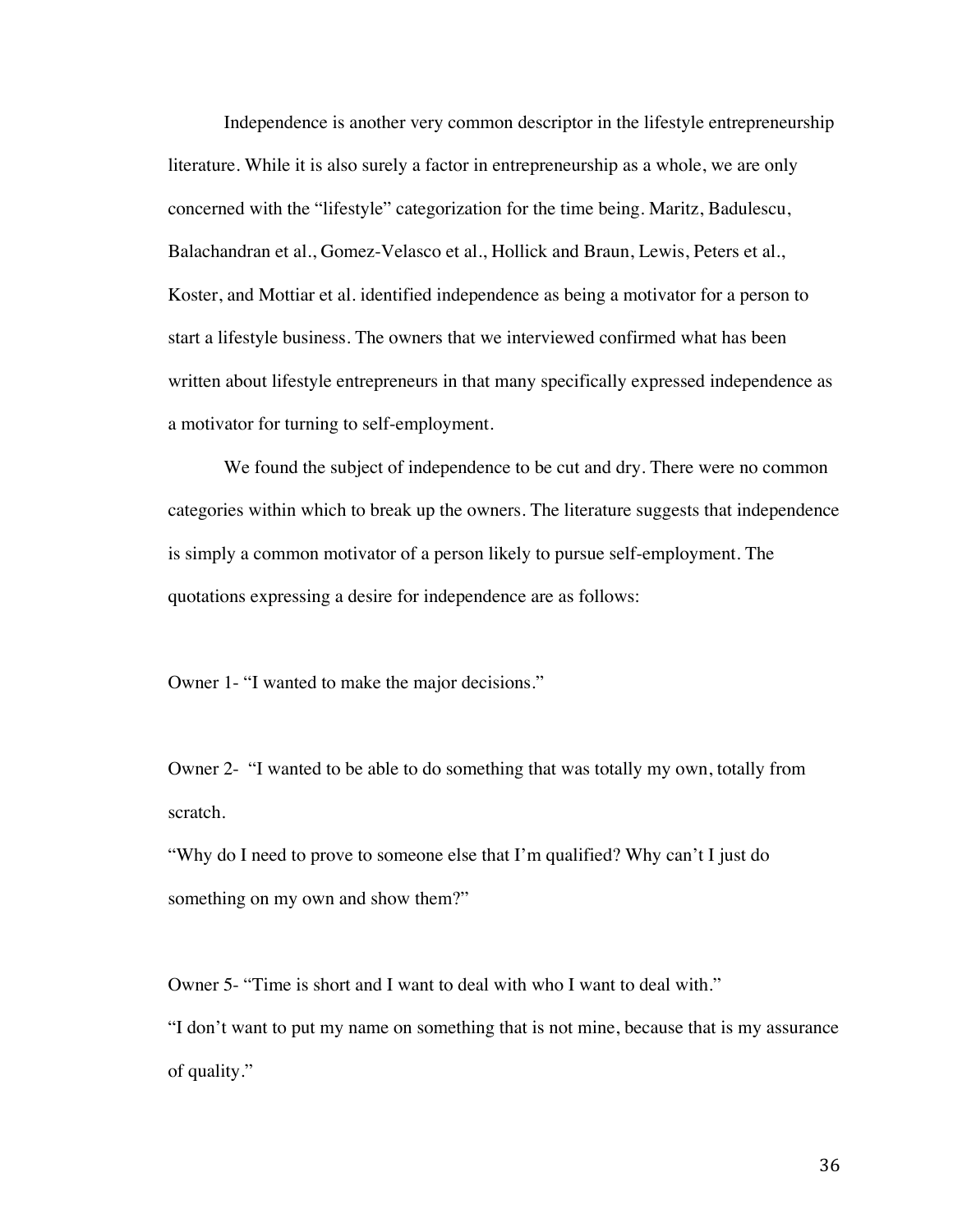Owner 6- When asked about motivations to start a business Owner 6 responded, "I just wanted to enjoy life and work for myself. That was the only goal: to be in control of my own self."

Owner 7- "Working for corporate America, if they said 'I need you here Monday morning and you're in Maine and my company is in Florida,' then that means I'm not spending that time with my family and I have no control over that."

Owner 9- "I ensure that I work enough myself so that everything else is extra." "I'm never going to rely on somebody to make my living."

Owner 11- "We're going to work regardless. If we were not working for ourselves we would be working for someone else.

Owner 12- "I'd rather put in 80 hours a week for myself than to do it for somebody else and increase *their* wealth. I'm in control of my situation."

Owner 13- "Control is the word, and not necessarily being in control for the best reasons because being in control means more stress, more liability, more things to do on my end, but it's all me. That's the thing."

"I'm a control freak. I like having the flexibility to say what I want and do what I want, or not do what I want."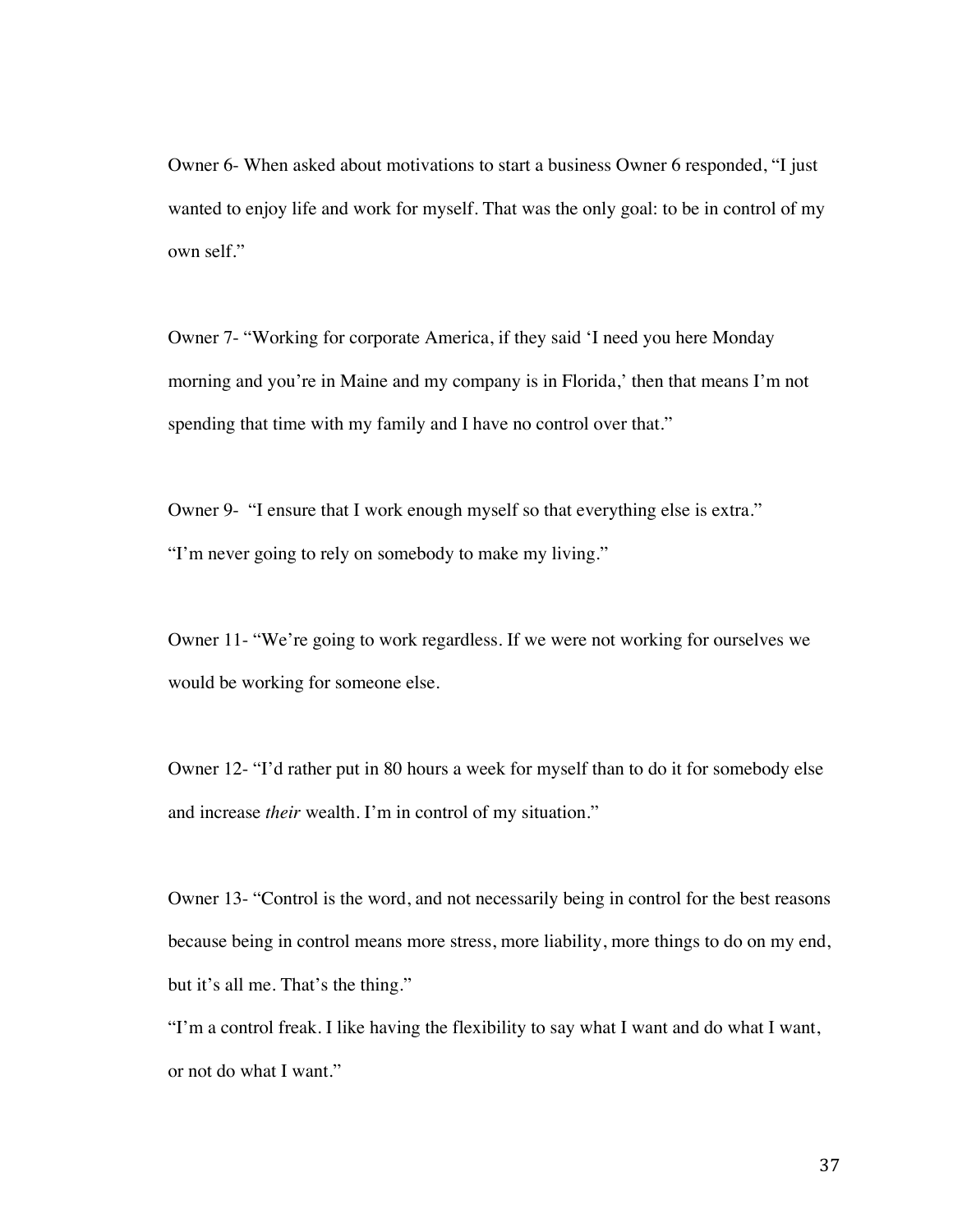# **Discussion**

The themes that were identified in the results reflect behaviors. The owners expressed attitudes that affect the ways in which they operate their respective businesses. While there does seem to be variation in the specific motivations or attitudes behind each behavior, e.g. a sense of paternalistic obligation, or a desire for mutual benefit, the manifestation of the attitudes is that employees are valued as people over means of production. In this discussion, we will address the behaviors exhibited, rather than each individual motivator, or attitude. These owners value human capital, so we will look at an idea that underpins valuing human capital as opposed to ideas that underpin paternalism or mutual benefit.

Steven Breckler of John Hopkins University wrote on attitudes in a 1984 paper titled "Empirical Validation of Affect, Behavior, and Cognition as Distinct Components of Attitude" in which he asserted that affect, behavior, and cognition are components of attitudes. Breckler defined the components writing that, "Affect can vary from pleasurable (feeling good, happy) to unpleasurable (feeling bad, unhappy). Behavior can range from favorable and supportive (e.g., keeping, protecting) to unfavorable and hostile (e.g., discarding, destroying)" (Breckler, 1984). We acknowledge that we are not addressing the attitudes of the entrepreneurs, but rather a component of their attitudes. We are nonetheless making progress towards understanding the motivators and drivers behind lifestyle entrepreneurship.

## *Value of Human Capital*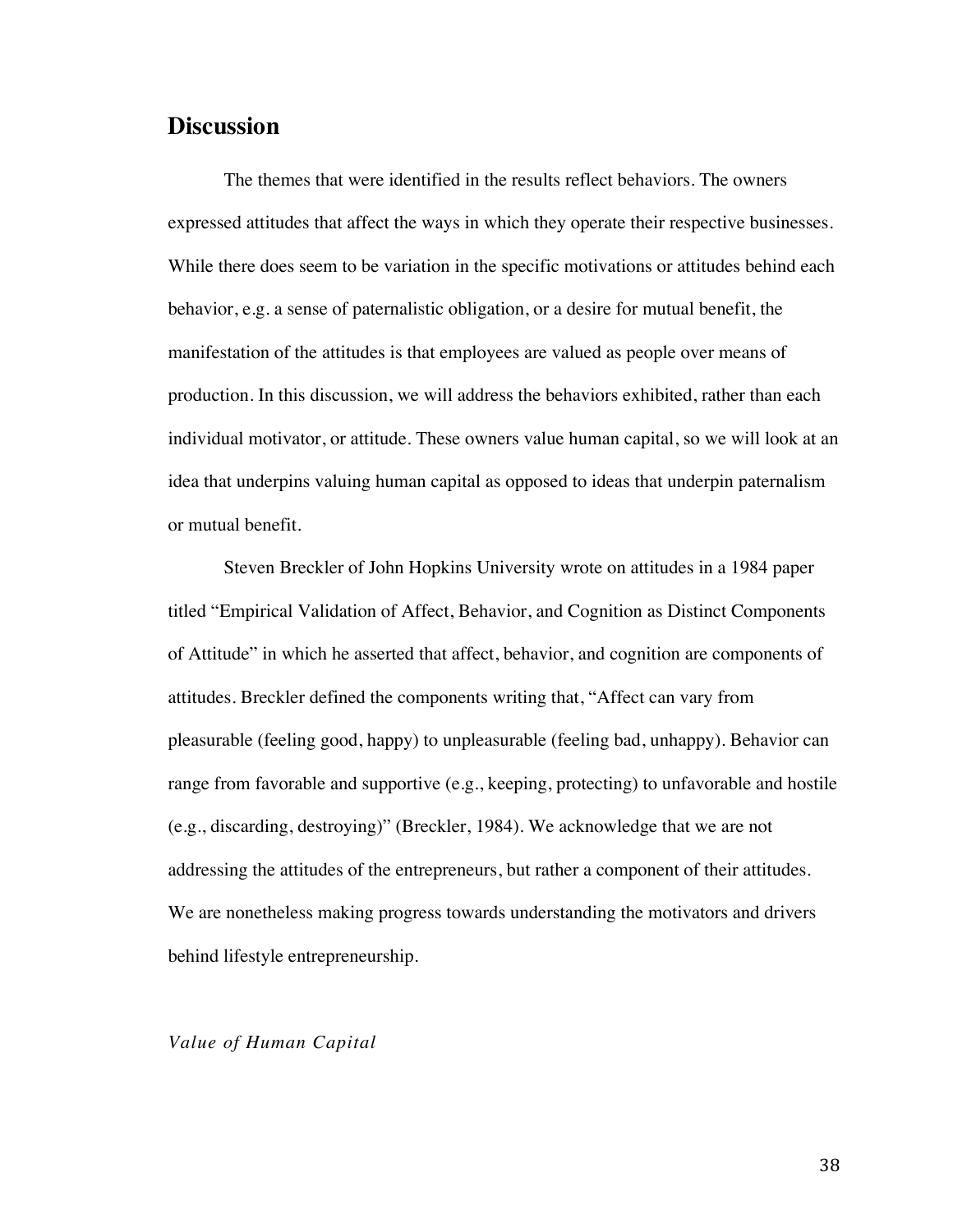9 of the owners expressed valuing their human capital in some way. It appears that the underlying thought to valuing human beings in a business setting is a sense of justice, or in the context of David Hume's *An Enquiry Concerning The Principles of Morals*, it would be the absence of the need for justice. Hume wrote of an ideal world in which everything that a human needs to thrive exists in abundance, or a state in which, "every individual finds himself fully provided with whatever his most voracious appetites can want" (Hume, 1777). According to Hume, in this state, a person's only business would be conversation, and his only amusement would be mirth and friendship. In this state, every virtue would flourish, but the "cautious, jealous virtue of justice would never once have been dreamed of" (Hume, 11). There would be no private property, because there could be no injury. As Hume wrote, "Why call this object *mine*, when upon the seizing of it by another, I need but stretch out my hand to possess myself to what is equally valuable?" For Hume, justice is only necessary when things that people need are not abundant.

This idea is reflected in our modern society in that access to clean water and air are considered to be universal human rights. Hume wrote that, "Water and air, though the most necessary of all objects, are not challenged as the property of individuals; nor can any man commit injustice by the most lavish use and enjoyment of these blessings." Of course we have realized that this is not necessarily the case, as individuals can infringe on other's access to those things by polluting them, and that is exactly where justice comes in. Those who pollute are, in theory, made to cease polluting and attempt to repair the compromised state of the supposed universal and abundant resources. In any case, the need for justice is not necessary in Hume's ideal state in which, "every man has the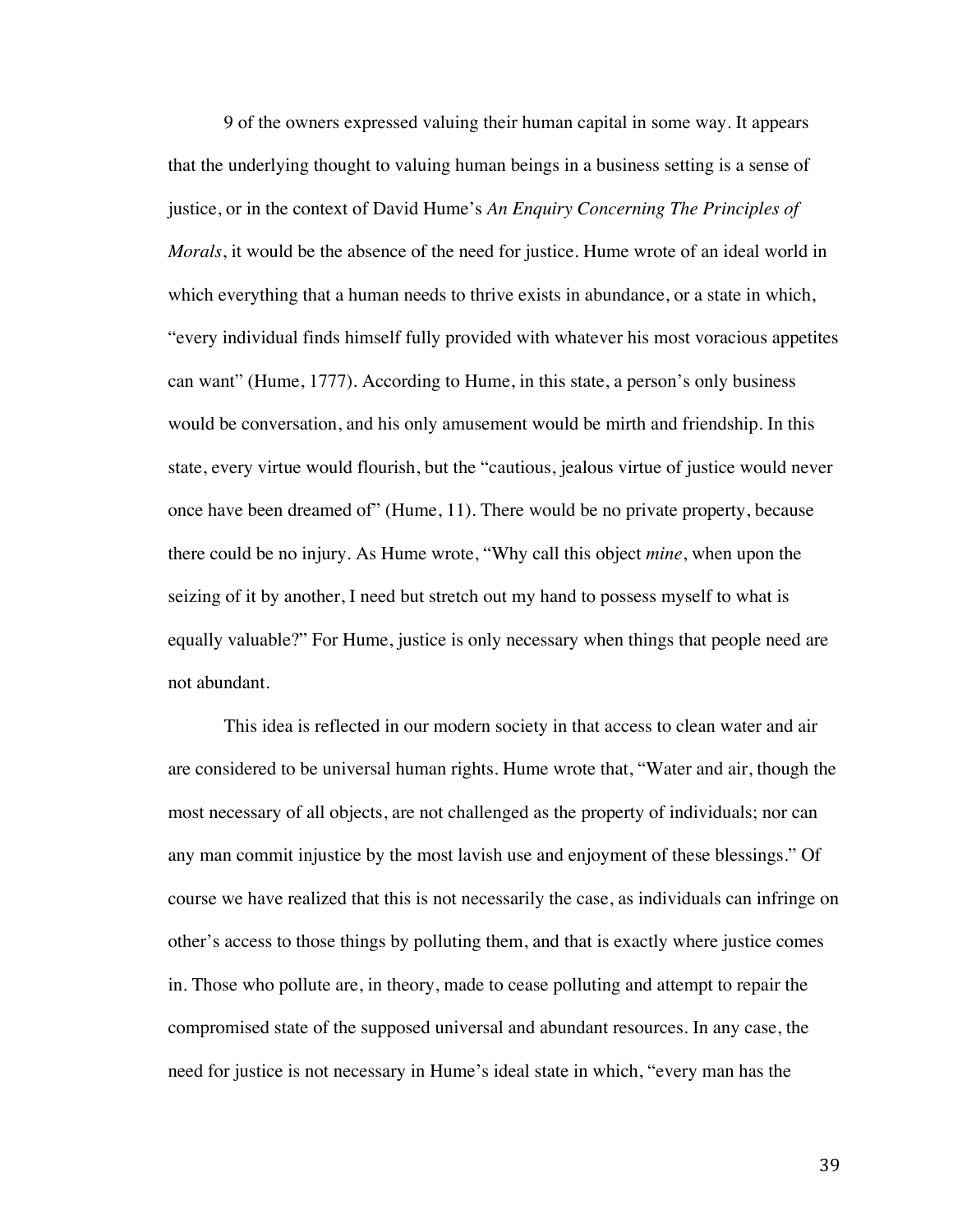utmost tenderness for every man, and feels no more concern for his own interest than for that of his fellows." There is no need for contracts, as everyone naturally acts in everyone else's best interest, thus there is no need to have a system with which to enforce contracts. The natural progression of events in such a state would lead to a point where "the whole human race would form only one family; where all would lie in common, and be used freely, without regard to property; but cautiously too, with as entire regard to the necessities of each individual, as if our own interests were most intimately concerned." The lines of property would be nonexistent, and people would look out for one another rather than just themselves.

Hume wrote that examples of such "enlarged affections" would be difficult to find in such extremes. He wrote that people come the closest to not needing justice by reducing division of property in the cases of families and that, "the stronger the mutual benevolence is among the individuals, the nearer it approaches." Hume's idea of justice appears to underpin the value that our lifestyle entrepreneurs place on their human capital. It is nicer for everyone involved when justice is not necessary, because when justice is necessary, it is known that there is a threat of injury. We identified that the business owners demonstrate paternalistic attitudes toward their employees, or they strive to maximize the prosperity of their employees. For example, Owner 6 stated that, "It's not just my own life on the line, it's everyone that works below me too. I know that these people rely on me just as much as I rely on them," and Owner 1 stated that, "If you're happy at work or if you feel appreciated you're always going to do more than you are asked to do." The first statement reflects a sense of obligation to provide for the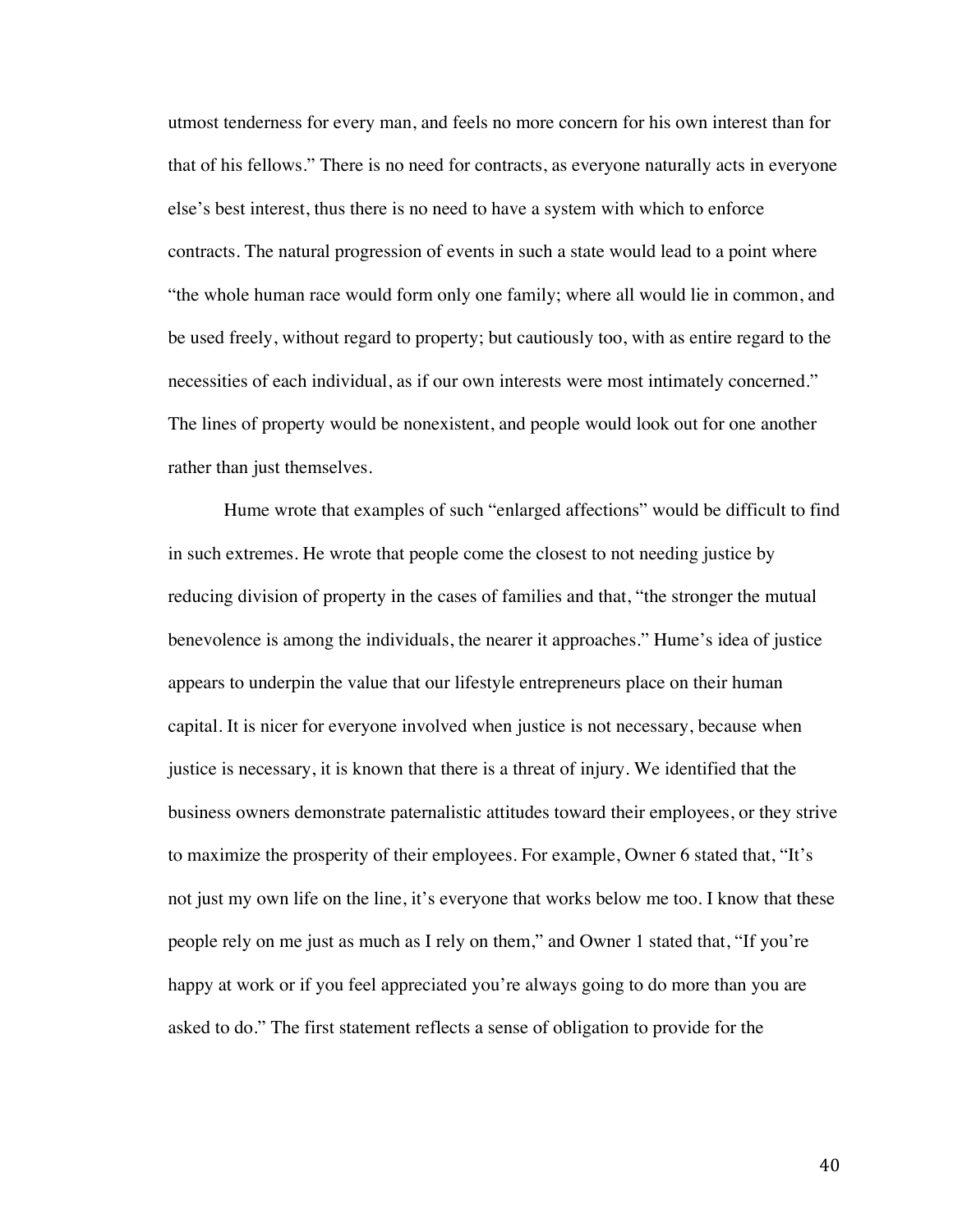employees while the second is an expression of a mutually beneficial working relationship between employer and employee.

Both of these things demonstrate on some level a respect for the employees that could be based in, as Hume put it, "the cement of friendship." Not a single owner expressed a desire to simply "use" employees as modes of production, and many reported that they compensate their employees beyond than the legal required minimum wage. For example, Owner 3 said, "I always want it to be mutually beneficial. I always hire with the intent of having this person go up through the company and develop and have future opportunities." This demonstrates that the owners are not solely concerned with maximizing their personal wealth or property. The lines of property are perhaps faded because of mutual goodwill between owners and employees. The net results of these attitudes are employees that are respected and treated well.

**Proposition 1:** Lifestyle entrepreneurs treat their employees better than they are legally required to due the intimate nature of their relationships.

# *Work-Life Balance*

Work-life balance was relevant in one form or another to 12 of the 13 owners. 5 Owners viewed work and life as separate and opposed, while 5 viewed work and life as existing on the same plane. Seven expressed a desire for flexibility in addition to expressing one of the previous attitudes toward work-life balance. Catherine McKeen wrote a paper called "Plato on the Value of Work" in which she identifies two ideas of work in two of Plato's dialogues. In *Politicus* and *The Republic*, two ideas of work are demonstrated; one where work is simply done for survival and nothing more, and the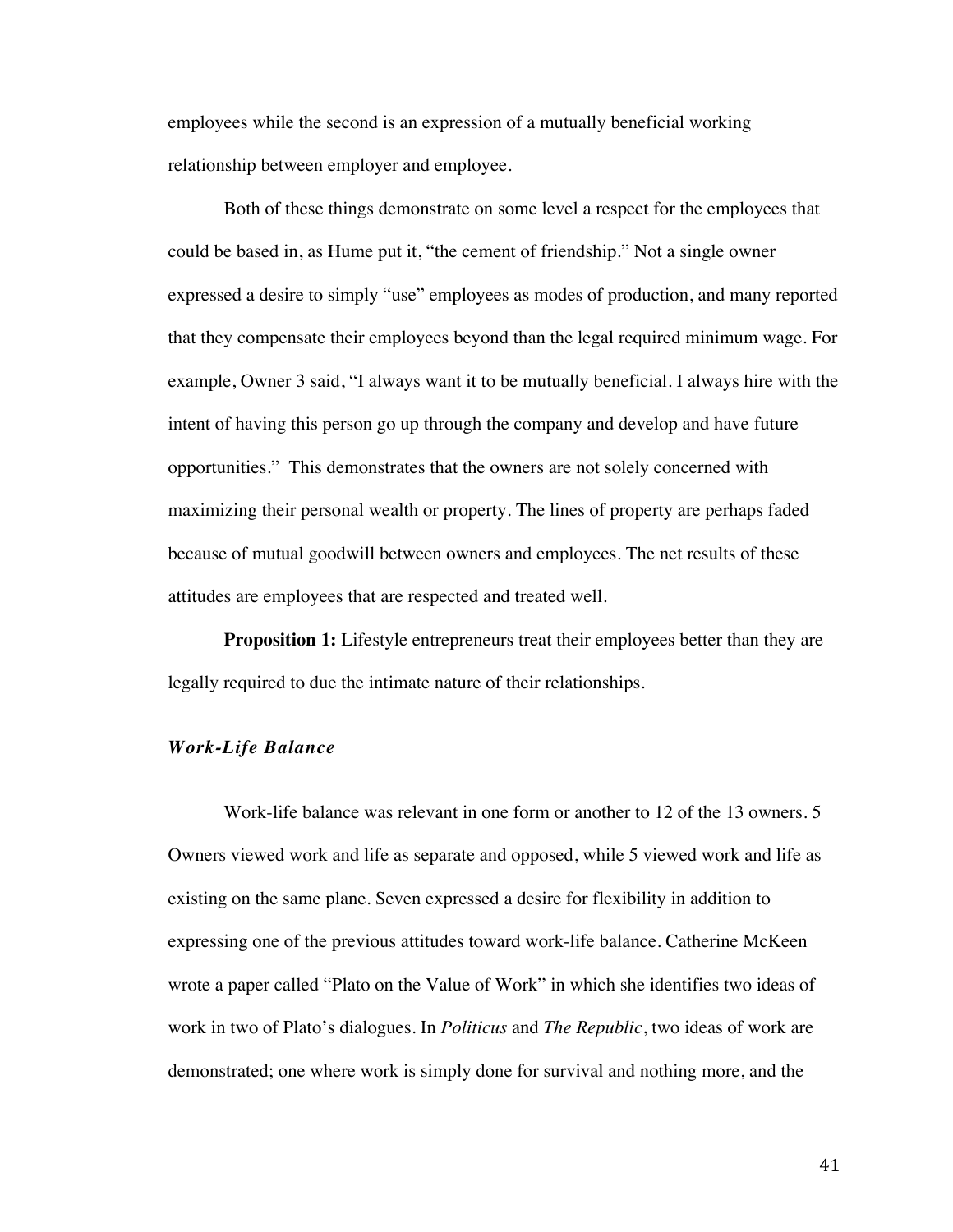other where work is "a dominant factor in determining the worth and happiness of an individual's life" (Mckeen, 2009). The two ideas from Plato, and summarized by McKeen explain the attitudes of work as opposed to life, and work as being life demonstrated by the owners.

In *Politicus*, Plato retells the myth of Cronos, which shows "human beings enjoying a state of pre-political leisure and peace" (268d-274e). It is not unlike the setting of Hume's thought experiment on justice. In the myth of Cronos, humans are not governed by humans, but are cared for directly by the God Cronos. Cronos makes it so that the climate is temperate enough so that humans need not worry about clothing or shelter (272a). No one gets sick or experiences any physical discomfort. In short, no one wants for anything and there are no problems at all. McKeen focuses on what this state of being means for the value of work. In the Age of Cronos, work "possesses only survival value," and because humans do not need to work to survive, they do not work at all. McKeen wrote that, "Work's value is wholly dependent on survival. Thus, as survival is provided for in the Cronian myth, work not only becomes unnecessary, but ceases to have any value whatsoever" (McKeen, 4). This idea of work appears to be the foundation of the attitudes of those first 5 owners. If work were not necessary for their survival, they would not be doing it. Work and life are diametrically opposed, and Plato provides the philosophic underpinning for that idea in *Politicus*.

In *The Republic*, Plato provides a very different idea of work. McKeen argues that in *The Republic*, "work is necessary to all forms of human society" (McKeen, 4). Human beings clearly no longer live in the Age of Cronos. In Book 2 Plato describes three different stages of social organization: the micropolis, the city of pigs, and the kallipolis.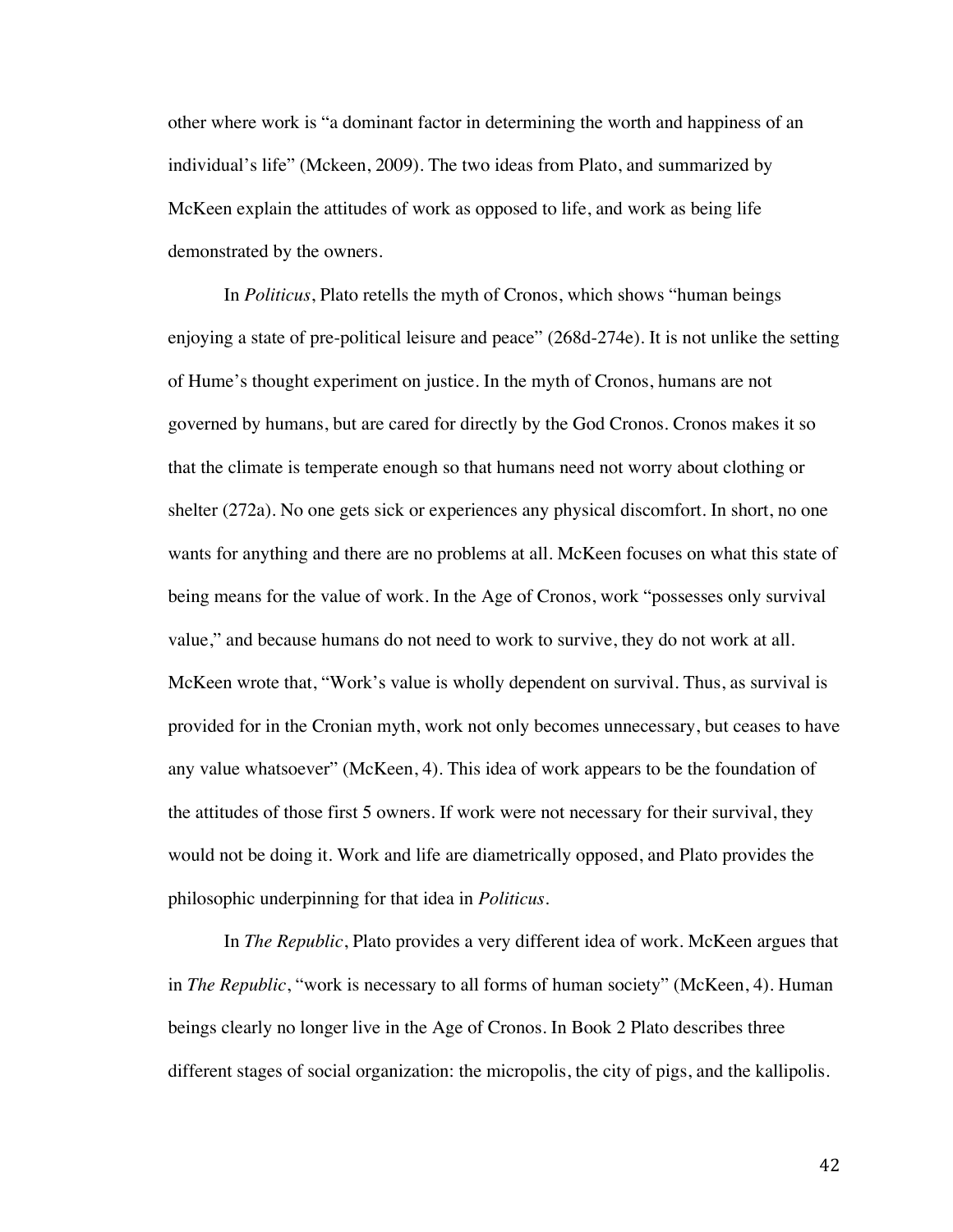The micropolis comes into being because "each of us isn't self-sufficient but is in need of much" (369b). This is a simple city with simple division of labor. One man is a farmer, one a house builder, and another a weaver, etc. One man would practice one art until things are plentiful enough to have time for a hobby, or a "spare-time occupation" (370bc). In this stage, the value of work is not different from the myth of Cronos. It is done to survive. As humans progress into the city of pigs, Plato wrote that the city will require more famers and more house builders, but also more specialized workers to import and export things. The roles become greater in number and in specificity, and are necessary for human existence. According to McKeen, these first two stages do "not seem to challenge the assessment of work's value that we have identified in the Cronian myth. That is, we do not yet have any reason to hold that work has value independently of its value for survival" (McKeen, 5).

The creation of the city in speech, or the Kallipolis (Greek for "beautiful city), is where we see an assessment of work, "(a) where work does make an independent contribution to the worth and happiness of an individual's life; and (b) where work is, moreover, a dominant factor in determining the worth and happiness of an individual's life" (McKeen, 6). McKeen proposes that the Principle of Specialization is the cause for this idea of work. In the Kallipolis, each adult citizen does one job for which they are best suited. The entire structure of the Kallipolis is based upon The Principle of Specialization. A person's life is built on whatever that person is best suited to do for the city. The greater context of Plato's creation of these cities in speech is a discussion of justice, and in creating the ideal city as a thought experiment, Plato narrows in on the nature of it, ultimately writing that "each of them [the classes of laborers] minding its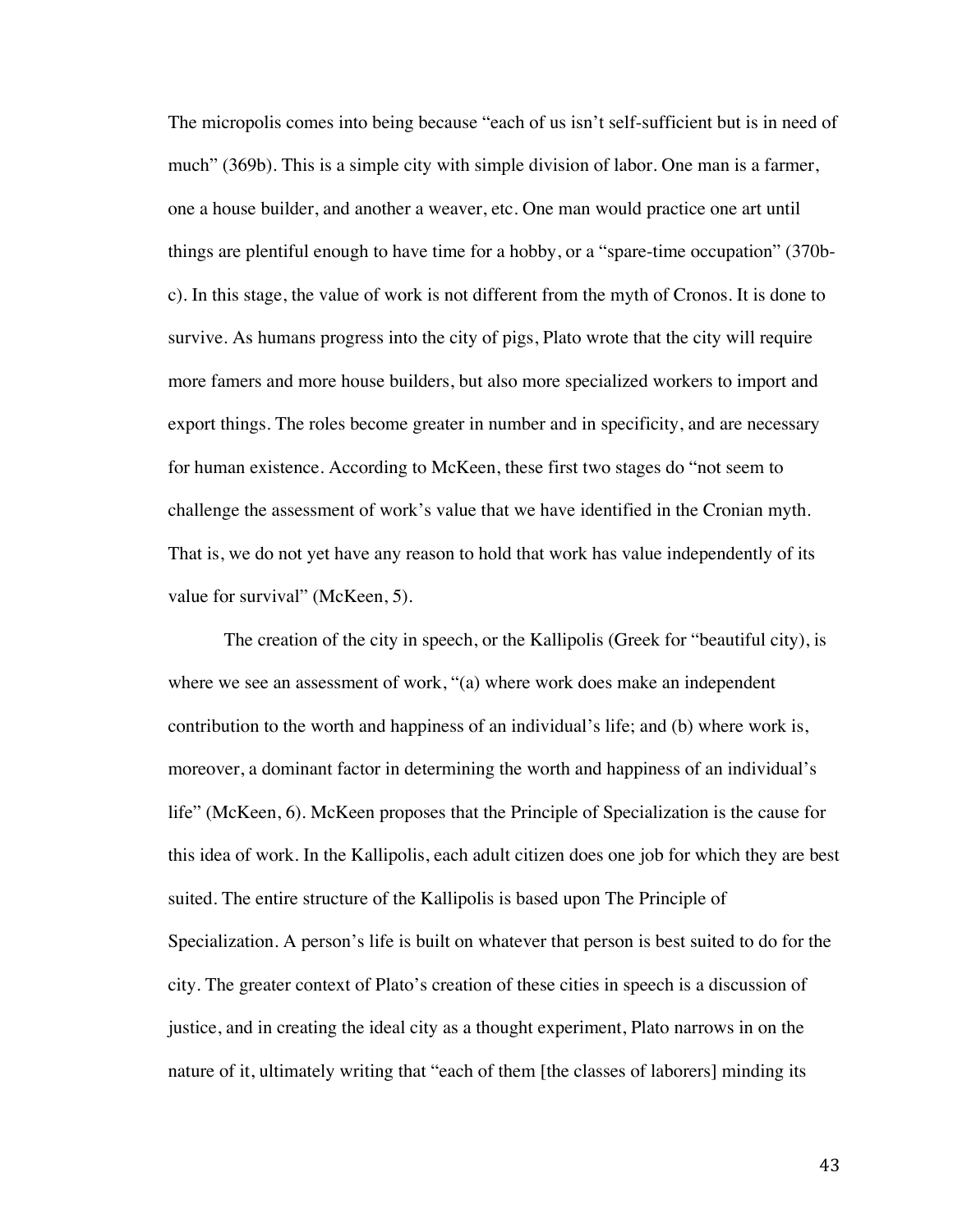own business in a city would be justice and would make the city just" (434c). With that idea in mind, McKeen wrote that, "If we accept that occupational specialization is partly or wholly constitutive of civic justice in the kallipolis, then it follows that work has some value in the Republic that outstrips its survival value."

Furthermore, McKeen cites the example of the sick carpenter from Book 3 of *The Republic*. When a carpenter gets sick and, "someone prescribes a lengthy regiment for him, putting bandages on his head and what goes with them, he soon says that he has no leisure to be sick nor a life thus spent - paying attention to a disease while neglecting the work at hand - of any profit" (406d). When he cannot do his job, his life is not worth living. Plato wrote that, "because he had a definite job, and if he couldn't do it, it would be of no profit to go on living" (407a). The value of the carpenter's, not just to the city, but to the carpenter himself is significantly diminished if he cannot do his job. McKeen proposes two implications that define Plato's idea of work in *The Republic*; the first is that "the value of work is such that it makes an independent contribution to the value of an individual's life" and the second is that, "work is a dominant factor in determining the value of an individual's life. If we take away an individual's ability to practice his or her particular work, we cause that individual's life to become not worth living" (McKeen, 10). It this assessment of work that applies to the second group of 5 owners. This group appears to hold that work and life are one in the same.

Owners 1, 2, 7, 8, and 12 expressed attitudes closer to the idea of work from *Politiucs*, while owners 3, 4, 5, 9, and 10 expressed a view of work closer to that found in *The Republic*. The group of owners that appeared to value work for its survival value tended to be a bit younger and in earlier stages in their family lives. A number of them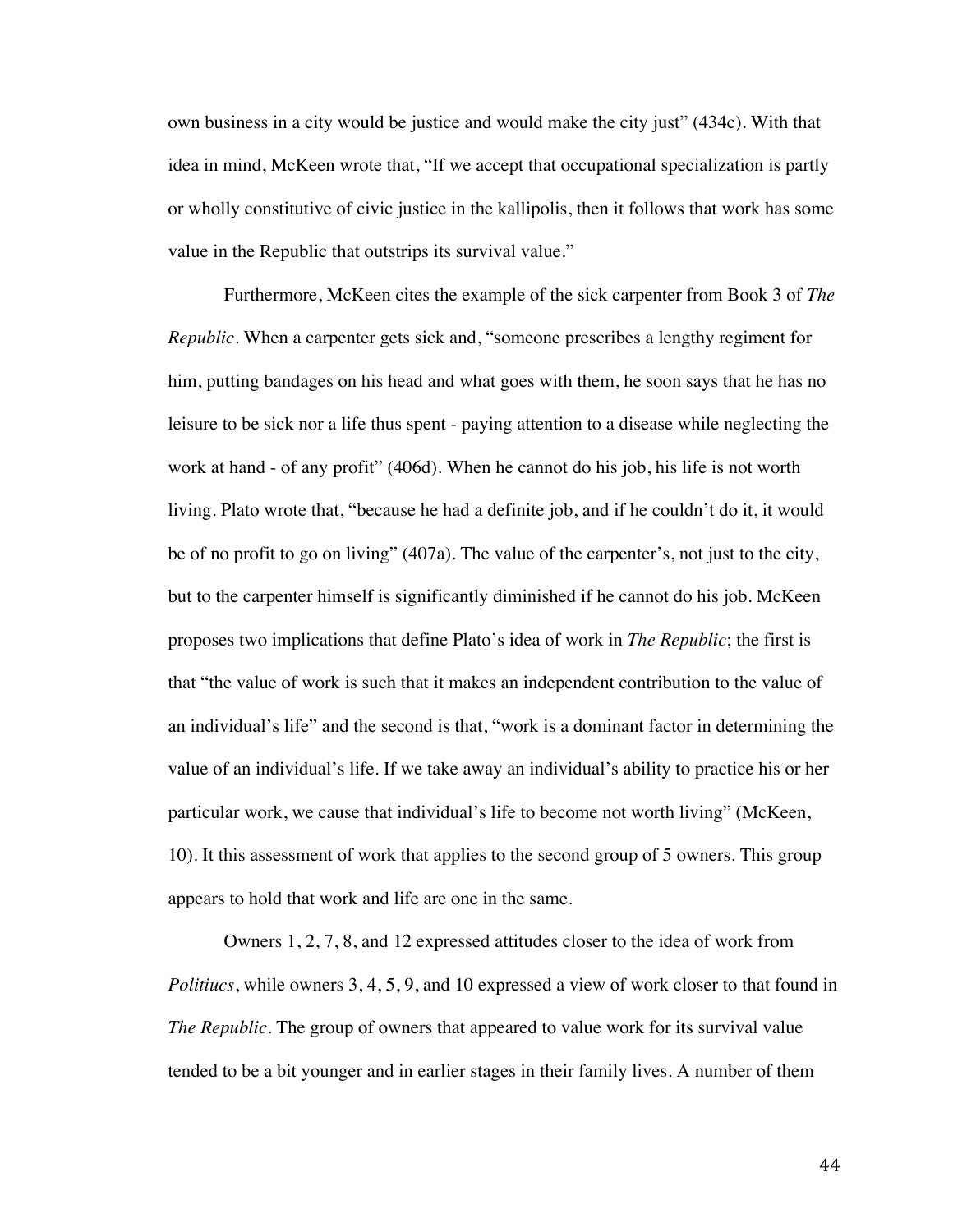are supporting children and this almost surely places more of an emphasis on survival than simply enjoying oneself in ones job. This is not to say that the group of owners that seemed to value work because it significantly contributes value to their lives do not have families that they provide for, but the owners in that group appeared to be more financially secure within their businesses, and in some instances in later stages of their family lives, with children that were grown up and not directly in need of support.

**Proposition 2:** Lifestyle entrepreneurs tend to value work in such a way that is indicative of their place in life; a younger owner with a younger family might value work for its survival value, while an older owner who is more secure in his or her business might value work for the value it adds to his or her life.

#### *Aversion to Expansion*

Owners 1, 4, and 5 expressed being averse to expansion so as to maintain the standard and quality in their work. Owners 2, 3, 9, and 13 expressed being averse to expansion because they wanted to be able to maintain the work-life balance that they had struck. In this section we will not address the 4 owners who expressed wanting to maintain a work-life balance. Work-life balance is a separate and distinct theme that has been addressed on its own. At the root of the behavior, the owners seem to be consciously choosing to reject the prospect of more money. This suggests a change in the general attitude of success away from just money and towards lifestyle. Lynette Claire wrote an article that suggested entrepreneurs today are not as concerned with the financial bottom line. According to Claire, "When asked about future organizational success, the 187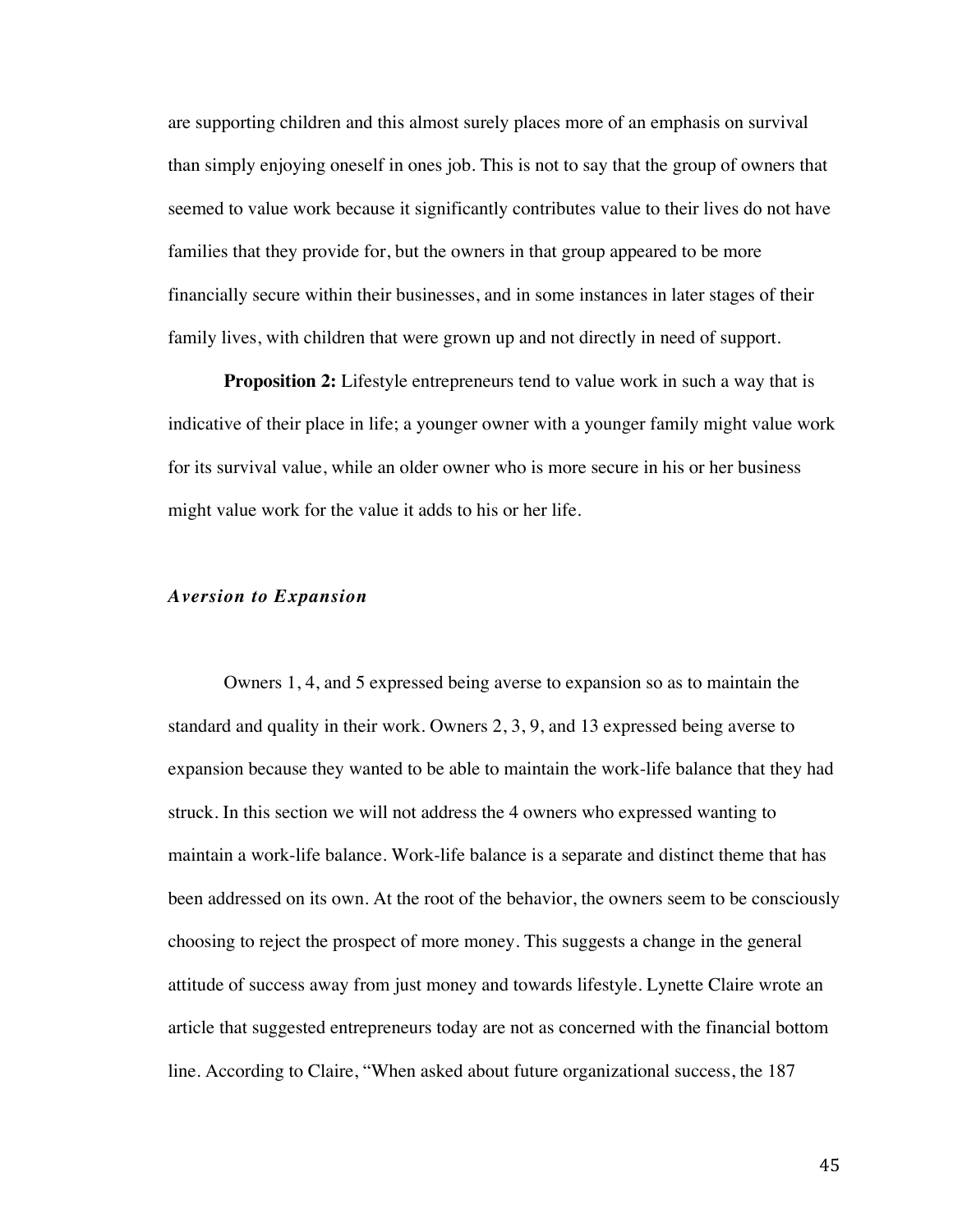nascent entrepreneurs in this study focused on relationships, integrity and lifestyle" (Claire, 1). This does seem to be the case for the 7 of the owners that expressed aversion to expanding.

In the Socratic dialogue *Oeconomicus* by Xenophon, Socrates and Critoboulus discuss the nature of household management and wealth. Our word "economics" comes from the concept of managing one's household as described in this dialogue. Regarding wealth, Xenophon wrote that, "whatever benefits is wealth, while whatever harms is not" (Xenophon, 41). Xenophon remarked that simply possessing something does not mean that one has wealth. Xenophon used the example of a flute, but one could substitute in anything and the concept would remain the same. If one does not know how to play that flute or use that thing to derive some benefit, one does not have wealth. If one lacks the ability to sell the flute or the thing for money, it still does not benefit him, and thus is still not wealth. The character Critoboulos eventually comes to say, "that not even money is wealth if one doesn't know how to use it" (Xenophon, 41). This suggests that there is a deeper idea of success and wealth than simply maximizing profits, which is the Friedmanesque idea of success in business.

When an owner is making a conscious decision not to expand for whatever reason, even though expansion could lead to greater financial gain, perhaps the owner has a sense of what wealth is that is closer to the one described in *Oeconomicus*. That is, the owner might understand that only so much benefit can be derived from the next unit of income, and that more benefit can be derived through maintaining a certain standard of quality in one's work, or preserving a favorable balance of work and life. A clear example of this would be Owner 13, the general contractor. Based on the interview,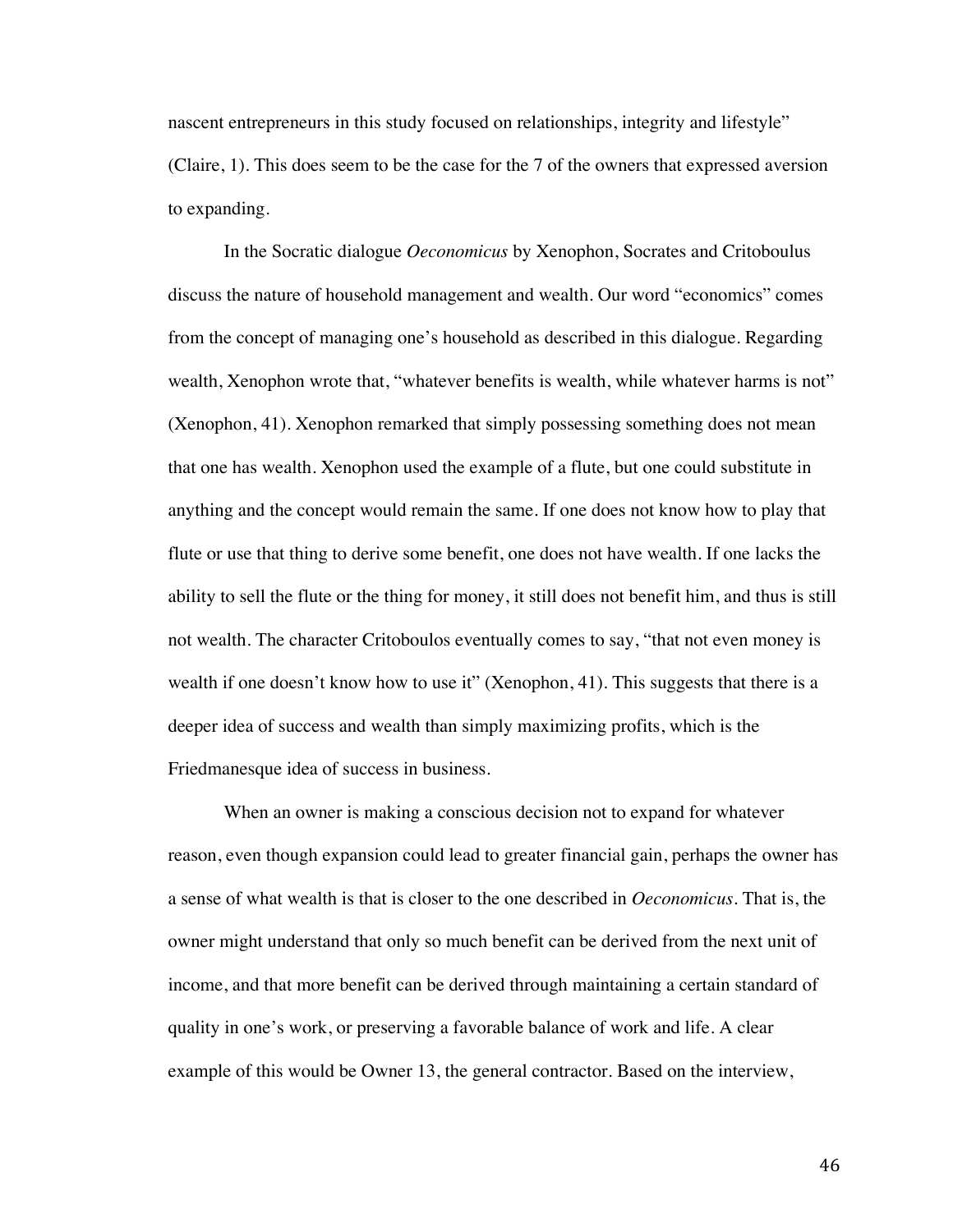Owner 13 appears to derive more benefit from being directly engaged with the work than would be derived if Owner 13 expanded the operation and transitioned to managing those who do the work. As Xenophon wrote, that which benefits is wealth, and that which harms is not (Xenophon, 41). It is similar to the example of the sick carpenter from *The Republic*. If a person is not able to do the work that he or she is passionate about, the value of that person's life is diminished. In case of these owners, perhaps the value to them of knowing that the quality of their work is uncompromised, or that they have the freedom to live their lived in a way of their own choosing is more beneficial than making more money by expanding the operation.

Thomas Hobbes wrote *The Leviathan*, which was a philosophic work expressing his views on statecraft and political theory. Hobbes addressed the human condition in part one of *The Leviathan*. Hobbes was a strict materialist and understood humans to be not different in kind from animals, just different in degree (Hobbes, 15). In the discussion on the human condition, Hobbes wrote about pleasure, equating the sense or experience of pleasure to moral goodness (Hobbes, 34). As pleasure is considered to be "good" the pleasure of knowing distinguishes mankind from other animals. Regarding the pleasure of knowing, he wrote,

Desire to know why, and how, curiosity; such as is in no living creature but man: so that man is distinguished, not only by his reason, but also by this singular passion from other animals; in whom the appetite of food, and other pleasures of sense, by predominance, take away the care of knowing causes; which is a lust of the mind, that by a perseverance of delight in the continual and indefatigable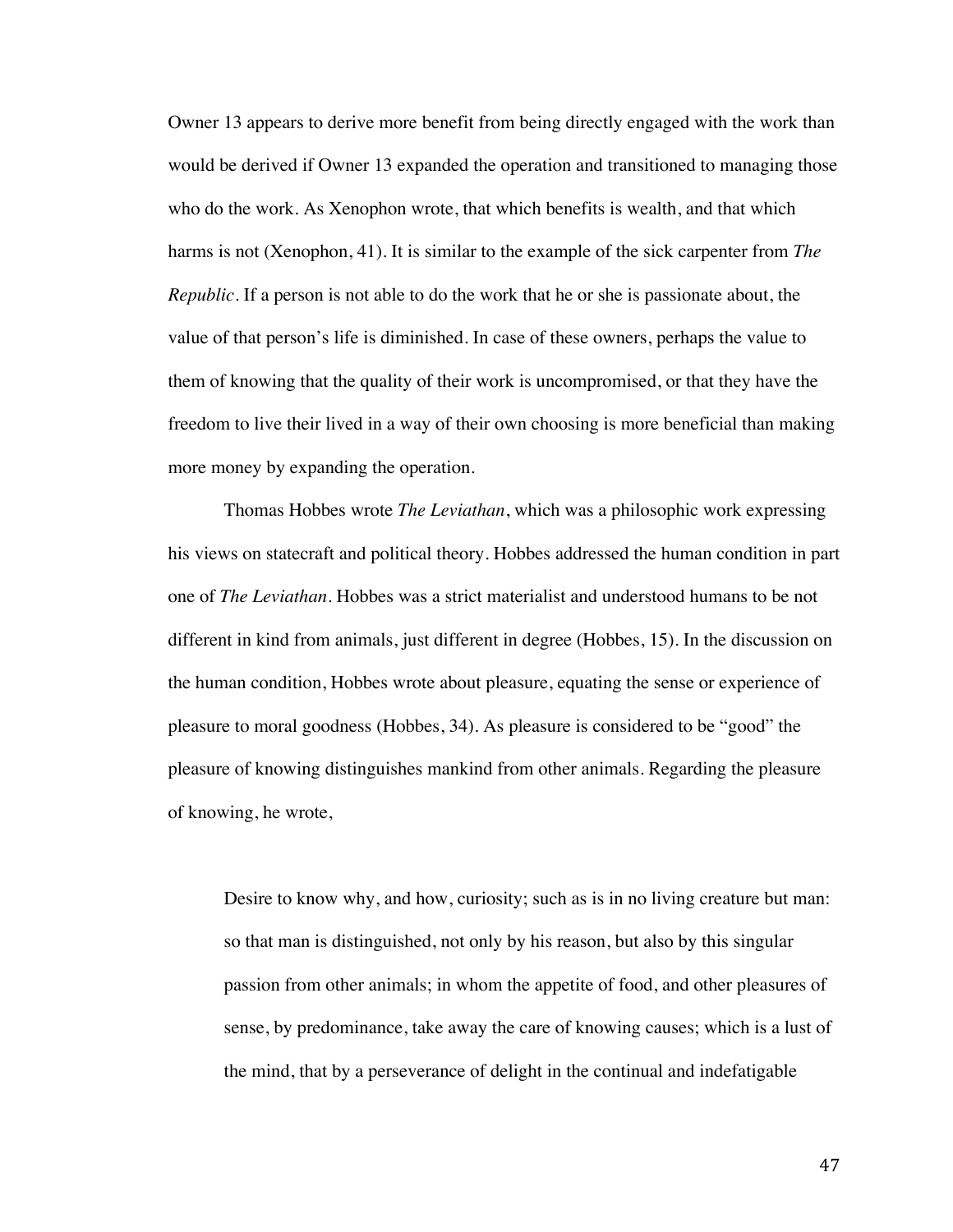generation of knowledge, exceedeth the short vehemence of any carnal pleasure. Hobbes, 35

Knowing the cause of things is a uniquely human pleasure, and as it is a pleasure, it is morally good according to Hobbes. Owners 1 and 5 deal directly with the manufacture of products that they demonstrate a passion for. Owners 1 expressed preference to doing one thing really well instead of two things not as well. Perhaps what drives Owners 1 and 5 not to expand is the aforementioned desire to know. They are intimately involved with a specialized process, and they produce specific products. These two manufacturers appear to be extremely invested in learning and knowing their respective products to the point that they are driven not to expand so that they may learn and subsequently experience the pleasure of knowing. Taking on employees or expanding so as to simply produce more of something just to sell more of something may not contribute to the knowing of that thing.

Owner 5 articulated this very clearly in the interview. Regarding the motivation to provide a customer with the best product possible, Owner 5 acknowledged the importance of the customer's best interest, but also said that, "It's also partly selfish in that I like to understand the workings of things. And I can look at it like every customer that comes in is a willing participant in an experiment." This quotation clearly demonstrates a desire to learn that motivates Owner 5's business practices. Furthermore, Owner 5 stated that, "One of the things I realized in business was that I can spend my time doing the work and figuring out how to do the work effectively based on setting something up as a one man shop. So, if it's like a task is difficult can I mechanize that task to make it less difficult and more effective? And over time that is exactly what I've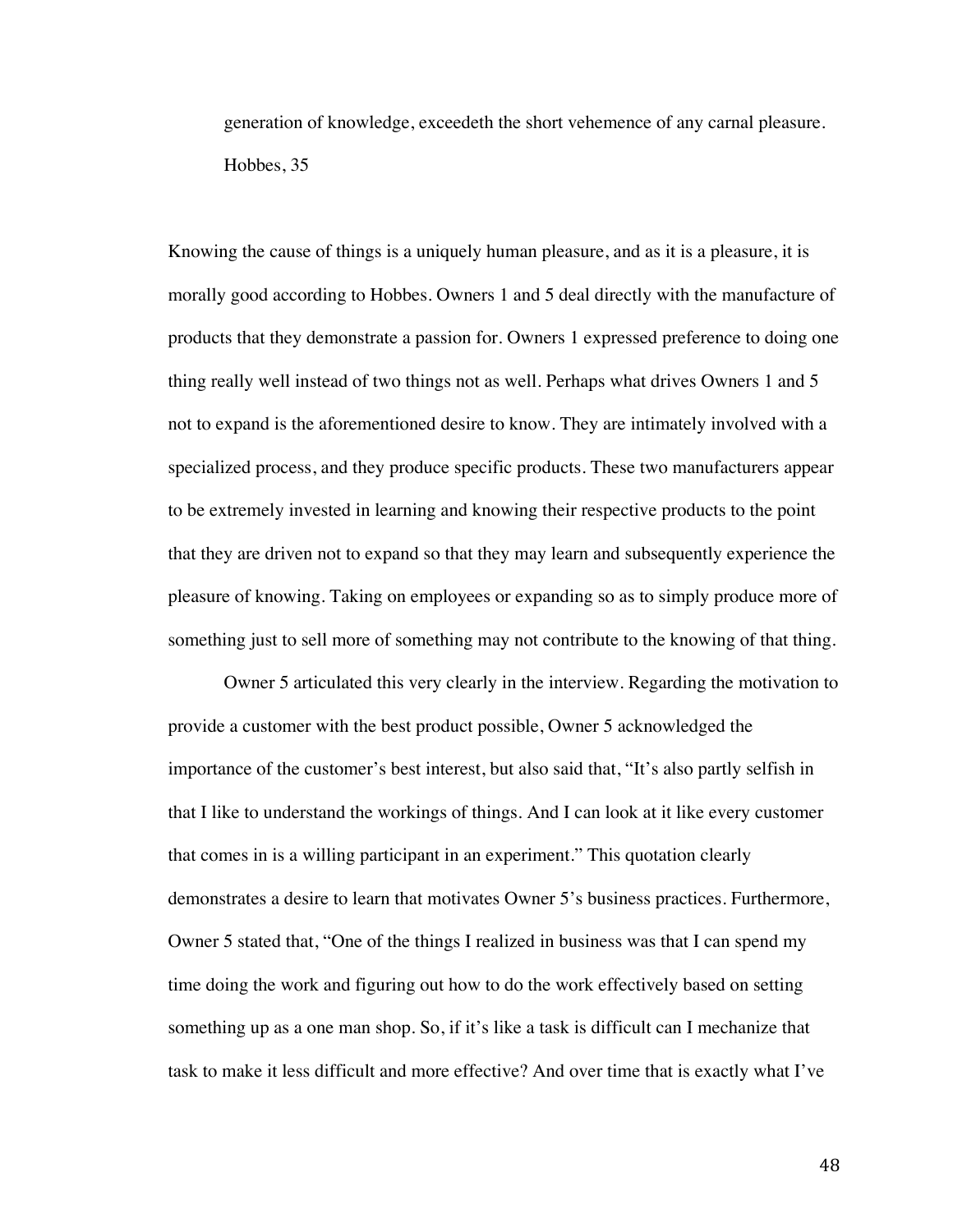done." Owner 5 emphasized organization efficiency above all else, saying that the addition of an employee would only compromise the quality and authenticity of the product and demonstrate inefficiency in the organizational structure, saying, "Why do I need another employee? Why do I need to do more business? Is it because I'm leveraged and I have to pay for a facility? And if I have to do that, does that mean that I didn't really plan this whole thing out properly?" The decisions that Owner 5 makes regarding the business are only decisions that improve the efficiency and effectiveness of creating the best possible product, and it is ultimately the result of Owner 5's desire to fully know and understand the product.

The aversion to expansion exhibited by these owners reflects Hobbes' idea of pleasure. The owners are not ready to expand because their processes or methods are not scalable in such a way that would maintain the quality of the product or process, or they are simply not ready to stop working directly with their products. The idea of kaizen is compatible and even complimentary to the idea of wealth described by Xenophon. Xenophon wrote that things that benefit one are wealth, and things that harm are not. With a product or process in mind, the ideas of Hobbes and Xenophon go hand in hand. Learning and understanding is a distinctly human pleasure, equated with moral goodness, and providing more perceived benefit to the owners than another potential unit of income.

**Proposition 3:** While work-life balance is a significant factor contributing to an owner's aversion to expansion, lifestyle entrepreneurs that manufacture a product seem to take great pleasure from understanding and mastering their respective products, and this pleasure that comes from learning is more valuable to the owners than organizational growth.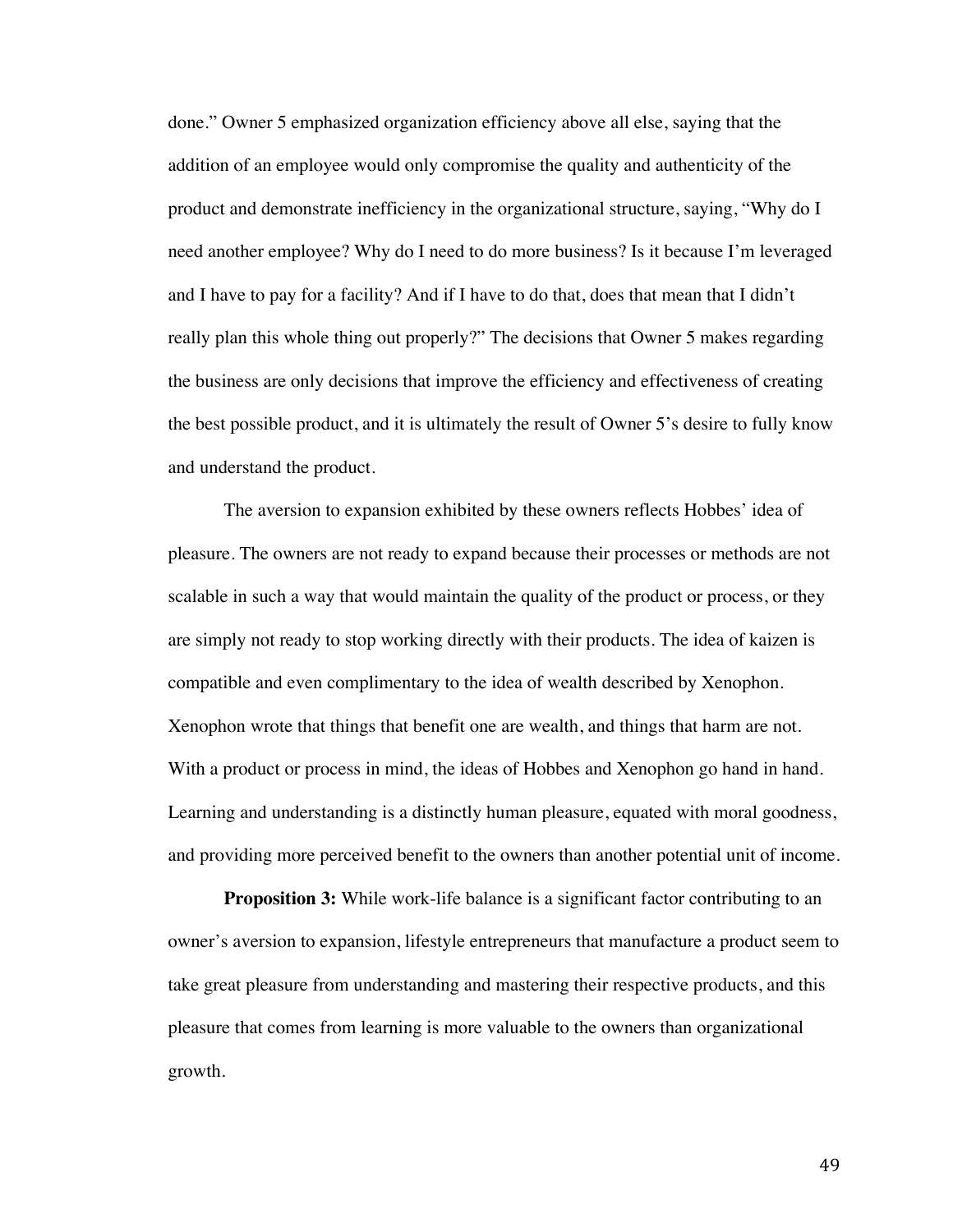## *Independence*

All 13 of the owners expressed interest in or desire for independence. This is not surprising, as a desire for independence could be assumed of many entrepreneurs, and has been demonstrated time and time again in literature on entrepreneurs. It was identified as a motivator of lifestyle entrepreneurs nonetheless, and as the function of this paper is not to compare and contrast lifestyle entrepreneurs from conventional ones, we will examine independence as we would any of the other characteristics.

Jean Jacques Rousseau proposed an idea that appears to underpin a desire for independence in his second discourse, the *Discourse on the Origin and Foundations of Inequality*. Rousseau presents the idea that the desire for self-preservation or survival arose in humans before vanity, which only came about when people began comparing themselves to each other. Self-preservation is an innate animal desire, and apparent in all creatures. Rousseau gives the example of a horse, writing, "one observes daily the repugnance of horses to trample a living body underfoot" (Rousseau, 130). Rousseau wrote that people wrongly conflate the horse's behavior with more elevated emotions such as pity, but in fact, the root of the behavior is the desire for self-preservation. If the horse were to step on a body on the ground, it could easily fall and hurt itself. It is in the horse's best interest to avoid the body.

The greater context of this discussion is the examination of the origins of inequality in mankind. Rousseau described pre-social, pre-modern mankind as being free, happy, and unconstrained (Rousseau, 127). He wrote, "which, civil or natural life, is most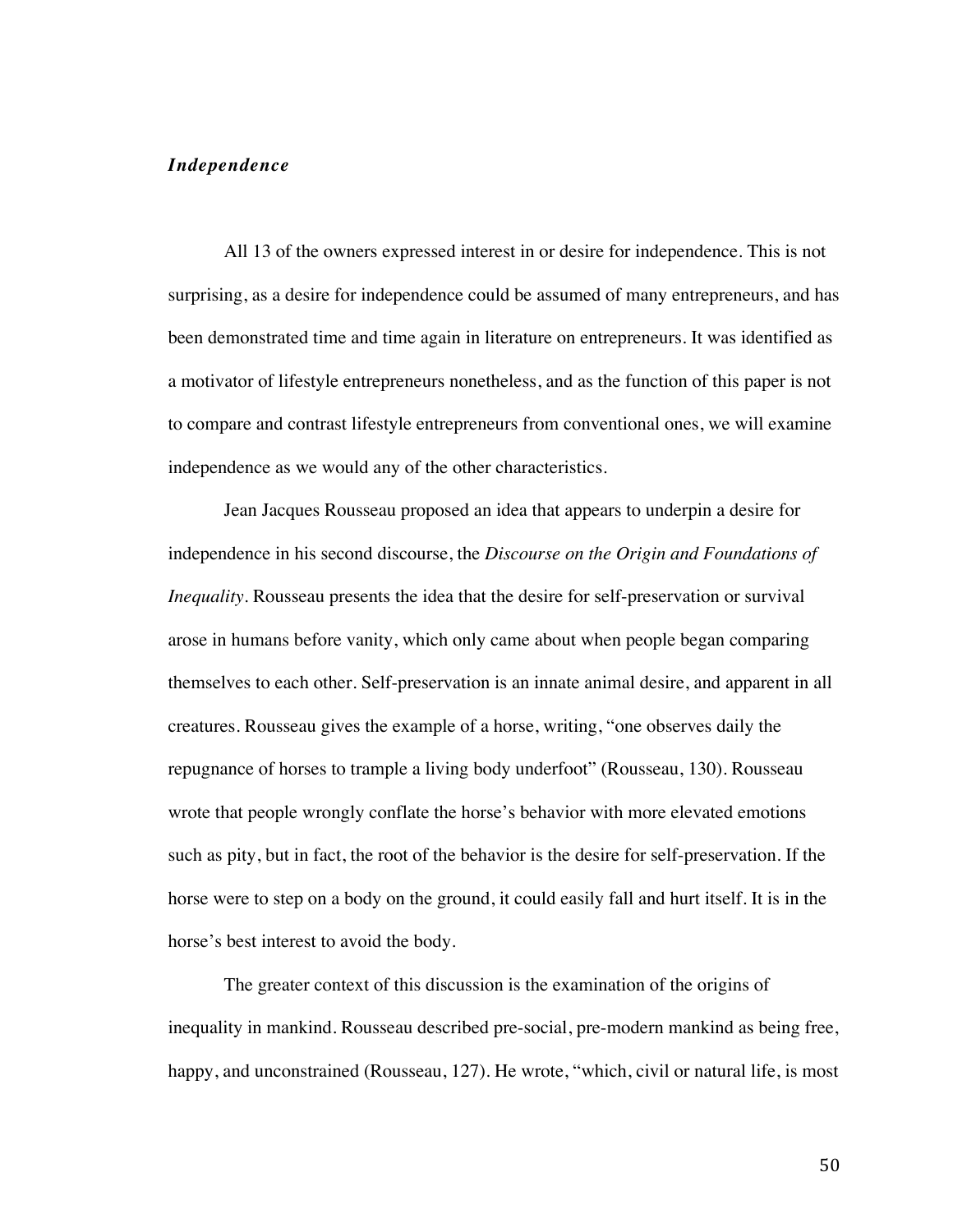liable to become unbearable to those who enjoy it? We see around us practically no people who do not complain of their existence (Rousseau, 127). Rousseau is arguing that man in his pre-modern state was happier and healthier than man today because he was ignorant of both virtue and vice, and only concerned for his own immediate preservation. Life for pre-social mankind was much simpler as there was no vanity. Rousseau wrote,

I say that in our primitive state, in the true state of nature, vanity does not exist; for each particular man regarding himself as the sole spectator to observe him, as the sole being in the universe to take an interest in him, and as the sole judge of his own merit, it is not possible that a sentiment having its source in comparisons he is not capable of making could spring up in his soul. (Rousseau, 222)

Rousseau argues that vanity gave rise to the bad things that humans face in the world. Rousseau applied this concept to humans, and in so doing, differentiated the kind of love one can have for oneself. Rousseau wrote that,

Vanity and love of oneself, two passions very different in their nature and their effects, must not be confused. Love of oneself is a natural sentiment which inclines every animal to watch over its own preservation, and which, directed in man by reason and modified by pity, produces humanity and virtue. Vanity is only a relative sentiment, artificial and born in society, which inclines each individual to have a greater esteem for himself than for anyone else, inspires in men all the harm they do to one another. (Rousseau, 222)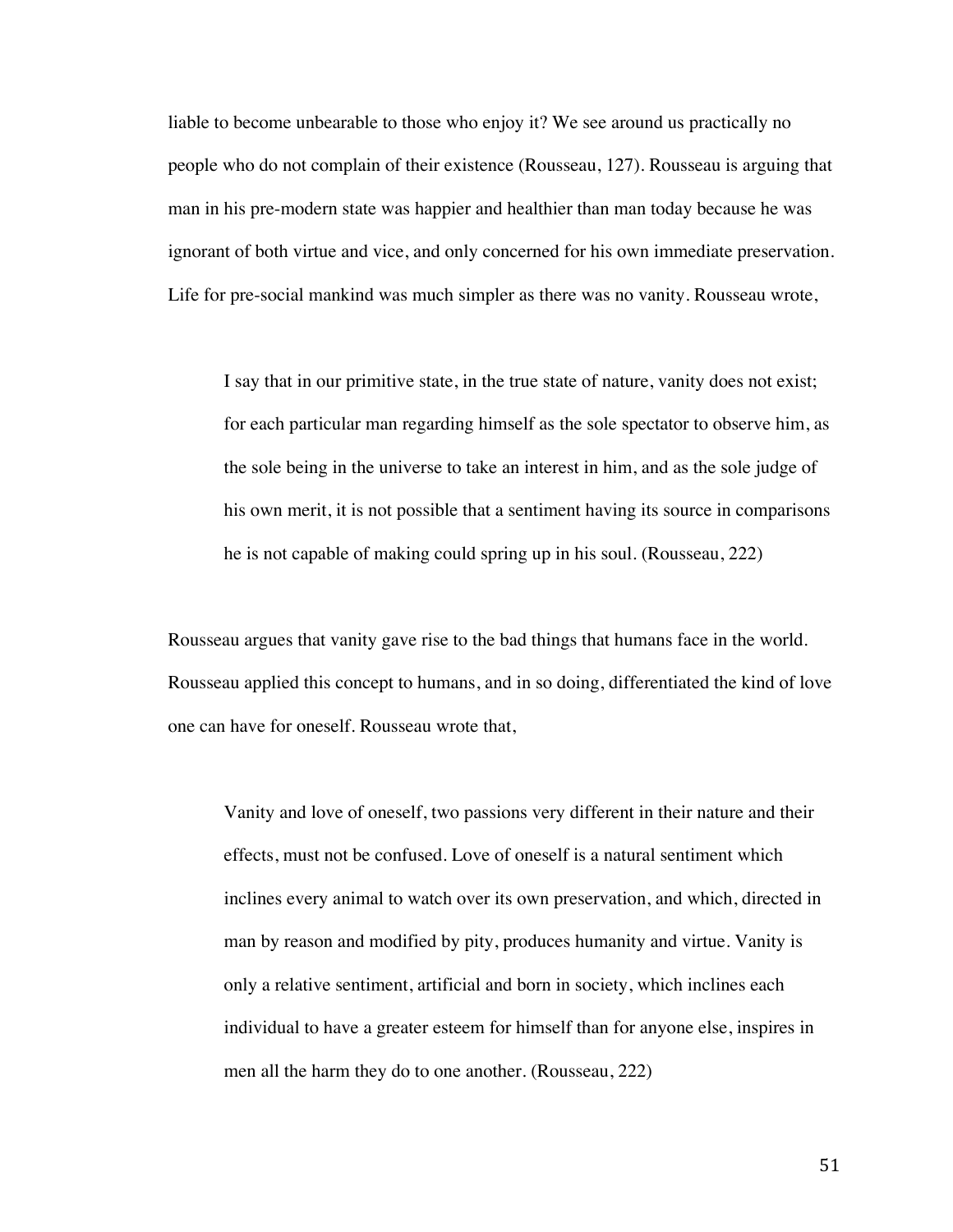Furthermore, he wrote that this man could not hold hatred, nor desire for revenge, or any other feelings that arise when a person perceives that offense has been received. Without evaluating themselves and comparing themselves, early man would not have been able to take offense.

"Vanity" in this context is taken to mean an unhealthy form of self-love. It is unnatural and leads to conflict among people. Healthy self-love comes from within the individual and is not defined by any other factor than the natural and innate desire for preservation. Unhealthy self-love is determined through comparison of oneself to ones peers. According to Rousseau, primitive men were, "more attentive to protecting themselves from harm they could receive than tempted to harm others" and subsequently, "were not subject to very dangerous quarrels" (Rousseau, 133). Without vanity, people are happier.

The world that we live in today is very far removed from that pre-social state of mankind, however, a remnant of that desire for self-preservation, or the proclivity to watch out for oneself before trying to hurt others could be demonstrated in the desire for self-employment. Many of the owners that we interviewed expressed that they do not want to make money for someone else in the context of a larger operation, and that if they are working, they want that work to be on their own terms. In working for himself or herself, the sense of self-love, or self-esteem seems not to be defined by a superior within the organization, but comes from within the owners. There are potentially fewer opportunities for them to compare themselves to others in the business setting. If this is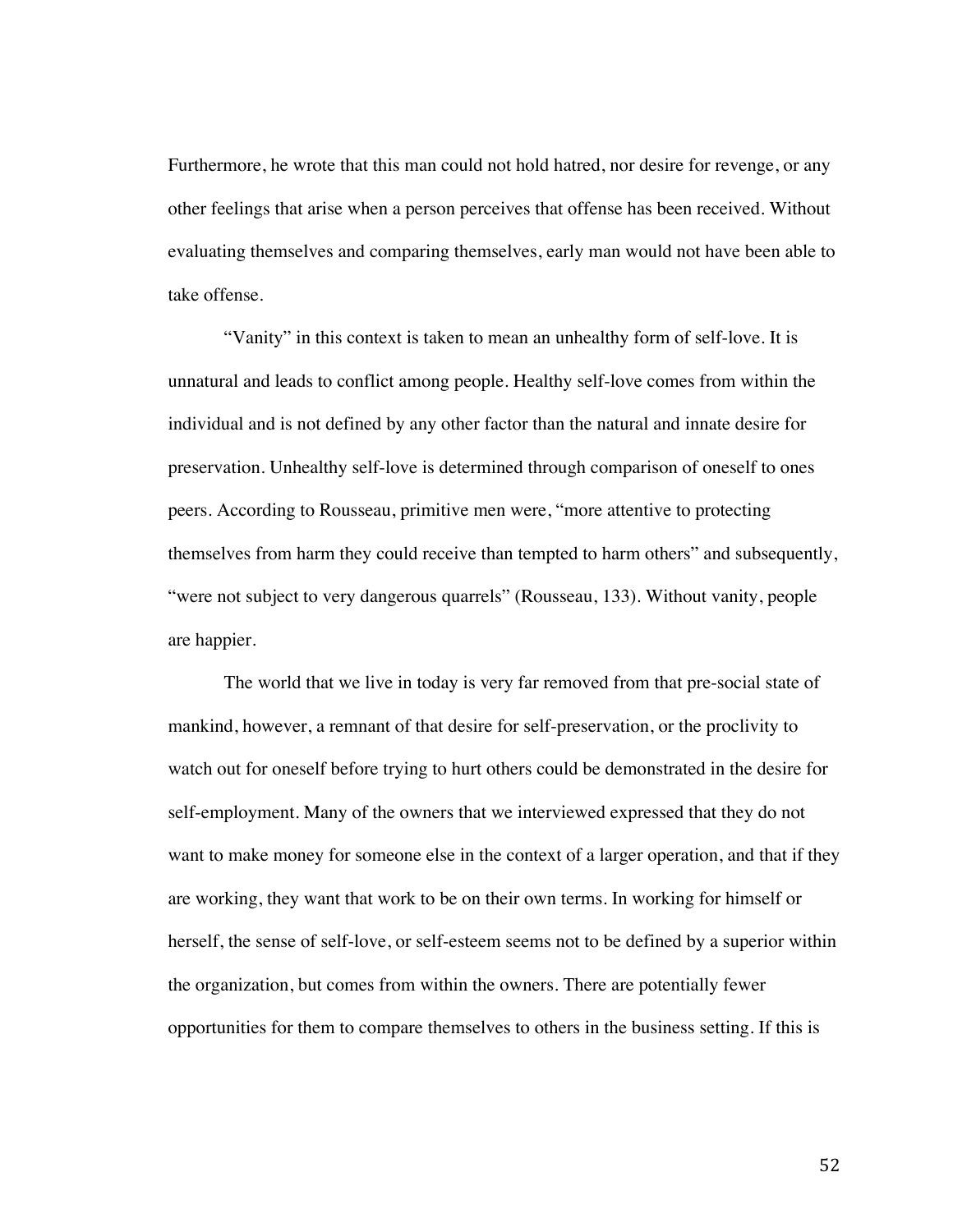the case, it follows that they may be less prone to negative feelings toward others, and happier as a result.

**Proposition 4:** Lifestyle entrepreneurs are limited in their opportunities to compare themselves to others in a business setting, and thus are potentially less likely to have negative feelings that are associated with the previously described idea of vanity.

# **Conclusion**

Looking back to the definition of "lifestyle entrepreneur" that we chose to use in identifying people to interview, we found that it is insufficient in defining the demographic. That definition is that lifestyle entrepreneurs are those, "who are likely to be concerned with survival and maintaining sufficient income to ensure that the business provides them and their family with a satisfactory level of funds to enable enjoyment of their chosen lifestyle" (Rimmington and Morrison, 1999, p.13). While this does seem to be true of the lifestyle entrepreneurs that we interviewed, there are many more common features that we identified that could be used to define them. Based on our exploratory research we conclude that they are concerned with the wellbeing of their employees, their lifestyles, the quality of their products or processes, and their own general happiness. The concerns of lifestyle entrepreneurs are intellectually grounded in the works of David Hume, Plato, Xenophon, and Rousseau. In identifying the philosophic underpinnings of the behaviors and attitudes of lifestyle entrepreneurs, we are able to paint a clearer picture of them and demonstrate that perhaps the lifestyle label is not such an "elusive" concept after all (Skokic & Morrison, 2010). Lifestyle motivations and behaviors are elusive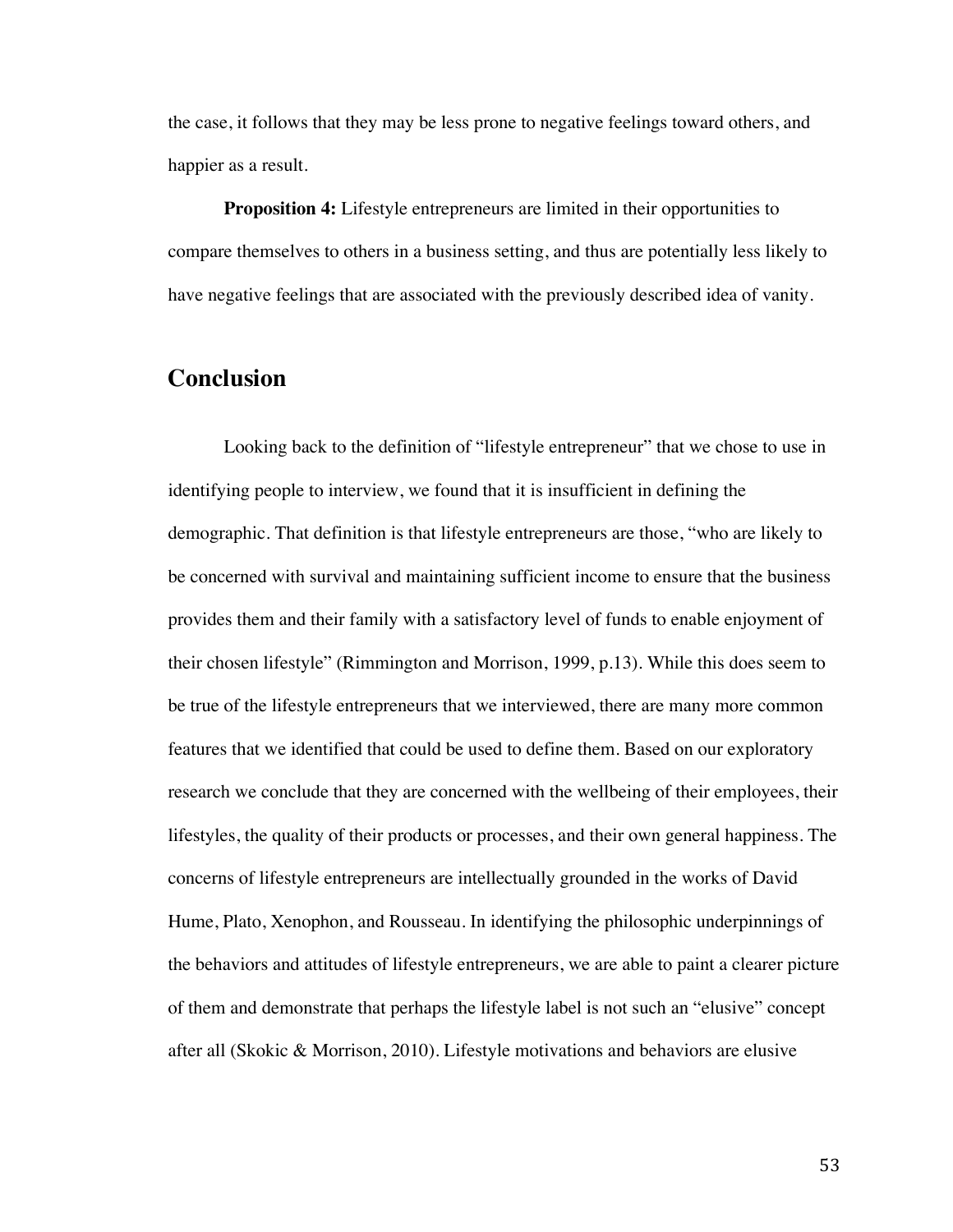when viewed beside conventional growth oriented businesses, but once they are taken out of that context and examined on their own, they can be explained.

A number of authors who have written on lifestyle entrepreneurship have suggested that understanding lifestyle entrepreneurs more fully is beneficial to academics and policy makers. We believe that that is applicable in the case of this research as well. In identifying the underlying philosophic principles of lifestyle entrepreneurs we are further contributing to the somewhat limited existing body of information on them. This paper contributes philosophic ideas that underpin some of the behaviors of lifestyle entrepreneurs. It is important to examine the intellectual roots of behaviors so as to better understand them as a whole. It is particularly important to do so regarding the field of entrepreneurship, which has been dominated by a specific growth oriented view for decades (Claire, 2012).

Recognizing the limitations of the scope of this study, future research to be done to bolster and extrapolate on our propositions. As our research is qualitative in nature, the results are potentially subject to confirmation bias as well. Conducting interviews with more entrepreneurs and focusing on how they view their human capital could address Proposition 1. Following up on those entrepreneurs with younger families to see if their conceptions of work-life balance change as they become more secure in their businesses could contribute to Proposition 2. Looking specifically at lifestyle entrepreneurs who manufacture a product could address Proposition 3. Examining the extent to which lifestyle entrepreneurs engage with other business owners or people in comparable positions could address Proposition 4. To move in a quantitative direction, a survey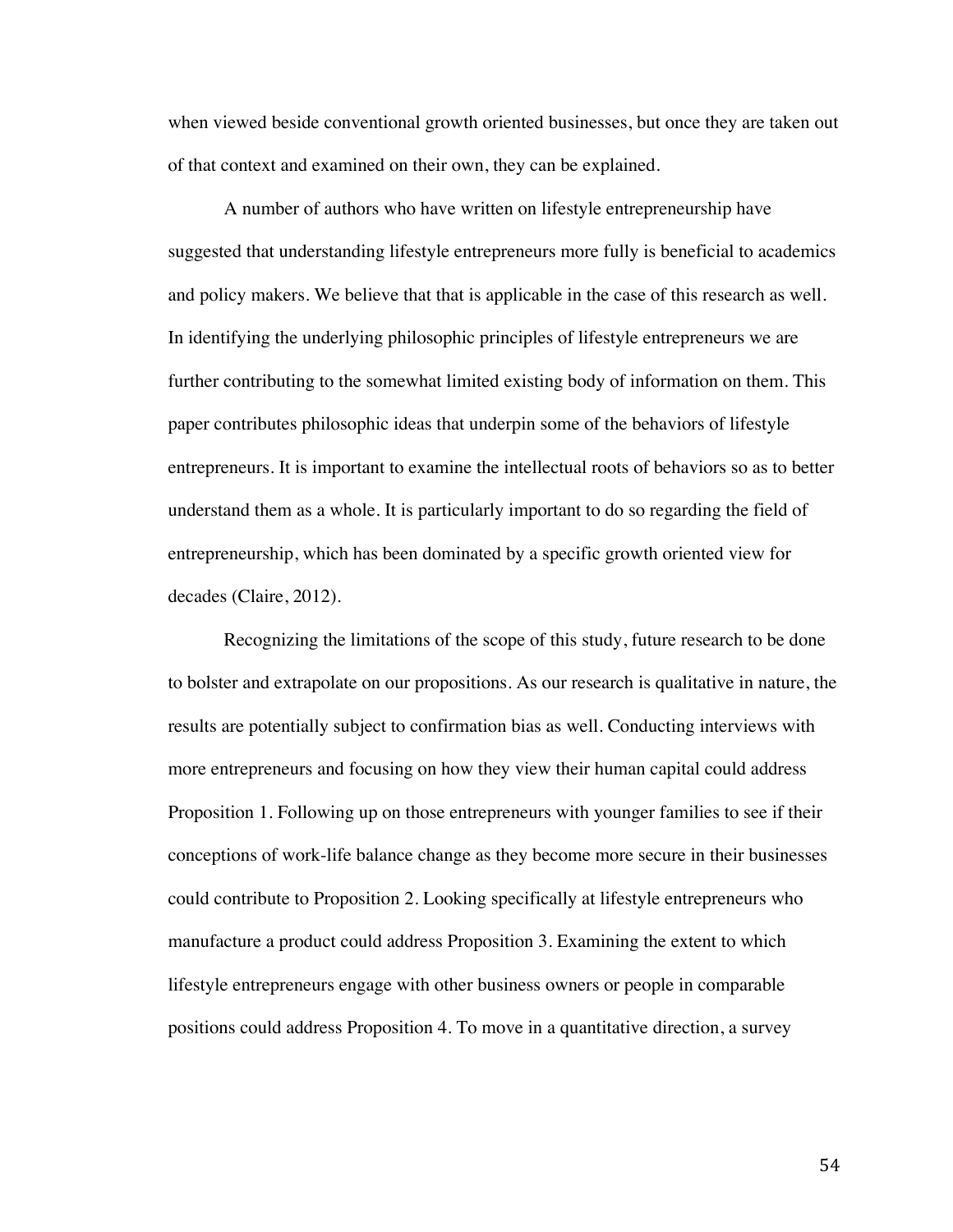revolving around the propositions could be developed and distributed to many business owners at once in order to quantify them.

There are significant opportunities to continue this research on lifestyle entrepreneurs. In hindsight, after the research and analysis was complete, we would have liked to ask the owners if there were any specific philosophies that they think of in their daily lives regarding their businesses. We were also interested in fear as being a potential motivator for not expanding. We are particularly interested in lifestyle entrepreneurs that directly manufacture a product. Moving forward, small manufacturers would be a fascinating demographic to study. Fear could possibly be associated with risk aversion, which was addressed by Pino G. Audia and Henrich R. Greve in a paper titled "Less Likely to Fail: Low Performance, Firm Size, and Factory Expansion in the Shipbuilding Industry." Audia and Greve explored risk aversion in ship manufacturers based on their aspiration levels (Audia & Greve, 2006). "Aspiration level" refers to the quality of performance or end product that the builder seeks to attain. Audia and Greve argue that when the builder's performance is above the aspiration level, the builder is more likely to take a risk. For our purposes, that risk could be expanding the business. Regarding aversion to expansion, a lifestyle manufacturers like Owner 5 may have a very high aspiration level and is accordingly more averse to risk in the form of expansion. It would be very interesting to explore the attitudes and behaviors of more lifestyle manufacturers to see if they expand or act with less aversion to risk once they come to a mastery of the product that they manufacture. We would tentatively posit that a lifestyle entrepreneur with an ideal image of a product as his or her aspiration level would be more averse to risk until that ideal product could be realized materially. There appears to be a substantial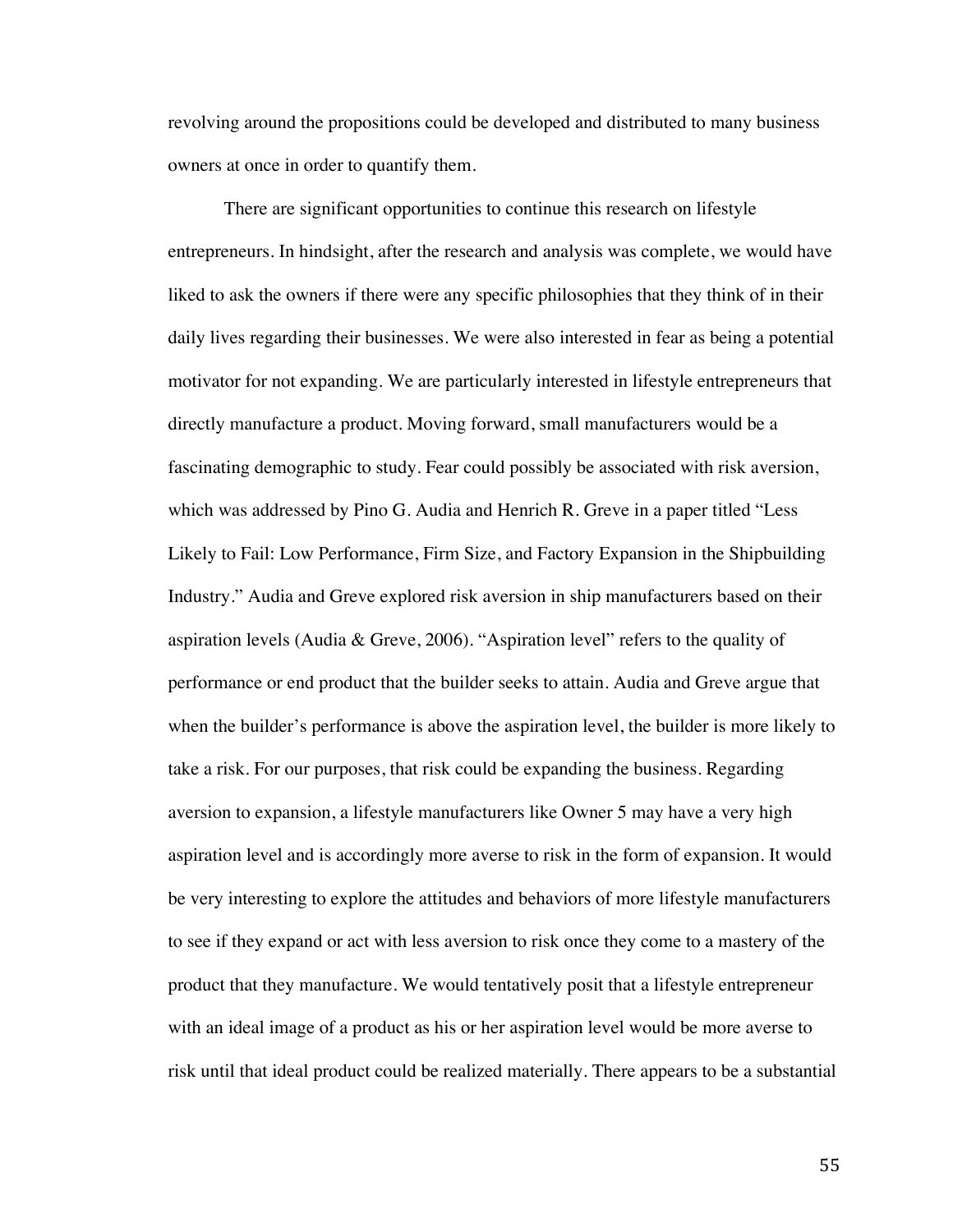body of research on aspiration levels and how they relate to owner behaviors that could serve as a platform for further research on lifestyle entrepreneurs.

Finally, we argue that it is important to study lifestyle entrepreneurs in their own category, and not try to hold them up to conventional growth oriented entrepreneurs. Lifestyle entrepreneurs are their own distinct demographic, exhibiting behaviors and motivations underpinned by specific philosophies distinct from those of the conventional growth oriented conceptions of business.

# **Appendices**

# **Interview Notes**

**Owner 1:**

Went from construction to jewelry In business since 2003

Goal oriented / independent

Master of own fate

Really enjoys job

**Connections** 

Wants to stand out – for personal and business

Never sees retiring

## **Owner 2:**

In business for 9 months

**Creative**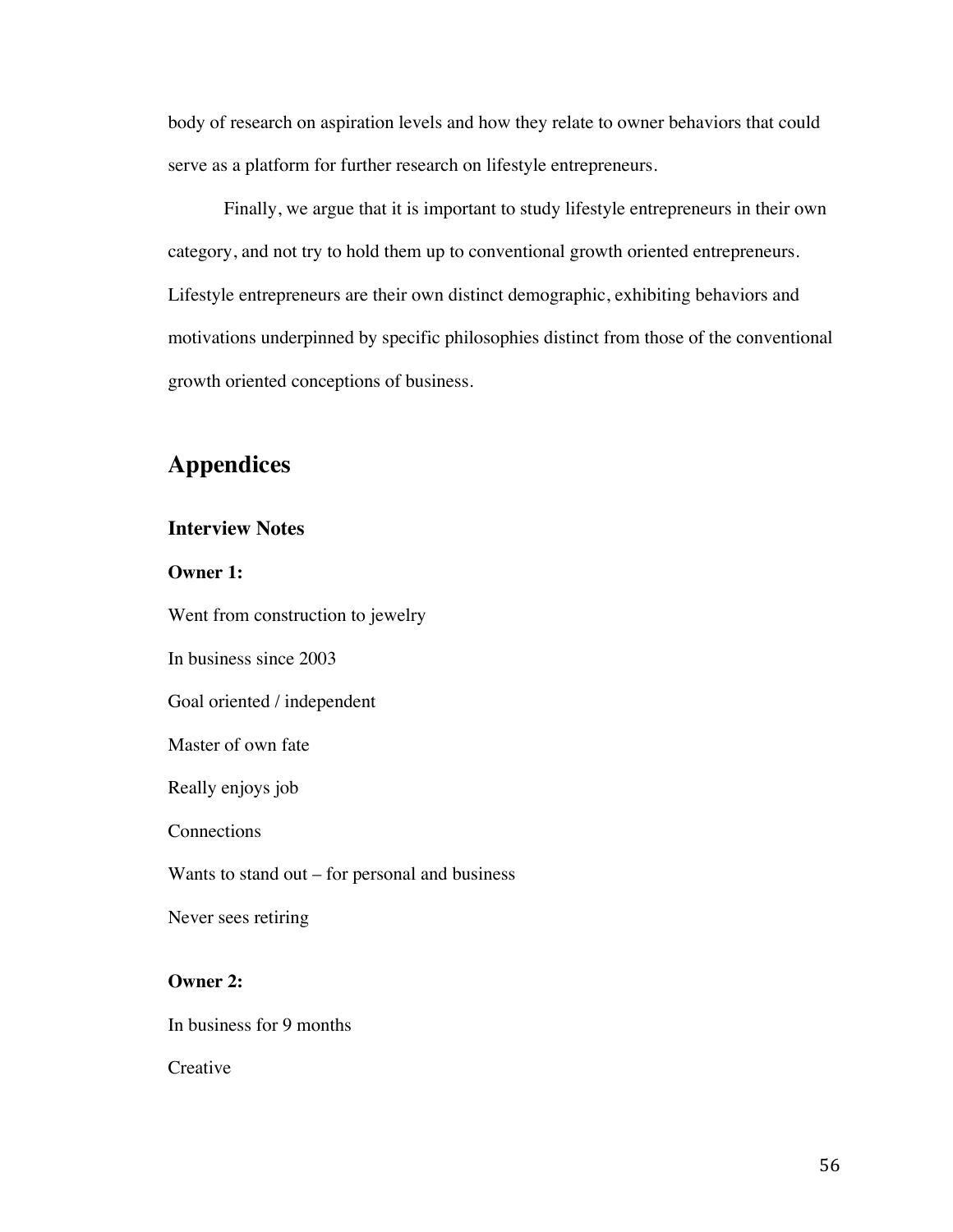Doesn't need to be the next Dunkin

## **Owner 3:**

3<sup>rd</sup> gen 1975

4 owners – Owner 3 does [one part of the business] grew up in the business

**Creativity** "I don't live inside the box"

limited size?

Working for the staff

Work and life are not opposed but united

Integration

Ethics

Separation of staff and management

## **Owner 4:**

Retail experience

Since 1996 as [franchise of another store]

we – small staff

not looking to expand to more stores

personal relationships

wants to scale down

# **Owner 5:**

Firewood production Boots – word of mouth / prefers it Machine tools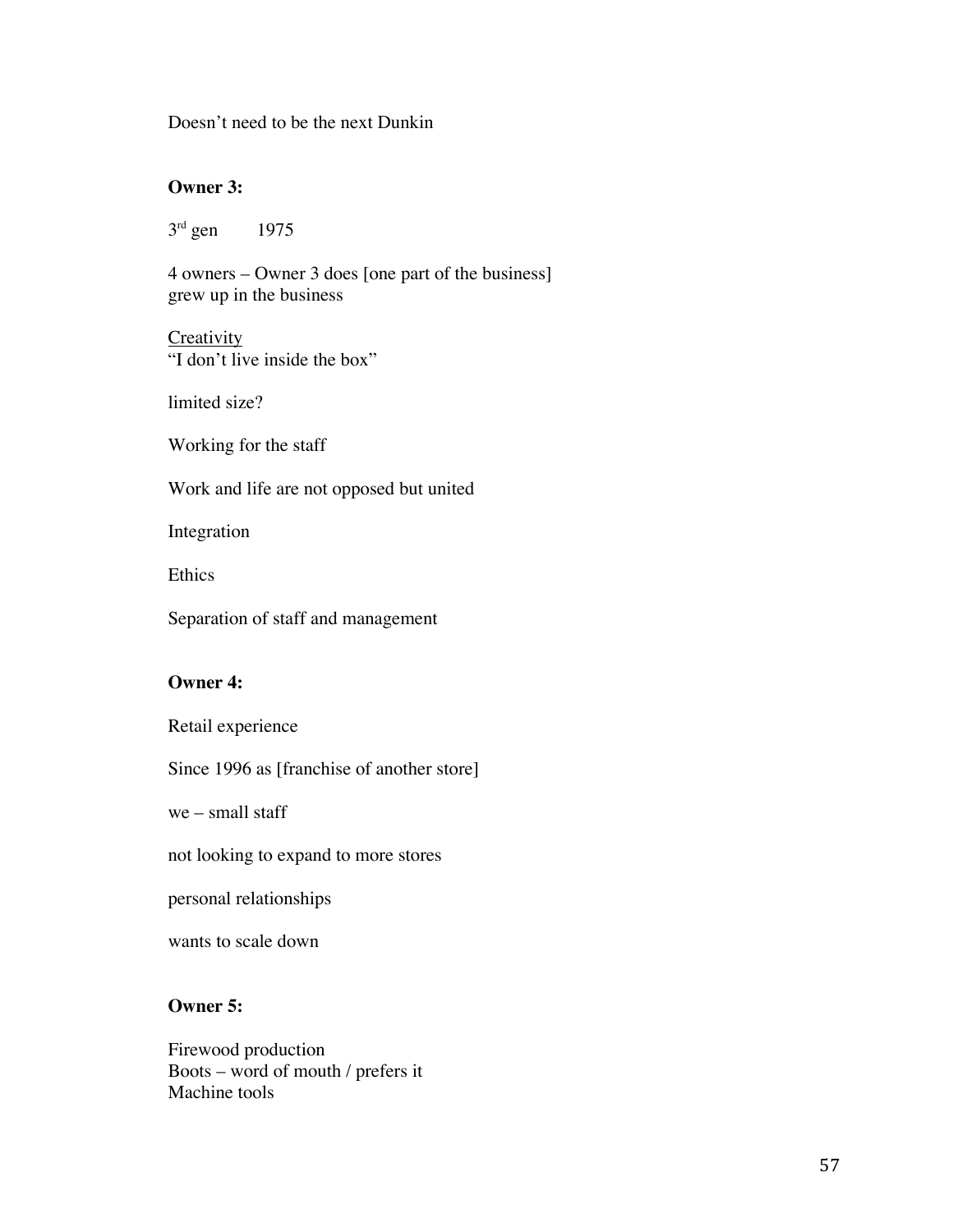Not a very good salesman

Knowledge – wants to know the workings of things

Desire for knowledge – Hobbes Freedom to get to learn

Network at [Ski Mountain]

Ethics – Kant's categorical imperative

"Build the best thing you can build"

Baconian charity

# **Owner 6:**

Team effort – uses "we"

**Creative** 

Control / enjoy life

Family

Being present to create a safer culture

## **Owners 7 and 8:**

1982 – Drywall

2005 – Owners 7 and 8 bought it

## Work life balance

"successful enough to be comfortable"

"money was not a motivation"

Satisfaction of a customer

Fulfilling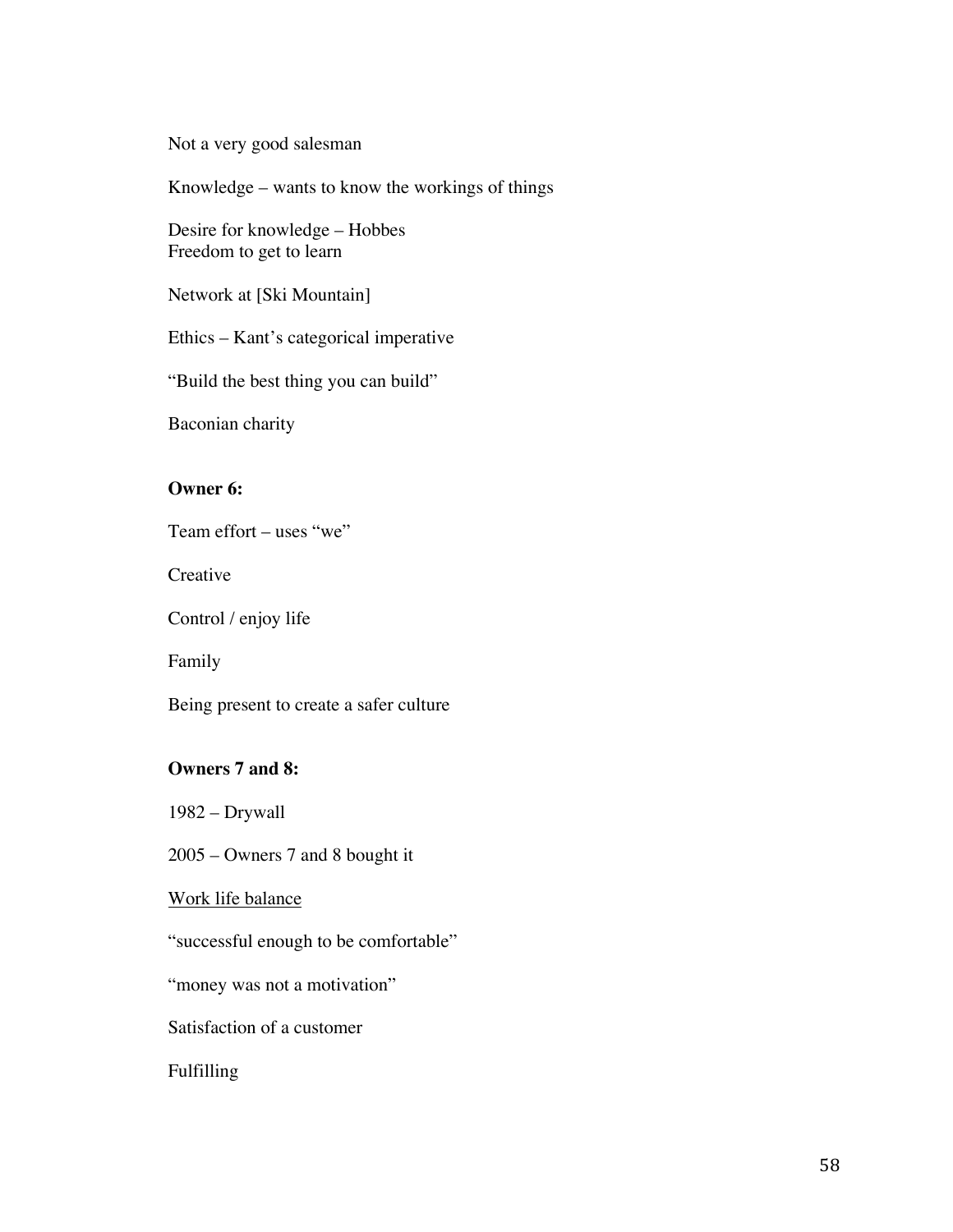Retirement vehicle

Staff is something Owner 8 takes very seriously Never missed a pay cycle in 12 years

"it's been a lifestyle choice"

successful outcome – giving kids a good upbringing

## **Owner 9:**

5 years old

Enjoys job

Prioritizes lifestyle

# **Owner 10:**

 $2<sup>nd</sup>$  rental firm

sole proprietor

very lifestyle motivated

rewarding to see existing business

# **Owners 11 and 12:**

First business

Really value employees

**Creativity** 

# **Owner 13:**

Sole proprietor 2009 LLC 2012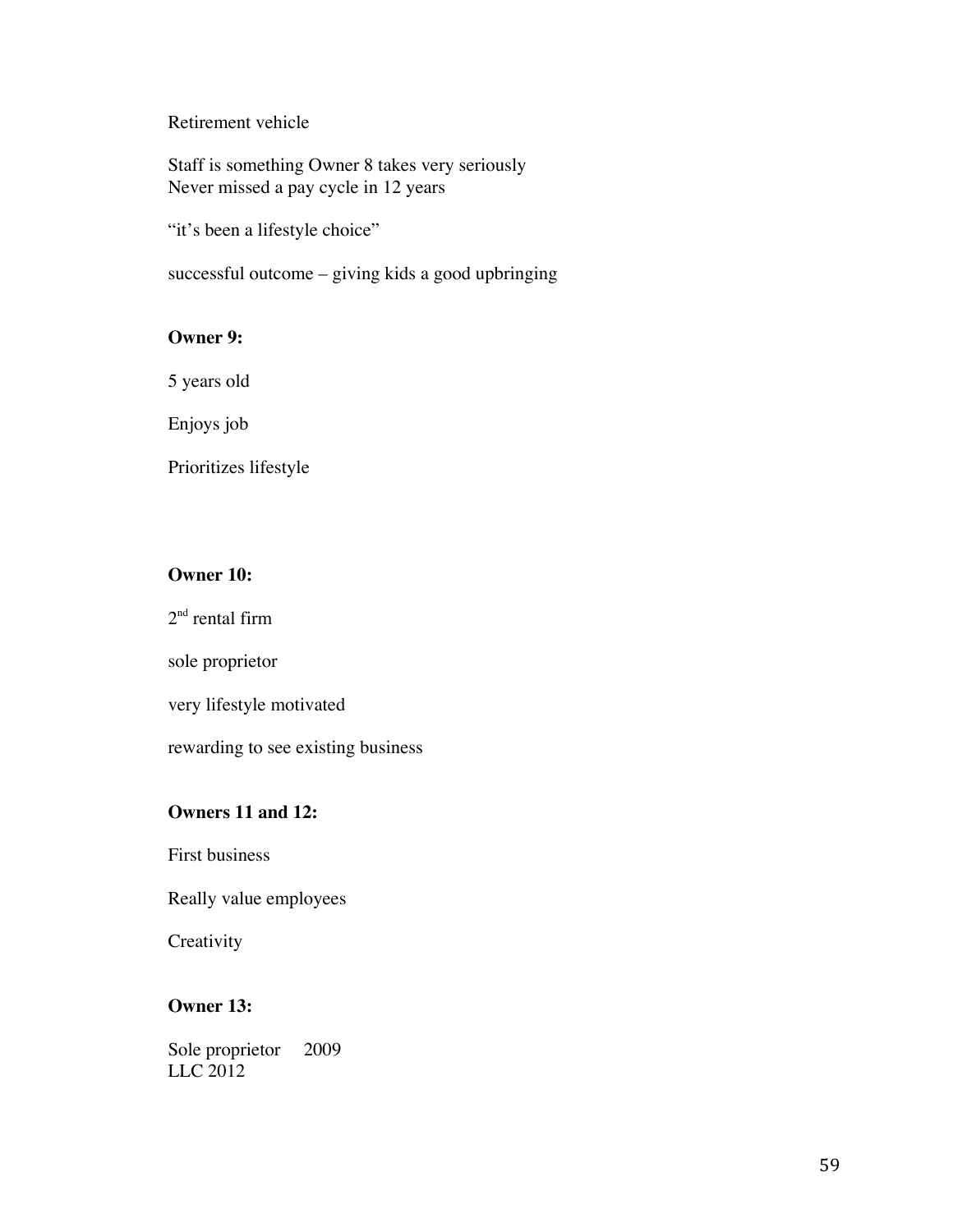Left [previous company] for more control

Can't get too big because [Owner 13] will become a manager

It's a dynamic job

100% mine – creating vs renovating

wants to have [Owner 13's] name be associated with quality

# **Coded Quotations**

## **Human Capital**

Owner 1- "If you're happy at work or if you feel appreciated you're always going to do more than you are asked to do"

"I know what it is like to have a terrible boss"

"I want people to be happy here"

Owner 2- "I've got one girl that works here full time and she loves to bake. She says that this is kind of her dream job and she loves it. She's making her whole living based on something I created."

Regarding motivation to keep working- "I think of my employees too, especially the one I have now. She's full time and I've had her since the beginning. This is her life and this is her dream job. If I quit, she's out. She'll have to go back to working somewhere she doesn't care about."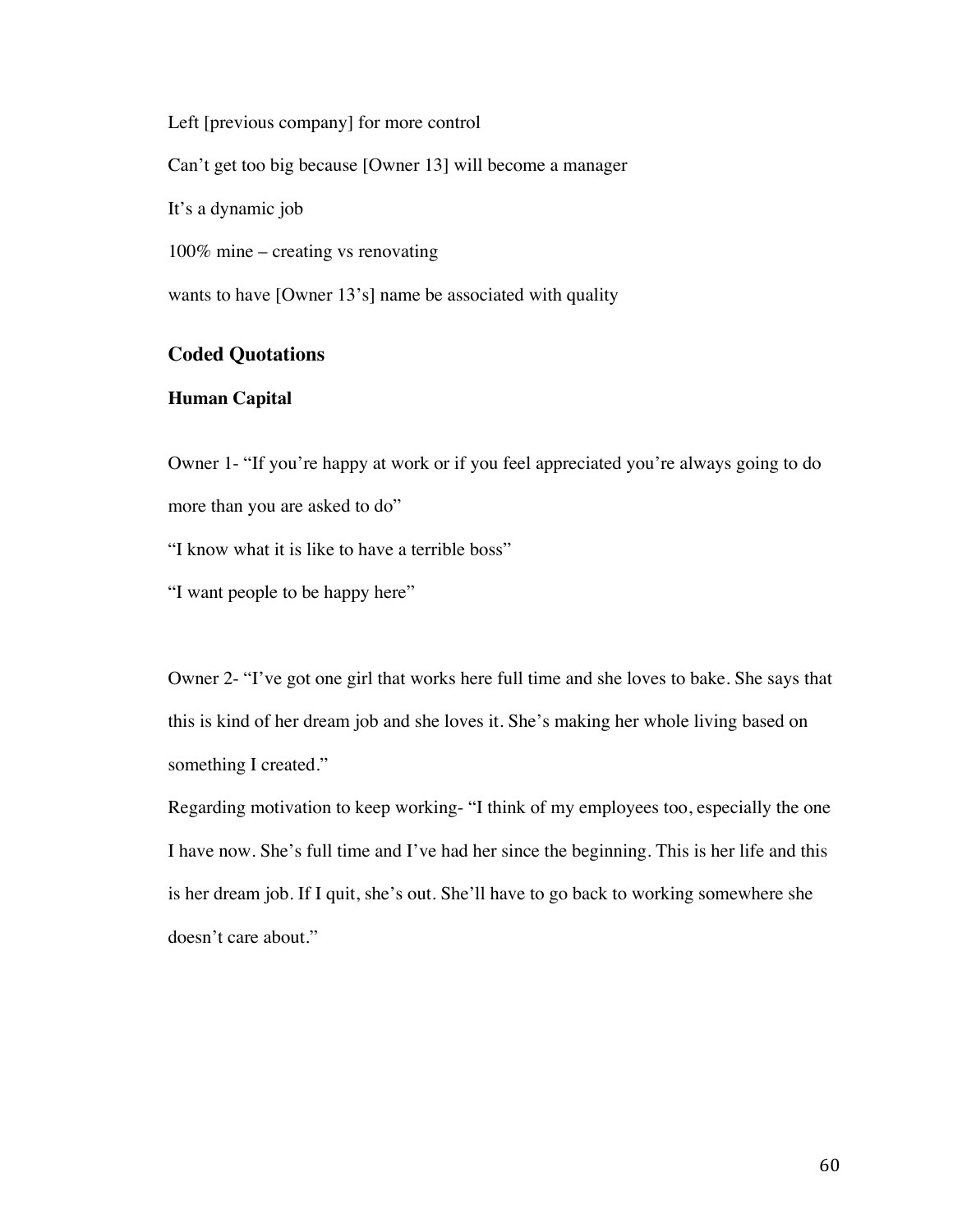Owner 3- "I always want it to be mutually beneficial. I always hire with the intent of having this person go up through the company and develop and have future opportunities."

Owner 4- "I use 'we' because I really feel like we have a small staff, it's 10 people, and teamwork is not just a buzzword to me. I mean, it's really important that we all work together or it doesn't work."

Owner 5- "If you have to look over somebody's shoulder, that takes out of your time that you could spend doing something else, and on the other hand, if they are capable of doing what you can do, well why aren't they in business for themselves, and if you don't push them in that direction are you taking advantage of them?"

Owner 6- "I don't tend to talk about myself because there are a lot of employees here, so it's never singular. I do own the business by myself, but we have 9 employees so it's definitely a team of us."

"It's not just my own life on the line, it's everyone that works below me too. I know that these people rely on me just as much as I rely on them."

Owner 7- "Well it's [staff] probably the one thing I take more responsibility in than anything else. I know that my performance, like they don't say it but I know, and you can see it. They *need* 40 hours of work a week. They *need* to have their paycheck there every Wednesday. And if you really intellectualize that, that can become a mental burden, but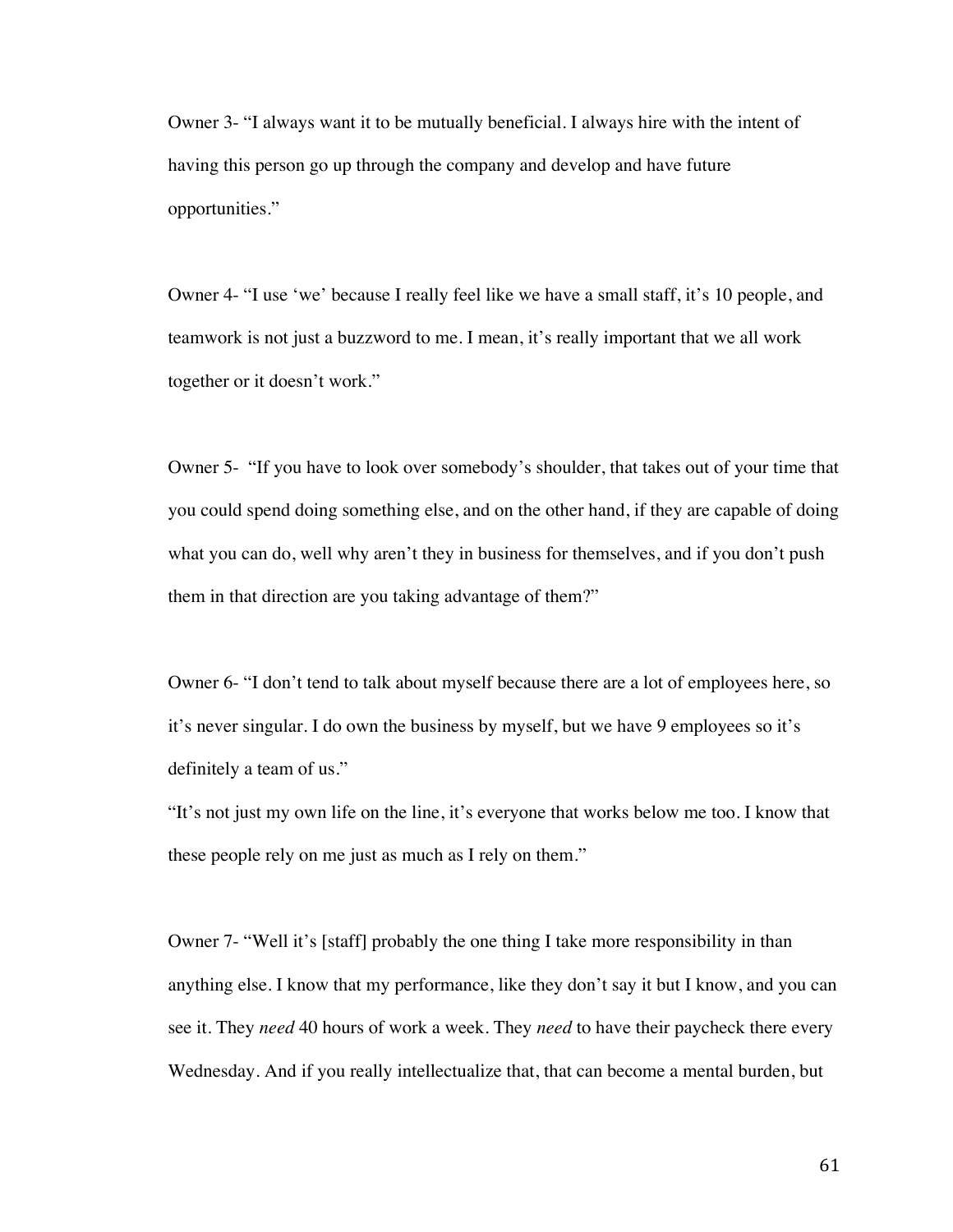you've got to be on because like I said, it's not just my family that I'm taking care of, it's everybody's family who's here. And I directly impact that based on my ability to perform or not perform."

Owner 9- Regarding commissions that employees pay to the owner, "I actually put a cap on some of them once they pay me a certain amount. That cap that I put on them, they'll never pay me more than that."

Owner 10- "It's rewarding to think that something I built is providing another family and other people in the community with jobs and income."

"I like to enable my employees, like 'Great, you got an idea? Show me how you're gonna run with it,' and give them the freedoms and the responsibilities. It's an hourly wage, so I think about what I can do to make it more rewarding so they're happier in the long run"

Owner 12- "We try to accommodate people's schedules so they can have their personal lives too."

"Most of the time we love it, especially when we can see that our employees get these benefits. And they're really loving it and we love that they're making it possible for us to do our personal things too.

# **Work-Life Balance**

Owner 1- "I would retire today if I could, just to spend time with my family."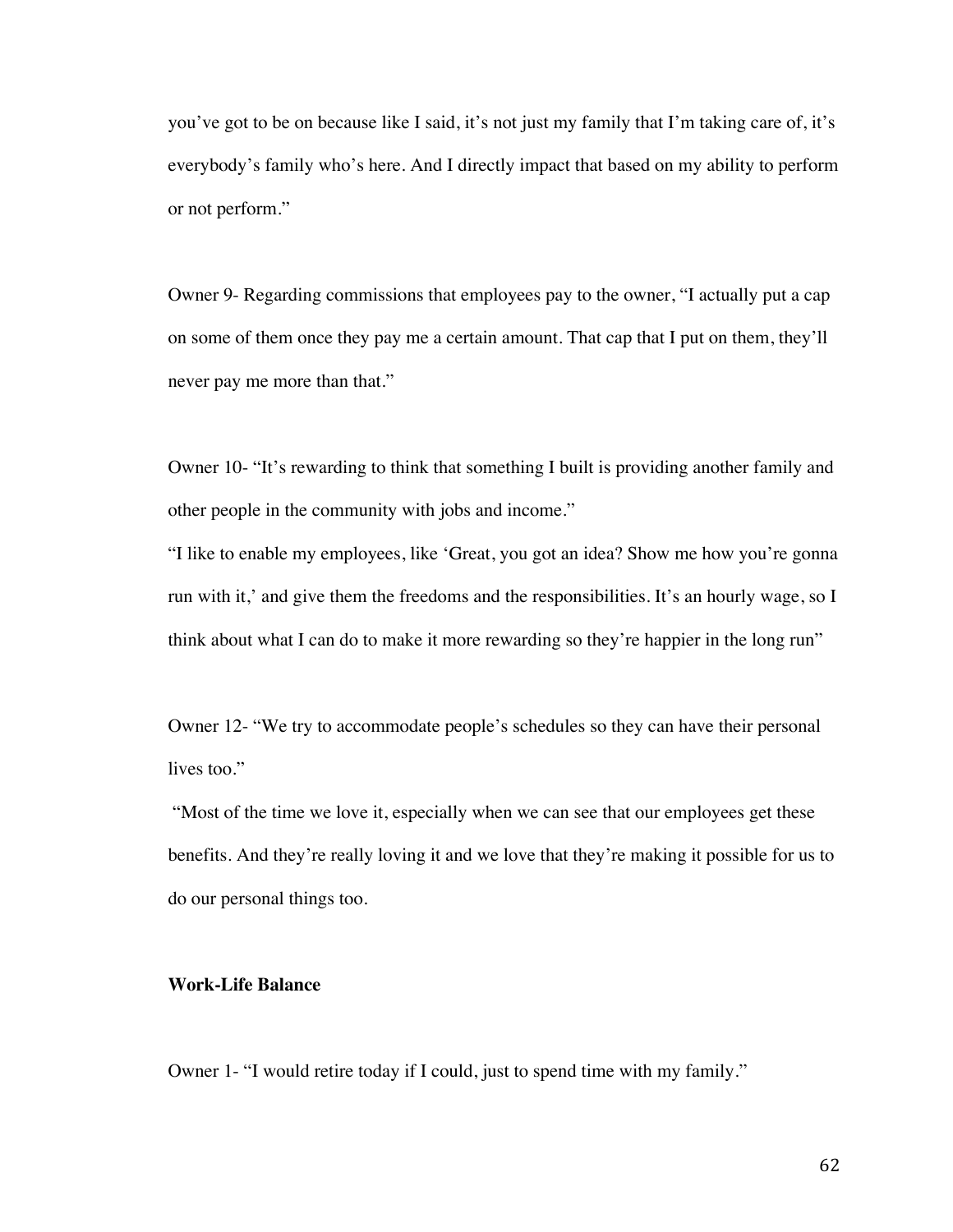Owner 1 needs a couple solid employees, "So I don't have to miss a t-ball game or a basketball game."

Owner 2- "Long term it's [a healthy work/life balance] important. If in three years I'm working 70 to 80 hours a week for no pay, like no. People always say 'stick with it, don't quit, don't quit,' well I believe in quitting when your quality of life is that low. Life's too short to work this hard for that."

Owner 3- "It's sort of all on one plane. I don't look at work and life as diametrically opposed. It's kind of, work and life are united and when I'm gaining life from work, I'm *there*, and when I'm gaining life at home, I'm *there*."

Owner 4- "I could sit in here [back office], I could sit at home. You know, I've got some really really good people that could run the store without me. It might hurt my feelings a little bit, but they certainly could. I like to be part of the operation."

"Would I like to retire someday? Yeah, but then what? I would like to go play more than I do now."

Owner 5- "My work is my life in a way."

"It's handy sometimes to say 'ok, I have an idea, I want to see this idea realized in three dimensions, to a point where I can actually use it,' and I think in many cases people can get as far as a sketch. And then it's a phone call, and then it's a credit card, and then it's a prototype that doesn't work, and then it's back to the drawing board again. I'm lucky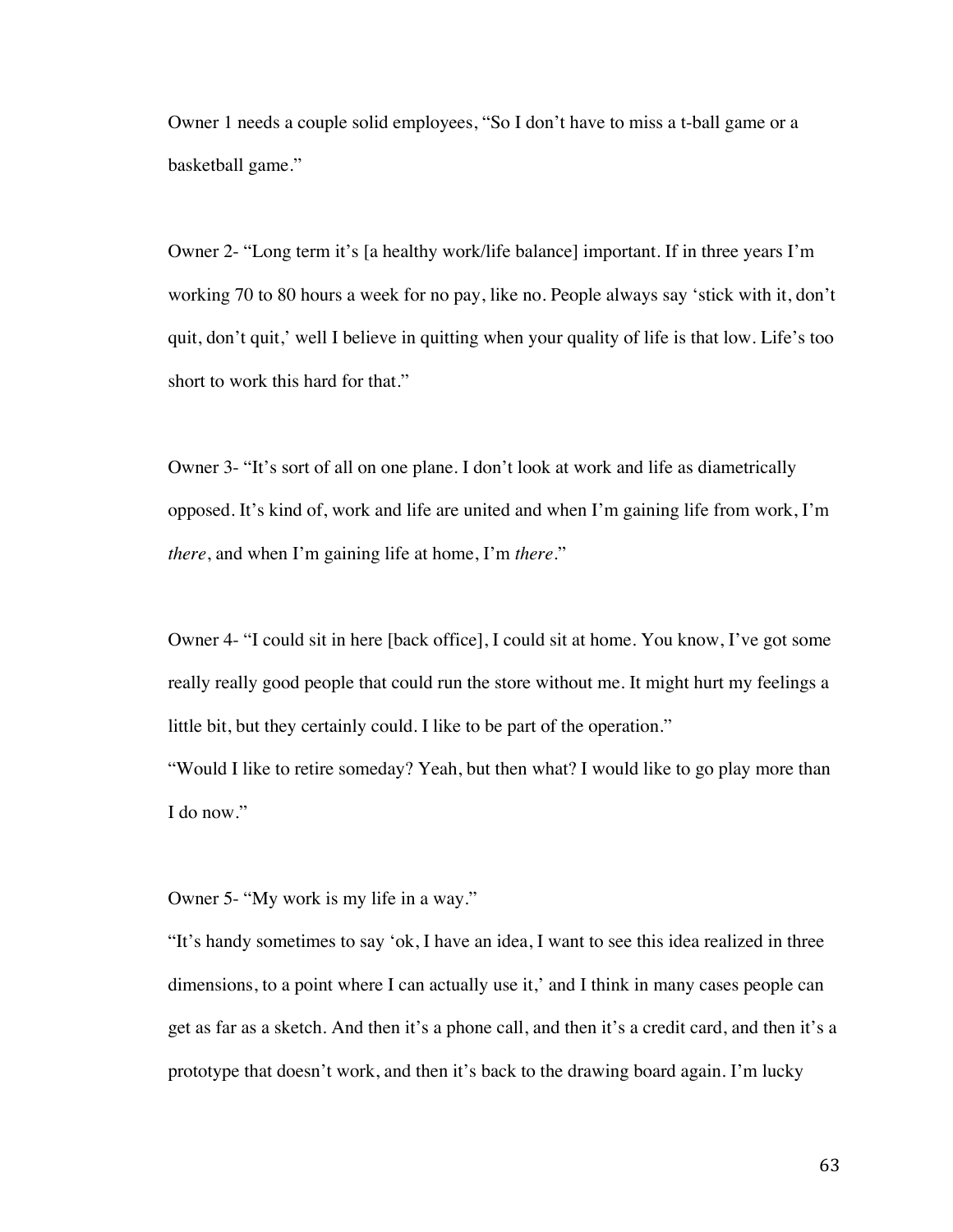enough to have amassed enough understanding and tools to usually be able to take something from my head and make a solid out of it, and then try it. So it's like my hobby is my work is my life.

Owner 7- "At the time [that the owner worked in the corporate world] we left Portland, over \$22,000 of our after tax earnings was going just to have two kids in day care. We were seeing them one, two hours a day of quality time, if that. In our minds we're like 'Wow, we have to have these jobs so that we can pay \$25,000 for daycare, yet we don't get to see our kids.' It didn't make a lot of sense to us."

"It's [business ownership] given our family flexibility to do things. Yeah, the hours are still long, they're longer than they were in corporate America, but if I choose not to work this weekend I just know that I have to make it up on some other end of some other day. But I have that opportunity."

"Genuinely, it's been a lifestyle choice. As opposed to 'Boy, we want to retire well so let's spend the next 20 years making sure we put this business in the best place possible to make sure we retire well.' We kind of want to live today."

Owner 8- "In this day and age you can't have 2 people working 60 hours a week or more and make a family work. So my primary motivation wasn't that I didn't want to work, but that I wanted something flexible so I could be a part of something dynamic so that I could still be there for my kids."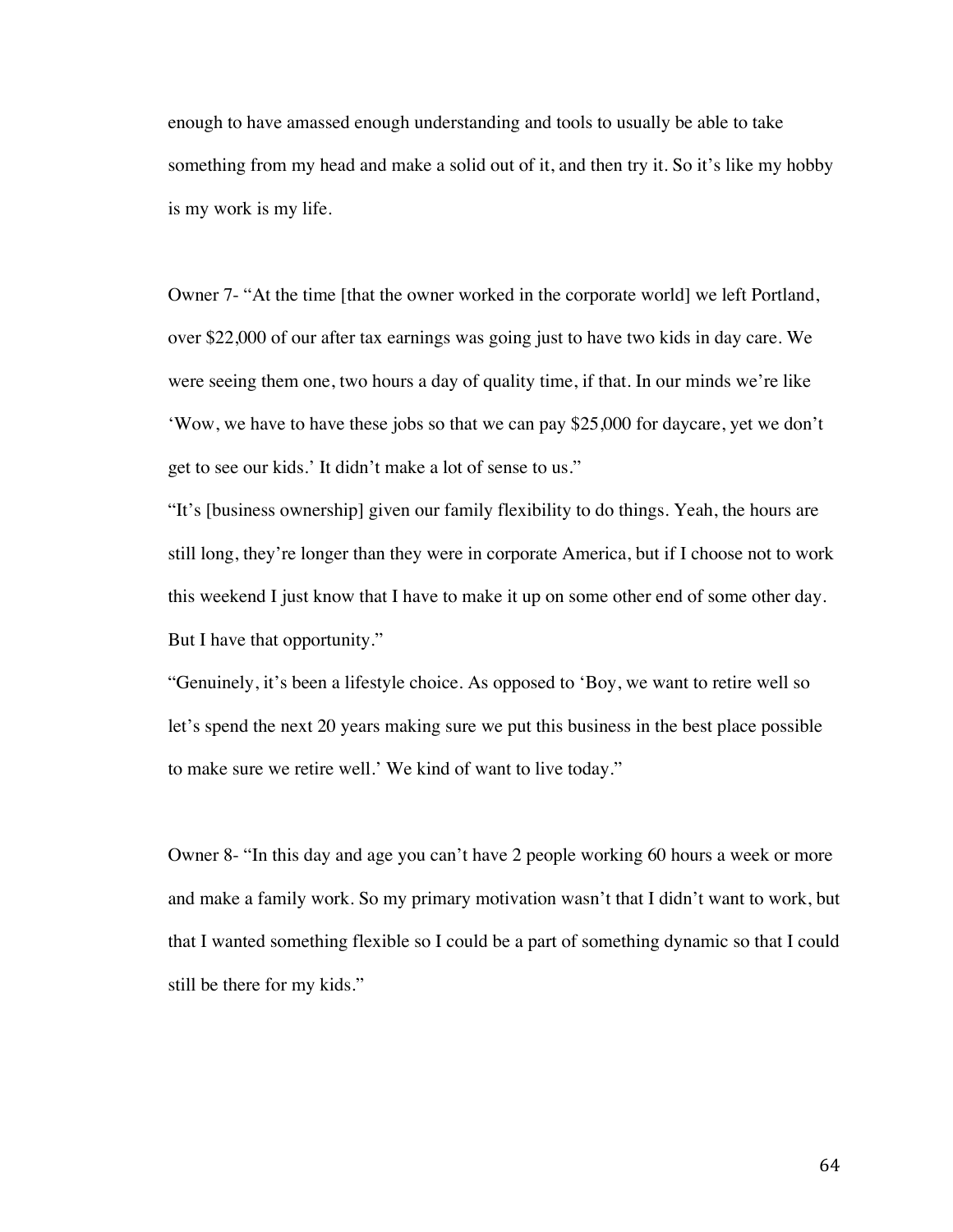Owner 9- "Everyday I wake up and I truly *love* to go to work. And not a lot of people can say that. I just got done with a 10-day paradise vacation in the Caribbean and the second I got up on Monday morning, I couldn't wait to get to work."

"I've got my career to the point where I can pretty much leave the facility at 5 and be home at the same time they [kids] are. I don't work weekends, Friday afternoons I take off. I haven't worked a weekend in 10 years.

Owner 10- "If I wanted a corporate job making an awful lot of money, that could definitely be something that I pursue, and have pursued in the past. It's just not the lifestyle I want to lead."

"I basically set up my lifestyle so that I can afford to live the kind of life that I basically want to live."

Owner 11- "If we worked in the office setting like we used to, we *had* to be at work by 8 o'clock. There's no 'Hey, I'm gonna be an hour late,' you just have to figure it out and be at work on time. And you have to work 8 to 5 or 9 to 5 or whatever your job is, but here at least we have the flexibility."

Owner 12- "Being home with my kids to do homework with them and get dinner ready is for me super important even if it means I have to come back or do work after they go to bed."

Owner 13- "If I really need to step away and do something for my family, I can."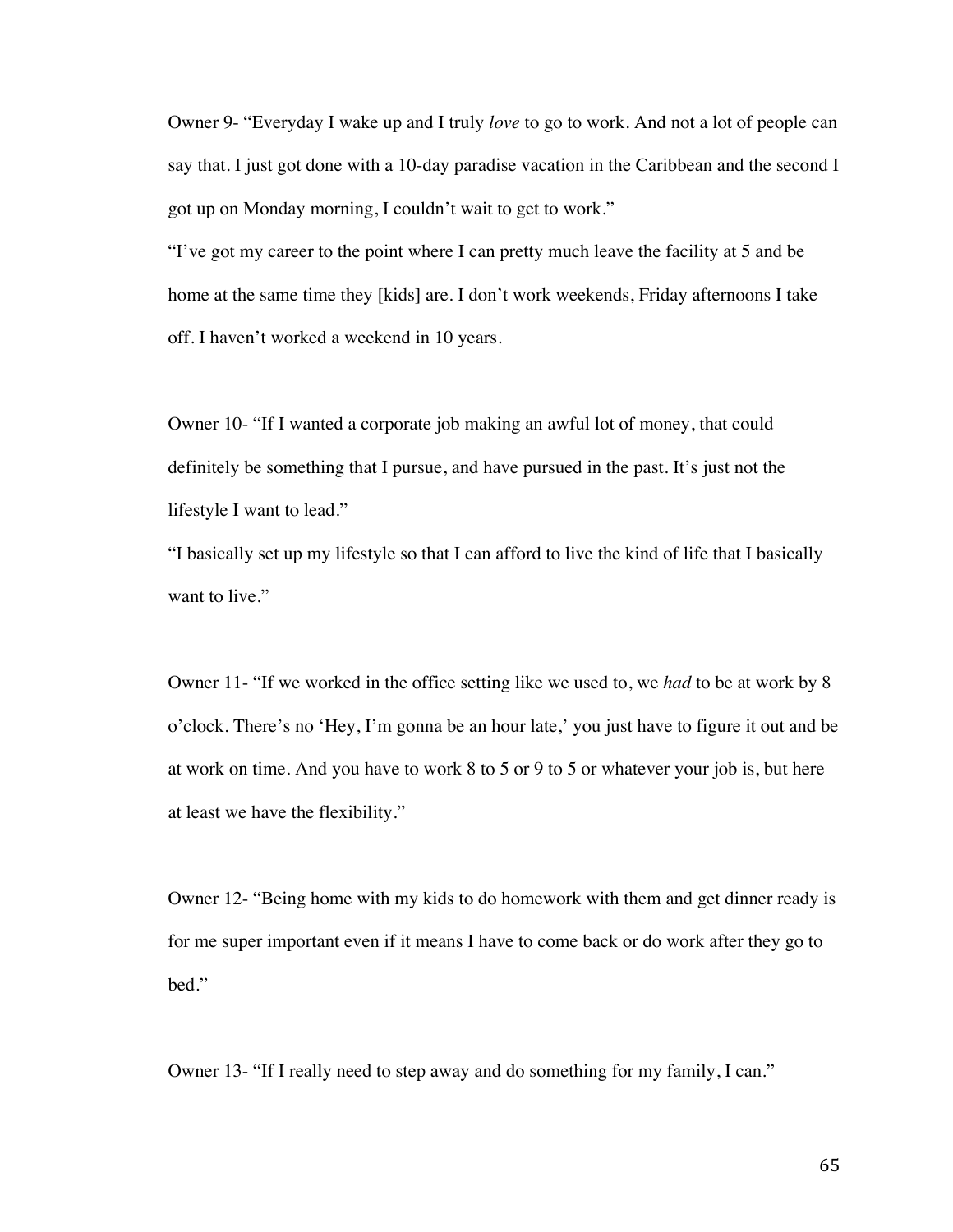## **Aversion to Expansion**

Owner 1- Regarding expanding to 2 locations- "What that did was it made two places mediocre instead of one place really good. So if I want to be in a niche jewelry store, I need to be here. I can't be spread too thin."

Owner 2- "My big thing is that I don't need this place to be the next Dunkin Donuts. I don't see myself expanding location wise into having a franchise operation. I don't see that happening. I'd like to within the first three to five years to be able to just make an income. Like, have this be my job, maybe work like 40 hours a week and just make a decent income. Enough to live on."

Owner 3- "I don't really want to become a slave to our own success."

Owner 4- "I'd rather do one thing really well than try to do two or three only so-so.

Owner 5- "If I had an employee, that employee would simply be diluting the brand. Yes, I might make more money, but it would no longer be me."

"If you structure your business for maximum efficiency from the get-go rather than saying, 'I will start making this product and then I will find cheap employees;' in my mind that's the wrong way to go, because that's a race to the bottom. You will always be limited by the quality and skill of your employees."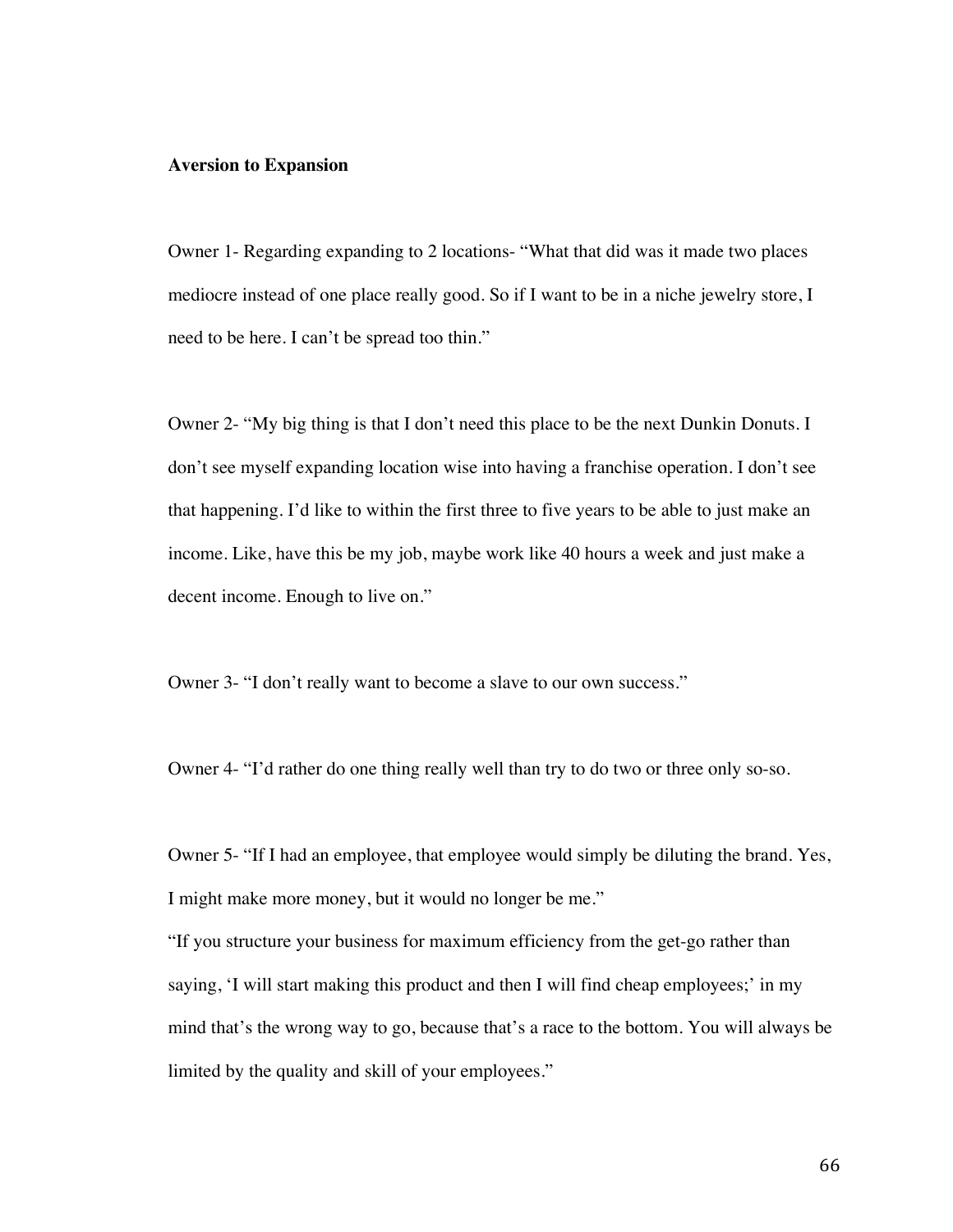On product quality in a larger organization: "I had the opportunity to make changes to the program to offer a better product, but the problem with living in Aspen even in the late 90's was that it was expensive. So I thought, 'Well wait a minute. Where am I going to have the greatest impact and where am I going to be able to have the greatest freedom to do what I want, to explore this?'"

"One of the things I realized in business was that I can spend my time doing the work and figuring out how to do the work effectively based on setting something up as a one man shop. So, if it's like a task is difficult can I mechanize that task to make it less difficult and more effective? And over time that is exactly what I've done."

On mechanizing a process, "All of a sudden the job gets that much easier, and your time goes into something else. So rather than hire an employee, an immediately you have overhead costs, those costs are recurrent daily, hourly, whatever, that person, are they gonna do the same job as you? Probably not, because they're not you. And you're still taking money from people but now you're having somebody that doesn't have the interest or the qualifications that you have, but you're still putting your name on it. And I don't want to put my name on something that is not mine, because that is my assurance of quality."

"Why do I need another employee? Why do I need to do more business? Is it because I'm leveraged and I have to pay for a facility? And if I have to do that, does that mean that I didn't really plan this whole thing out properly?"

Owner 8- "We've also learned that growth for growth's sake is never good."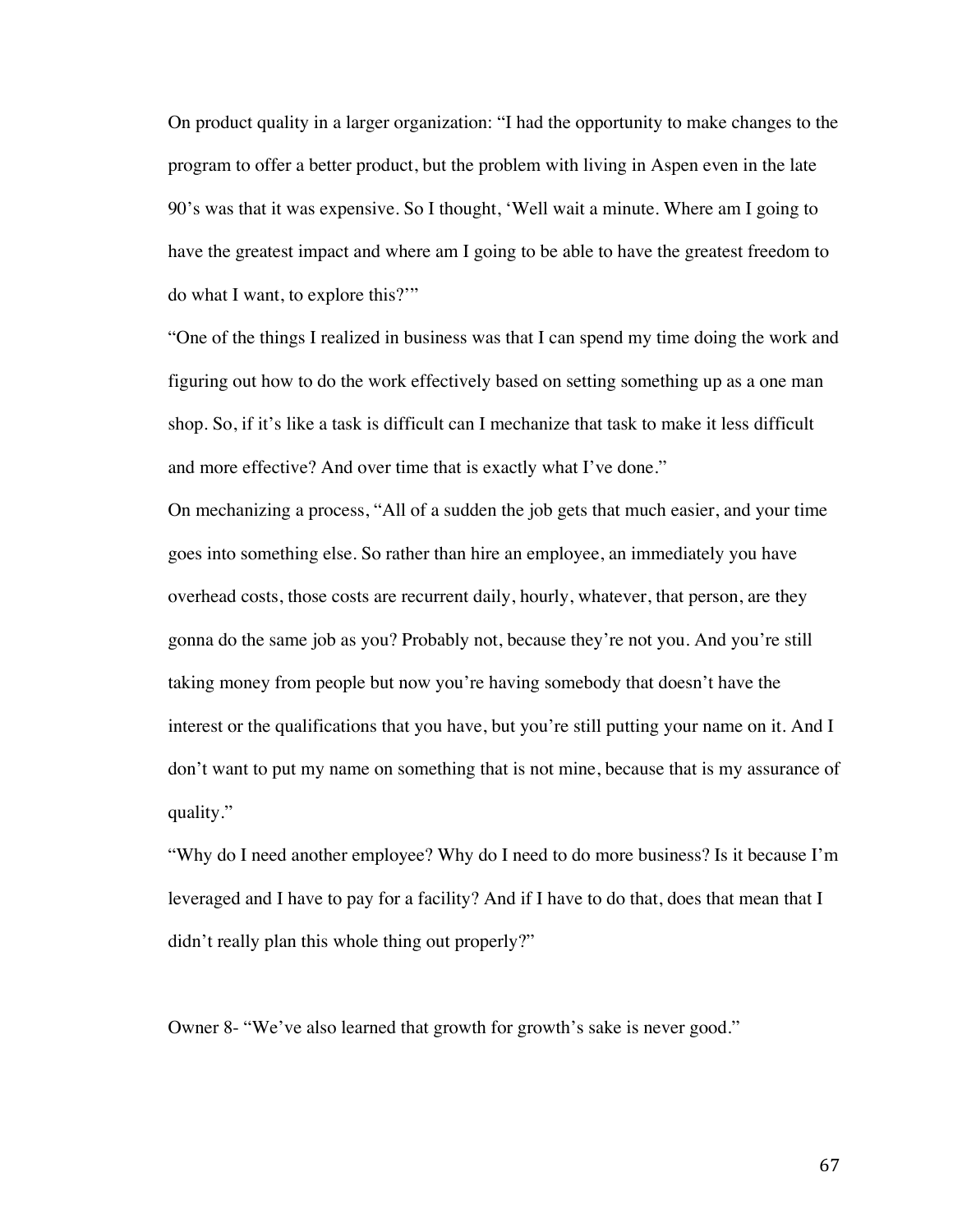Owner 9- When asked whether or not the owner would compromise work/life balance to expand the current operation, Owner 9 responded, "Probably not. If I didn't the [other source of income] on the side, I might, because I'd always be looking for that financial stability.

Owner 13- "I get into the same problem of, 'Do I hire more people and then become more of a manager?' so I'm skirting that line right now. And I know a lot of big [other operators in the industry] that get to that point where they're not hands on, and they just drive around, and they become a manager."

## **Independence**

Owner 1- "I wanted to make the major decisions."

Owner 2- "I wanted to be able to do something that was totally my own, totally from scratch.

"Why do I need to prove to someone else that I'm qualified? Why can't I just do something on my own and show them?"

Owner 5- "Time is short and I want to deal with who I want to deal with."

"I don't want to put my name on something that is not mine, because that is my assurance of quality."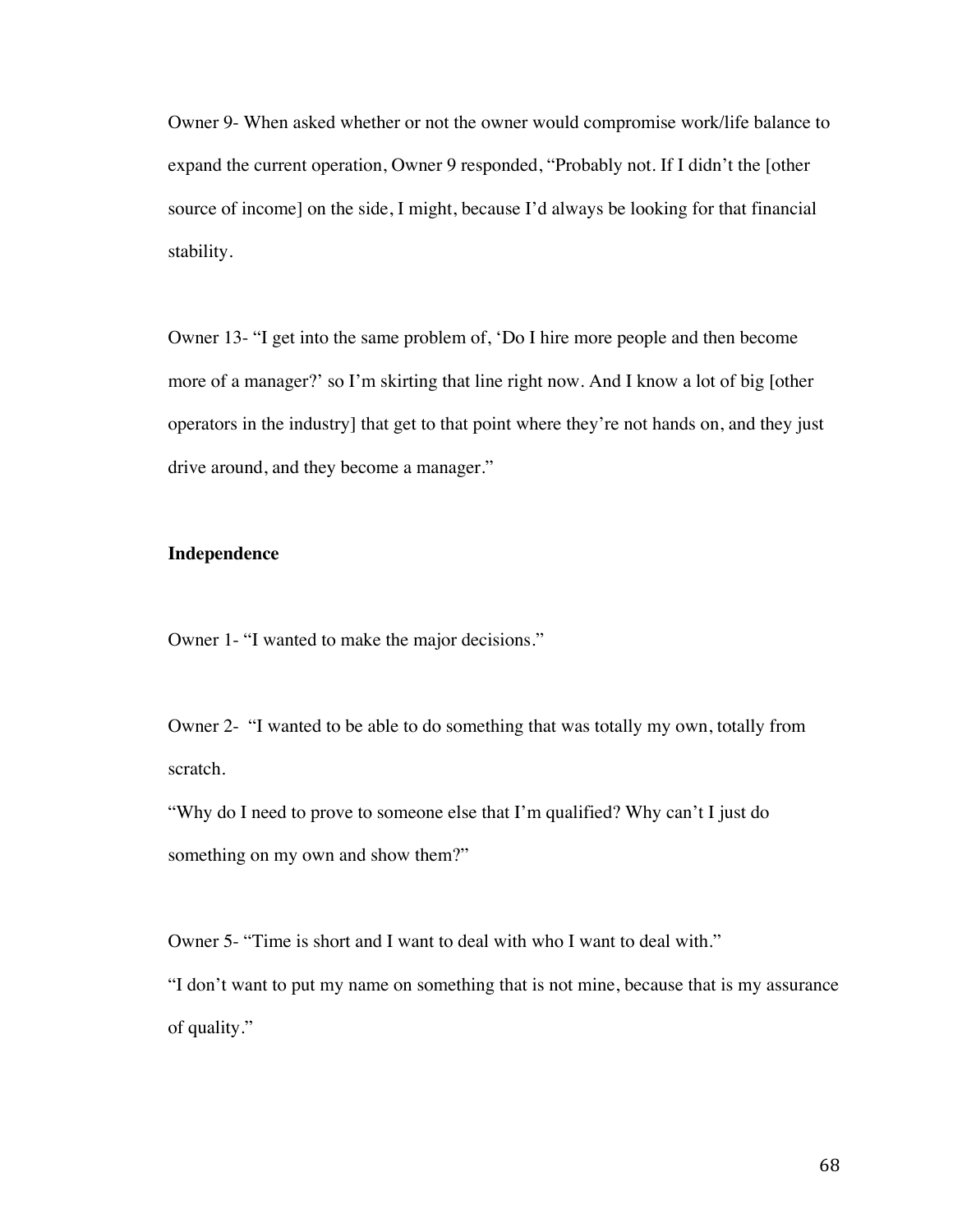Owner 6- When asked about motivations to start a business Owner 6 responded, "I just wanted to enjoy life and work for myself. That was the only goal: to be in control of my own self."

Owner 7- "Working for corporate America, if they said 'I need you here Monday morning and you're in Maine and my company is in Florida,' then that means I'm not spending that time with my family and I have no control over that."

Owner 9- "I ensure that I work enough myself so that everything else is extra." "I'm never going to rely on somebody to make my living."

Owner 11- "We're going to work regardless. If we were not working for ourselves we would be working for someone else.

Owner 12- "I'd rather put in 80 hours a week for myself than to do it for somebody else and increase *their* wealth. I'm in control of my situation.

Owner 13- "Control is the word, and not necessarily being in control for the best reasons because being in control means more stress, more liability, more things to do on my end, but it's all me. That's the thing."

"I'm a control freak. I like having the flexibility to say what I want and do what I want, or not do what I want."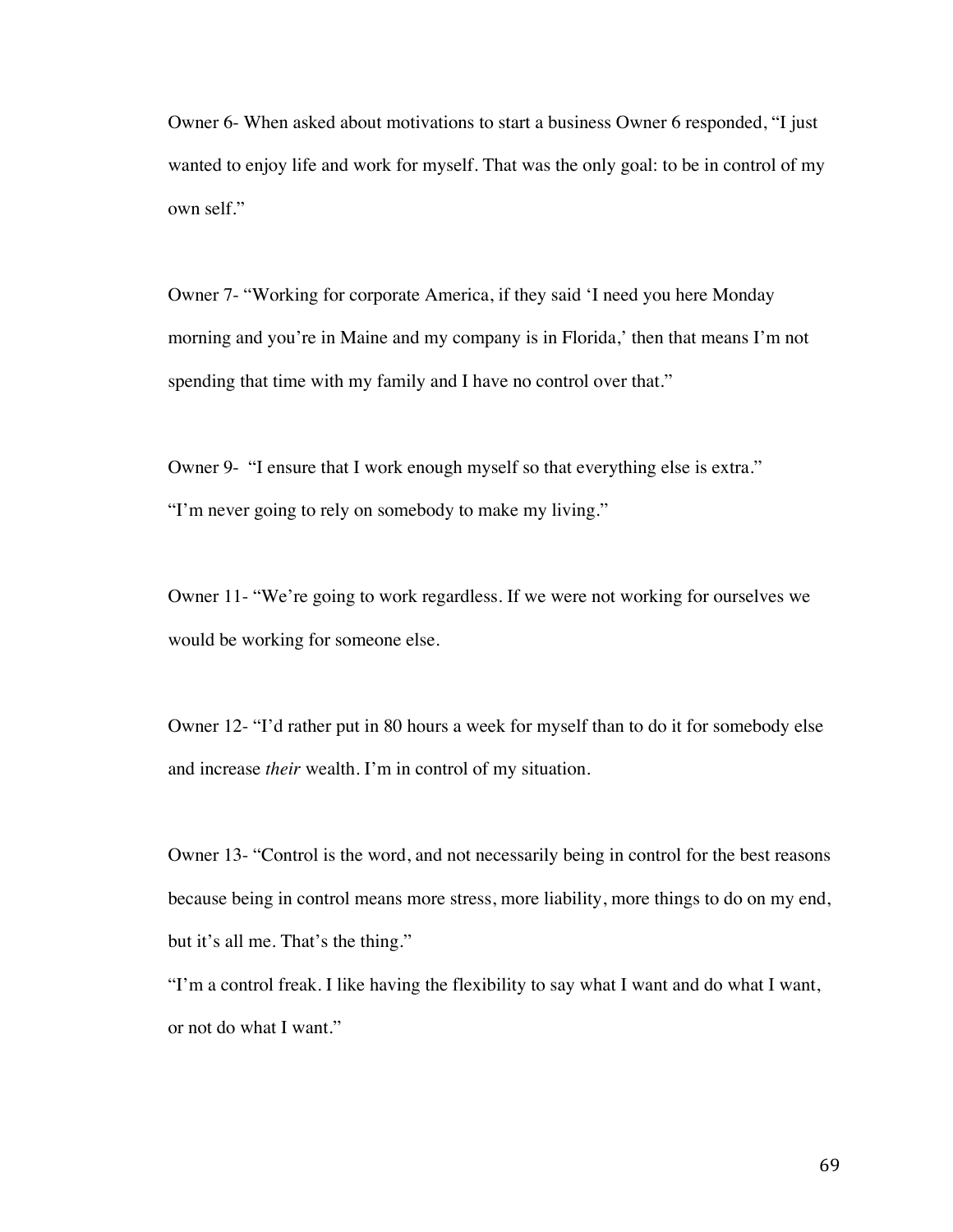## **References**

Alina, B., & Daniel, B. (2014). Is There Evidence Of A European Lifestyle Entrepreneur In Tourism?. *The Annals of the University of Oradea*, 229.

Andersson Cederholm, E. (2009). "Being with others": The commodification of relationships in tourism. In *Experiencing difference. Changing tourism and tourists' experiences.* ATLAS Reflections 2009. Association for Tourism and Leisure Education, The Netherlands.

Andersson, Cederholm, E., & Hultman, J. (2010). The value of intimacy–negotiating commercial relationships in lifestyle entrepreneurship. *Scandinavian journal of hospitality and tourism*, *10*(1), 16-32.

Andersson, T., Carlsen, J., & Getz, D. (2002). Family business goals in the tourism and hospitality sector: Case studies and cross-case analysis from Australia, Canada, and Sweden. *Family Business Review, 15*(2), 89–106.

Ateljevic, I., & Doorne, S. (2000). 'Staying within the fence': Lifestyle entrepreneurship in tourism. *Journal of sustainable tourism*, *8*(5), 378-392.

Audia, P. G., & Greve, H. R. (2006). Less likely to fail: Low performance, firm size, and factory expansion in the shipbuilding industry. *Management science*, *52*(1), 83-94.

Balachandran, V., & Sakthivelan, M. S. (2013). Impact of information technology on entrepreneurship (e-entrepreneurship). *Journal of Business Management & Social Sciences Research*, *2*(2), 51-56.

Bhide, A. (1996). The questions every entrepreneur must answer. *Harvard business review*, *74*(6), 120.

Breckler, S. J. (1984). Empirical validation of affect, behavior, and cognition as distinct components of attitude. *Journal of personality and social psychology*, *47*(6), 1191.

Burns, P. (2001) *Entrepreneurship and Small Business*. Tavisstock and Rochdale: Palgrave, Macmillan.

Claire, L. (2012). Re-Storying the Entrepreneurial Ideal: Lifestyle Entrepreneurs as Hero?. *Tamara Journal of Critical Organisation Inquiry*, *10*(1), 31.

Ferguson, D., Gregory, T., 1999. The Participation of Local Communities in Tourism: a Study of Bed and Breakfasts in Private Homes in London. Tourism Concern, London.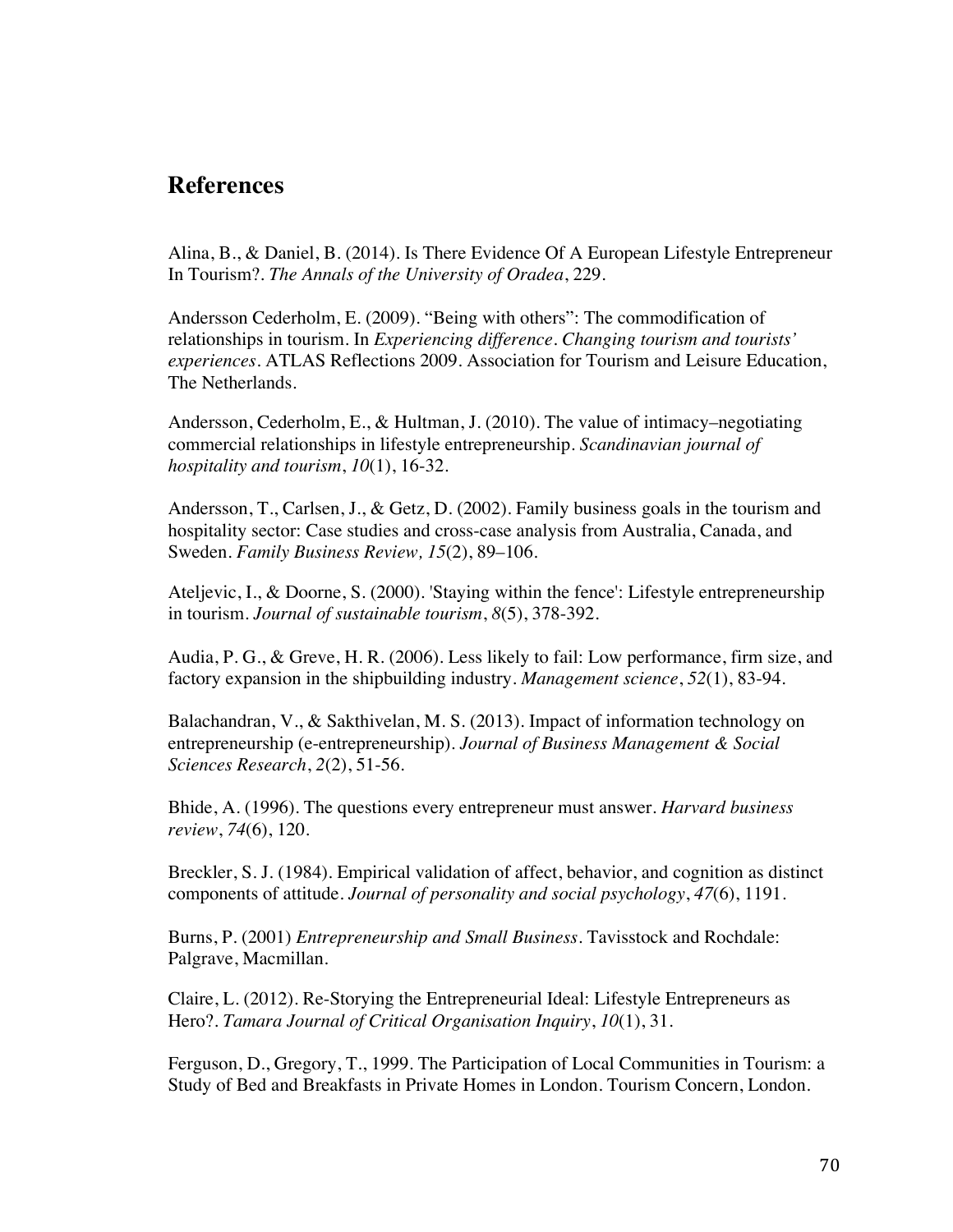Getz, D., & Carlsen, J. (2000). Characteristics and goals of family and owner-operated businesses in the rural tourism and hospitality sectors. *Tourism Management, 21*(6), 547– 560.

Getz, D., & Carlsen, J. (2005). Family business in tourism: State of the art. *Annals of Tourism Research, 32*(1), 237–258.

Getz, D., Carlsen, J., & Morrison, A. (2004). *The family business in tourism and hospitality.* Wallingford, UK: CABI.

Getz, D and Petersen, T (2005), Growth and profit-oriented entrepreneurship among family business owners in the tourism and hospitality industry *International Journal of Hospitality Management* Vol 24 Is 2 pp.219-242

Gray, C, 1993, Stages of growth and entrepreneurial career motivation , in *Small firms: Recession and recovery,* eds, F. Chittenden, M. Robertson, & D. Watkins, Paul Chapman Publishing, London, pp. 148-159.

Hall, C. M., & Rusher, K. (2004). Risky lifestyles? Entrepreneurial characteristics of the New Zealand bed and breakfast sector. In R. Thomas (Ed.), Small firms in tourism: International perspectives (pp. 83e98). Amsterdam: Elsevier.

Haynes, P. J. (2003). Differences among entrepreneurs: "Are you experienced?" may be the wrong question. *International Journal of Entrepreneurial Behavior & Research*, *9*(3), 111-128.

Hobbes, T. (1651). Leviathan or the Matter, Forme, & Power of a Common-wealth Ecclesiasticall and Civill. doi:Prepared for the McMaster University Archive of the History of Economic Thought by Rod Hay https://socserv2.socsci.mcmaster.ca/econ/ugcm/3ll3/hobbes/Leviathan.pdf

Hollick, M., & Braun, P. (2005). Lifestyle entrepreneurship: the unusual nature of the tourism entrepreneur. *Proceedings of the Second Annual AGSE International Entrepreneurship Research Exchange, Swinburne Press, Melbourne*, 10-11.

Hume, D. (1777). AN ENQUIRY CONCERNING THE PRINCIPLES OF MORALS. doi:http://www.gutenberg.org/files/4320/4320-h/4320-h.htm

Johannisson B. (2004), "Building global complexity and local diversity – building glocal development strategies", paper presented at the  $7<sup>th</sup>$  SAM/IFSAM world congress "management in a World of Diversity and Change", Göteborg, Sweden, 4-7 july

Lewis, K. (2008). Small Firm Owners in New Zealand: In it for the 'good life'or growth?. *Small Enterprise Research*, *16*(1), 61-69.

Lynch, P. A. (2005). The commercial home enterprise and host: A United Kingdom perspective. *International Journal of Hospitality Management*, *24*(4), 533-553.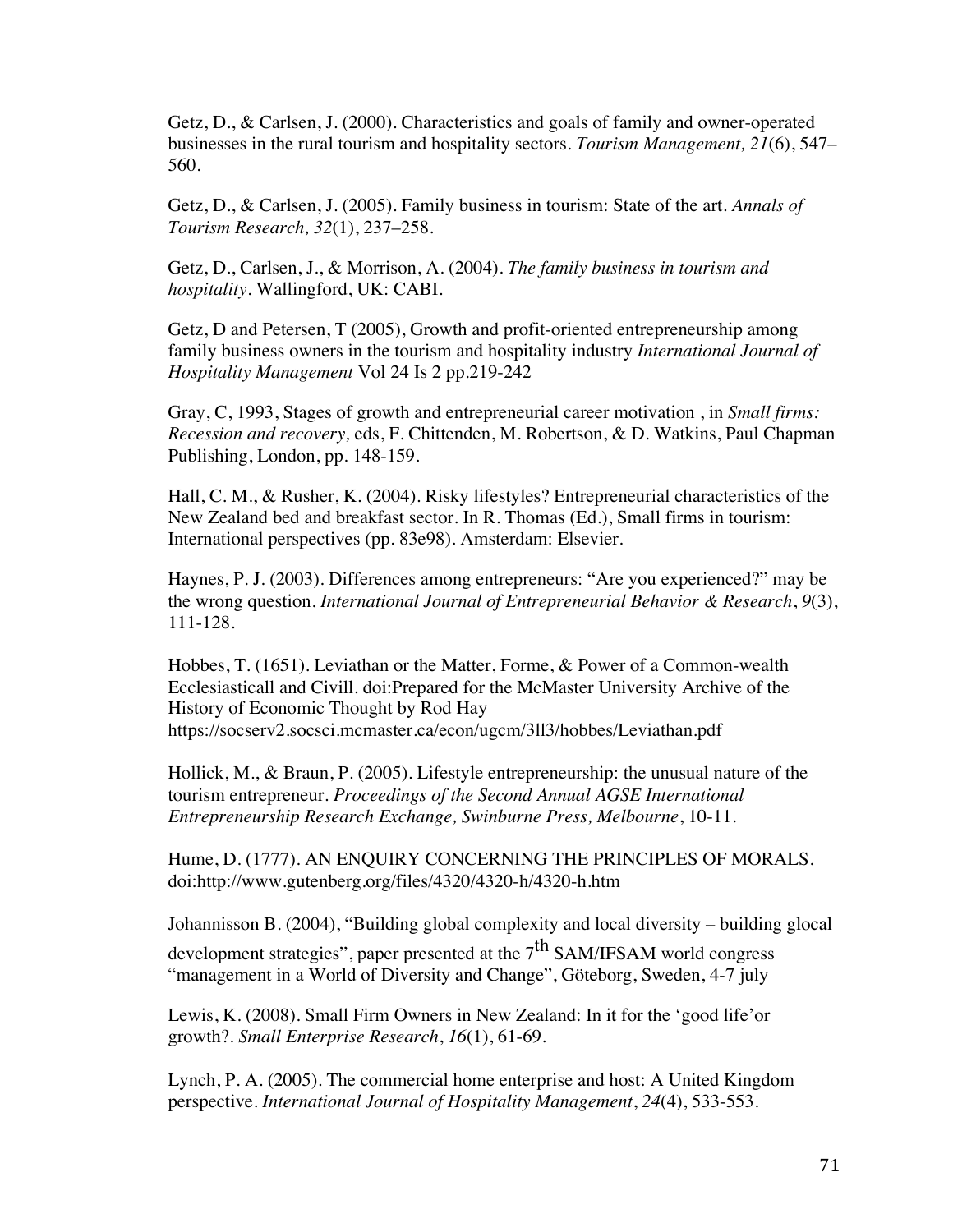Marchant, B., & Mottiar, Z. (2011). Understanding lifestyle entrepreneurs and digging beneath the issue of profits: Profiling surf tourism lifestyle entrepreneurs in Ireland. *Tourism Planning & Development*, *8*(2), 171-183.

Maritz, A. (2006). Indigenous enterprise in the social context: the New Zealand indigenous entrepreneur. *International Indigenous Journal of Entrepreneurship, Advancement, Strategy and Education*, *2*(2), 1.

Marx, K., & Engels, F. (1988). Economic and philosophic manuscripts of 1844 and the Communist manifesto. Amherst, N.Y.: Prometheus Books.

MAZARS (2005). *High Growth Entrepreneurs. A Global Entrepreneurship Publication*, September, London Business School.

McGehee, N. G., & Kim, K. (2004). Motivation for agri-tourism entrepreneurship. Journal of Travel Research, 43(2), 161e170.

McGinn, D. (2005). The trouble with lifestyle entrepreneurs. *Inc magazine*, 1-1.

McKeen, C. (2009). Plato on the Value of Work. Fordham SAGP/SSIPS conference, 1- 16. Retrieved April 27, 2017.

Morrison, A. (2006). A Contextualisation of Entrepreneurship, International Journal of Entrepreneurial Behaviour and Research 12(4), pp.192-209.

Morrison, A.J., 2002. Small hospitality businesses: enduring or endangered? Journal of Hospitality and Tourism Management 9 (1), 1–11 Taylor & Francis, London, http://www.tandf.co.uk/journals.

Morrison, A., & Teixeira, R. (2004). Small business performance: a tourism sector focus. *Journal of Small Business and Enterprise Development*, *11*(2), 166-173.

Morrison, A.J., Rimmington, M., Williams, C., 1999. Entrepreneurship in the Hospitality, Tourism and Leisure Industries. Butterworth-Heinemann, Oxford.

Mottiar, Z. (2007). Lifestyle entrepreneurs and spheres of inter-firm relations: The case of Westport, Co Mayo, Ireland. *The International Journal of Entrepreneurship and Innovation*, *8*(1), 67-74.

Peters, M., Frehse, J., & Buhalis, D. (2009). The importance of lifestyle entrepreneurship: A conceptual study of the tourism industry. *Pasos*, *7*(2), 393-405.

Plato, & Bloom, A. D. (1999). The Republic of Plato. New York: Basic Books.

Ronstadt, R.C. (1985), Entrepreneurship, Lord Publishing, Dover, PA.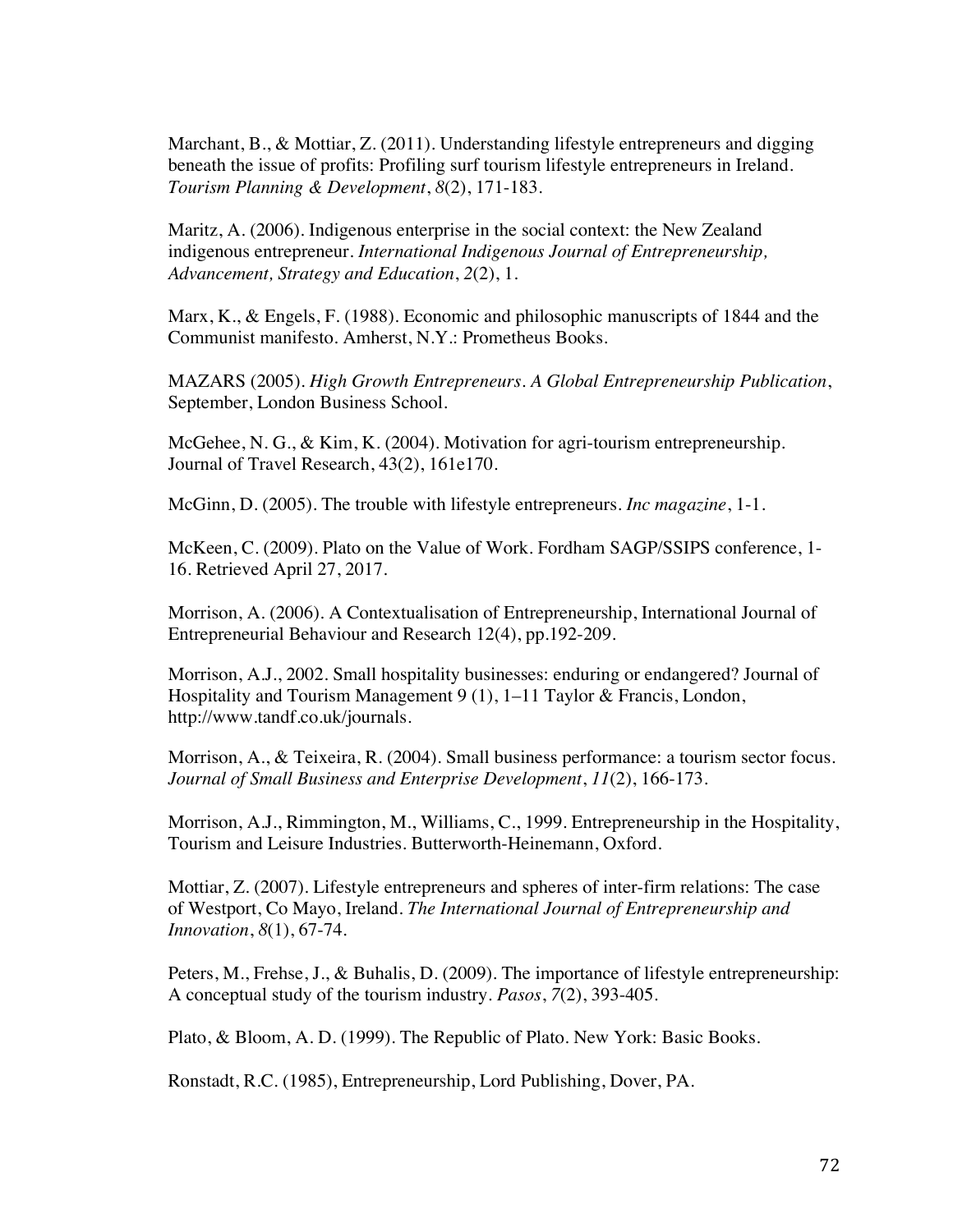Rousseau, J., & Masters, R. D. (1964). The First and Second Discourses. New York, NY: St. Martin's Press.

Rudestam, K. E., & Newton, R. R. (2005). Surviving your dissertation: a comprehensive guide to content and process. Thousand Oaks: Sage.

Russell, R., & Faulkner, B. (2004). Entrepreneurship, Chaos and the Tourism Area Lifecycle. *Annals of Tourism Research, 31*(3), 556-579.

Saleilles, S., & Gomez-Velasco, M. (2007, February). The local embeddedness of lifestyle entrepreneur: an exploratory study. In *Interdisciplinary European Conference on Entrepreneurship Research 2007*.

Shaw, G., & Williams, A. (1987). Firm formation and operating characteristics in the Cornish tourist industry – the case of Looe. *Tourism Management,* December, 344–348.

Skokic, V., & Morrison, A. (2010). Understanding the lifestyle concept from a different perspective: transition economy context. *Journal of Tourism Hospitality Planning and Development*.

Strijker, D. (2000). *"Agriculture: still a key to rural identity?"* Claiming rural identities.

Taylor, F. (1919). The Principles of Scientific Management. New York And London: Harper & Brother.

Thomas, R., Friel, M., Jameson, S., Parsons, D. (1997). *The national survey of small tourism and hospitality firms* (Leeds Metropolitan University).

Thomas, R., Shaw, G., & Page, S. J. (2011). Understanding small firms in tourism: A perspective on research trends and challenges. *Tourism Management*, *32*(5), 963-976.

Van Depoele, L. (2000). *The European Model of Agriculture (EMA): Multifunctional Agriculture and Multisectoral Rural Development*. International Conference: European Rural Policy at the Crossroads. 29 June – 1 July 2000. The Arkleton Centre for Rural Development Research King's College, University of Aberdeen, Scotland.

Weerasooriya, N. (2013, November 22). Lifestyle entrepreneurship – Giving women the balance needed between home and office. Retrieved April 27, 2017, from http://www.dailymirror.lk/business/features/39138-lifestyle-entrepreneurship--givingwomen-the-balance-needed-between-home-and-office.html

What is Kaizen? (2016, October 10). Retrieved April 30, 2017, from http://www.kanbanchi.com/what-is-kaizen

Xenophon, & Bartlett, R. C. (2006). The shorter Socratic writings: "Apology of Socrates to the jury," "Oeconomicus," and "Symposium". Ithaca, NY: Cornell University Press.